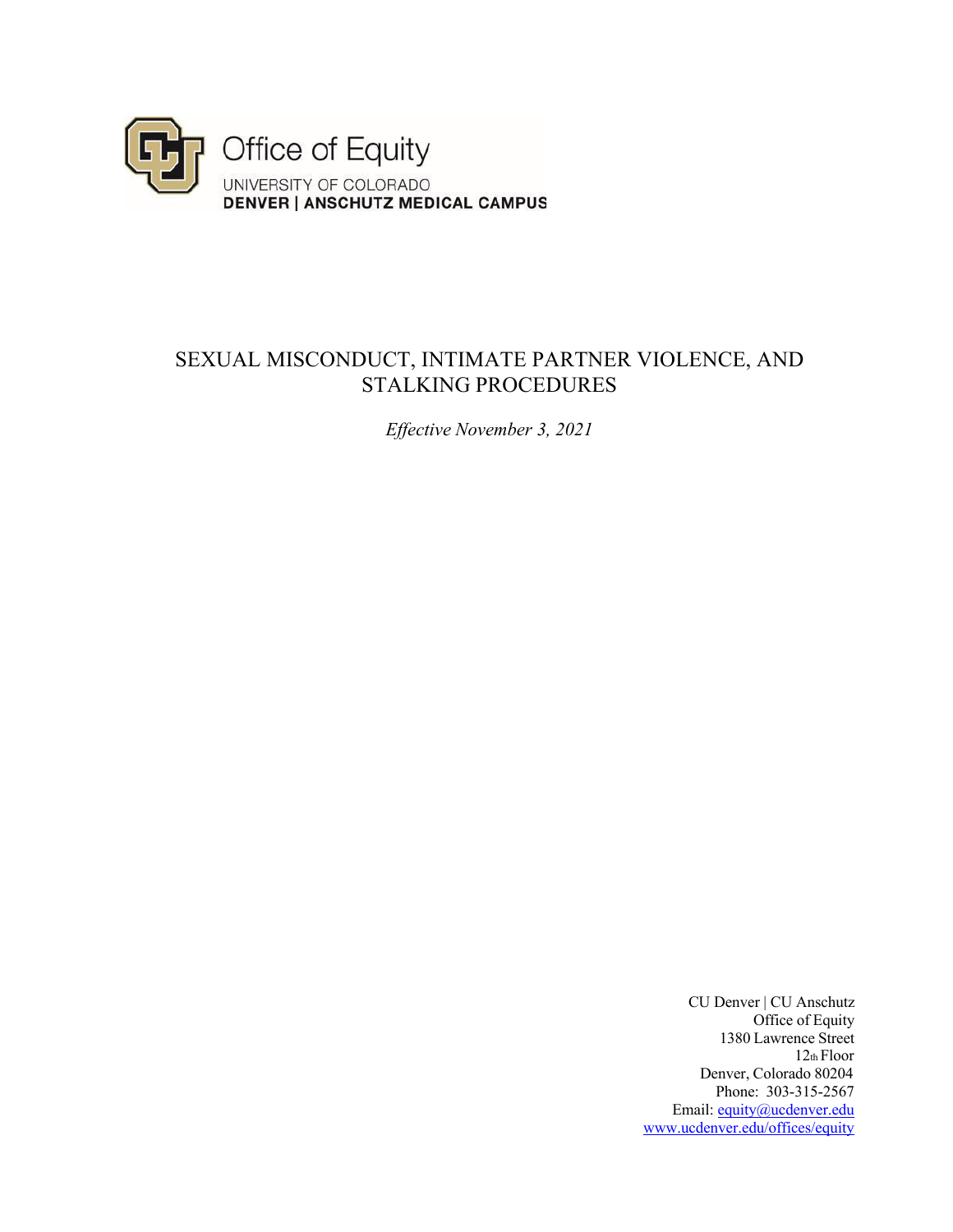# I. OVERVIEW AND MISSION STATEMENT OF THE OFFICE OF EQUITY

The University of Colorado Denver | Anschutz Medical Campus ("University") is committed to providing a safe and non-discriminatory environment for all members of the University community. The University prohibits all forms of *Sexual Misconduct<sup>1</sup>*, including all conduct prohibited by Title IX and other sexual misconduct. These forms of misconduct and Related Violations are defined in APS 5014, Sexual Misconduct, Intimate Partner Violence, and Stalking Policy ("Policy"). This document identifies the procedures ("Procedures") the University follows when it receives a report alleging *Sexual Misconduct*. The University uses these Procedures to investigate and resolve any such allegations and to impose disciplinary sanctions against individuals found responsible for violating the Policy<sup>2</sup>.

The University's Office of Equity (OE) strives to stop, prevent, and remedy discrimination, harassment, sexual misconduct, and any related retaliation; provide education on these topics; design policy to make our campus safer and more inclusive; and ensure all people are treated with dignity, compassion, and respect.

The OE's administration of the Policy is conducted in accordance with Title VII of the Civil Rights Act of 1964, Title IX of the Education Amendments of 1972, and other applicable federal and state laws.

These Procedures describe the University's Procedures for the investigation and remediation of potential sexual misconduct. It does not constitute a contract, whether express or implied, between the University and any person who is subject to requirements. The University reserves the right to modify these Procedures at its discretion and without notice.

<sup>1</sup>As used in the Policy, Sexual Misconduct includes both Title IX Sexual Harassment and other forms of sexual misconduct that fall outside Title IX's jurisdiction.

<sup>&</sup>lt;sup>2</sup> [APS 5014] These Procedures should be read in conjunction with the Policy. Capitalized terms used and not otherwise defined in these Procedures are defined in the Policy. For purposes of these Procedures, the "Title IX Coordinator" means the Title IX Coordinator & Director of Title IX and/or any trained designees.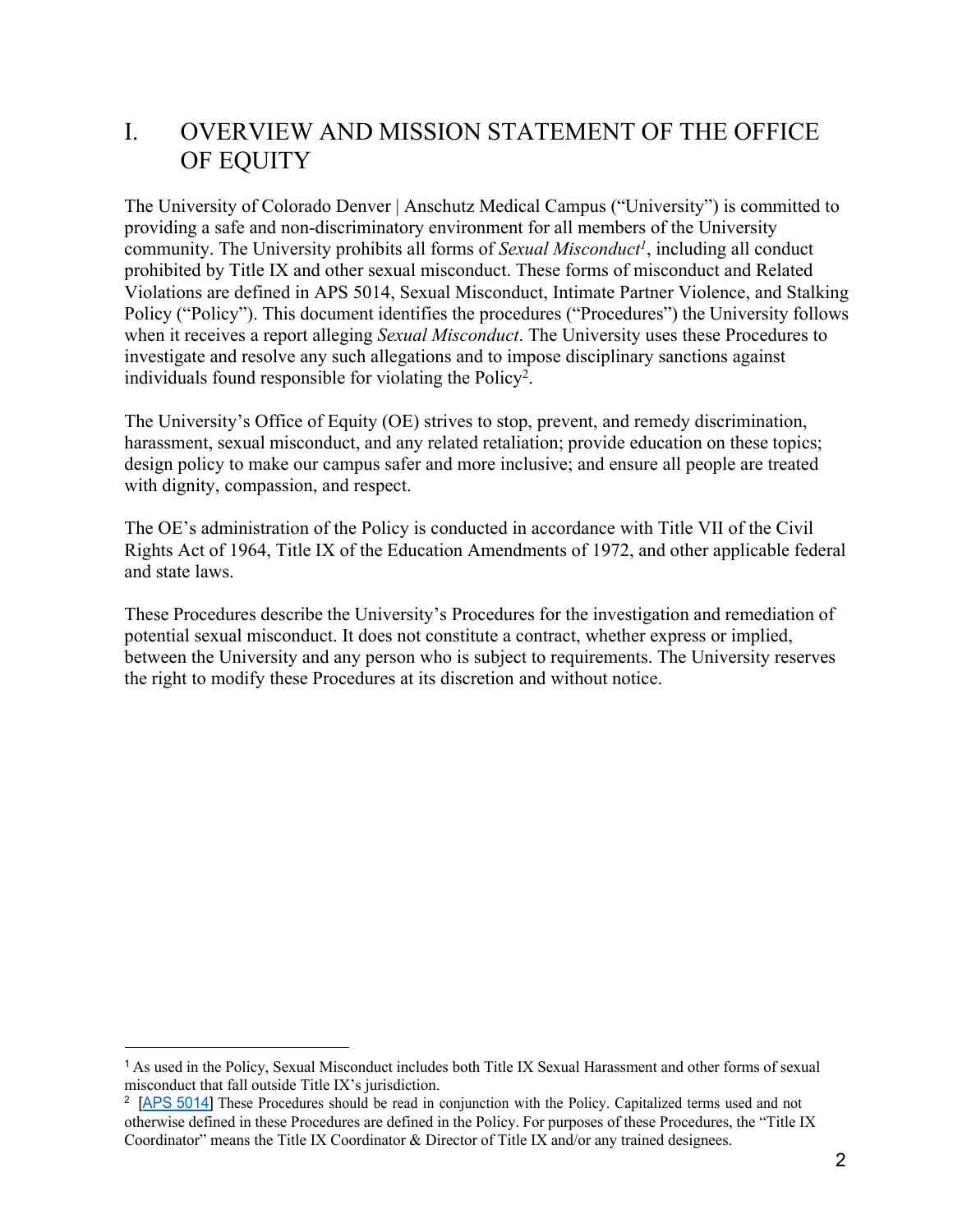# II. PROHIBTED CONDUCT

The University will be responsive to any report or complaint of "Prohibited Conduct" as listed below and is committed to providing prompt, fair, impartial, and equitable resolutions of any complaint reported to the OE, whether reported directly by a *complainant* or by a third party, such as a mandatory reporter. The primary concern is the safety of all University community members. The University will take steps to prevent recurrence of any prohibited conduct and remedy discriminatory effects on the *complainant* and others, as appropriate.

The Policy prohibits "Sexual Misconduct," meaning both conduct on the basis of sex specifically prohibited by Title IX as well as conduct that falls outside of Title IX's jurisdiction. Specifically, the Policy prohibits sexual assault, dating violence, domestic violence, Title IX stalking, sexual exploitation, Title IX hostile environment, hostile environment, Title IX quid pro quo sexual harassment, and quid pro quo sexual harassment. The Policy also prohibits retaliation and other related violations.

## **A. Related Violations and Consolidation of Complaints**

Other misconduct, while not falling within the definition of *Sexual Misconduct*, hinders the University's ability to uphold its legal obligations and ensure equal access to educational and employment opportunities. As such, the University prohibits the following conduct:

- 1. Failure to Report The University will administer the Policy in a manner that promotes the reporting of prohibited conduct and avoids disciplinary actions when *responsible employees* conscientiously discharge their reporting obligations. A failure to report an allegation of prohibited conduct shall result in a violation of the Policy only if the *responsible employee* received information that a member of the University community was subjected to or committed an act of prohibited conduct and intentionally, knowingly, or recklessly disregarded the obligation to report, thus resulting in harm to a member of the University community.
- 2. *Retaliation* The University will not permit *retaliation* against a member of the University community because the individual has made a report or *formal complaint*, testified, assisted, or participated or refused to participate in any manner in an investigation, proceeding, or hearing. Intimidation, threats, coercion, or discrimination, including charges against an individual for code of conduct violations that do not involve sex discrimination or prohibited conduct, but arise out of the same facts or circumstances as a report or complaint of sex discrimination, or a report or *formal complaint* of prohibited conduct constitutes retaliation.
- 3. Providing Materially False Statements Providing materially false statements related to prohibited conduct is contrary to the purposes of the Policy. Members of the University community must provide reports of prohibited conduct in good faith. A person who knowingly or recklessly makes false statements or knowingly or recklessly submits false information during the grievance process violates the Policy. Making a report or providing information in good faith, even if the facts alleged in the report are not later substantiated, will not constitute providing false or misleading information.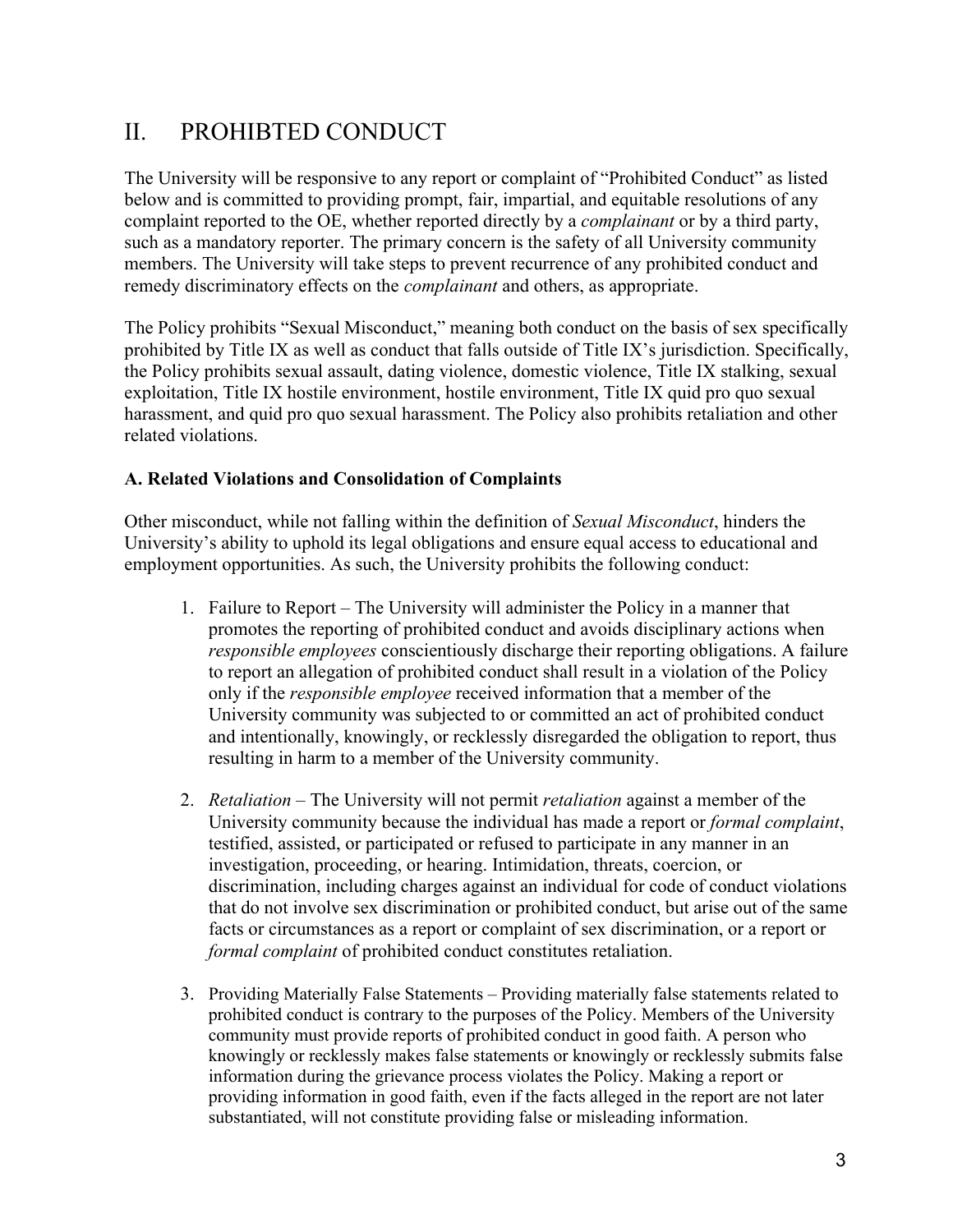- 4. Interference with Reporting No member of the University community may prohibit or interfere with a *responsible employee* or any other person's reporting prohibited conduct to the Title IX Coordinator or designee.
- 5. Failure to Comply with Orders and Sanctions Subject to any rights of appeal, members of the University community must comply with orders of the Title IX Coordinator or other appropriate University officials related to the Policy, including but not limited to no-contact orders, exclusions orders, and emergency removal orders. Subject to any rights of appeal, members of the University community must abide by and complete sanctions related to prohibited conduct.
- 6. The University may consolidate *formal complaints* of prohibited conduct with charges of related violations in situations that arise out of the same facts or circumstances and proceed under the grievance process applicable to *formal complaints* described in Section V(A)(4)(a and b) of the Policy. Alternatively, in the absence of a *formal complaint* for prohibited conduct, the University may proceed with adjudication for related violations under other applicable procedures or conduct codes.

Additionally, when more than one *formal complaint* is received by the OE, the OE may consolidate *formal complaints* in situations that arise out of the same facts or circumstances and involve more than one *complainant*, more than one *respondent*, or what amount to counter-complaints by one party against the other. The OE may also consolidate under the grievance process related violations as designated in the Policy or other prohibited conduct under other policies, procedures, or conduct codes.

The OE may initiate an investigation into allegations of related Prohibited Conduct on behalf of the University when there is no individual *complainant* who reports the allegation, but the OE nevertheless becomes aware of the potential related misconduct.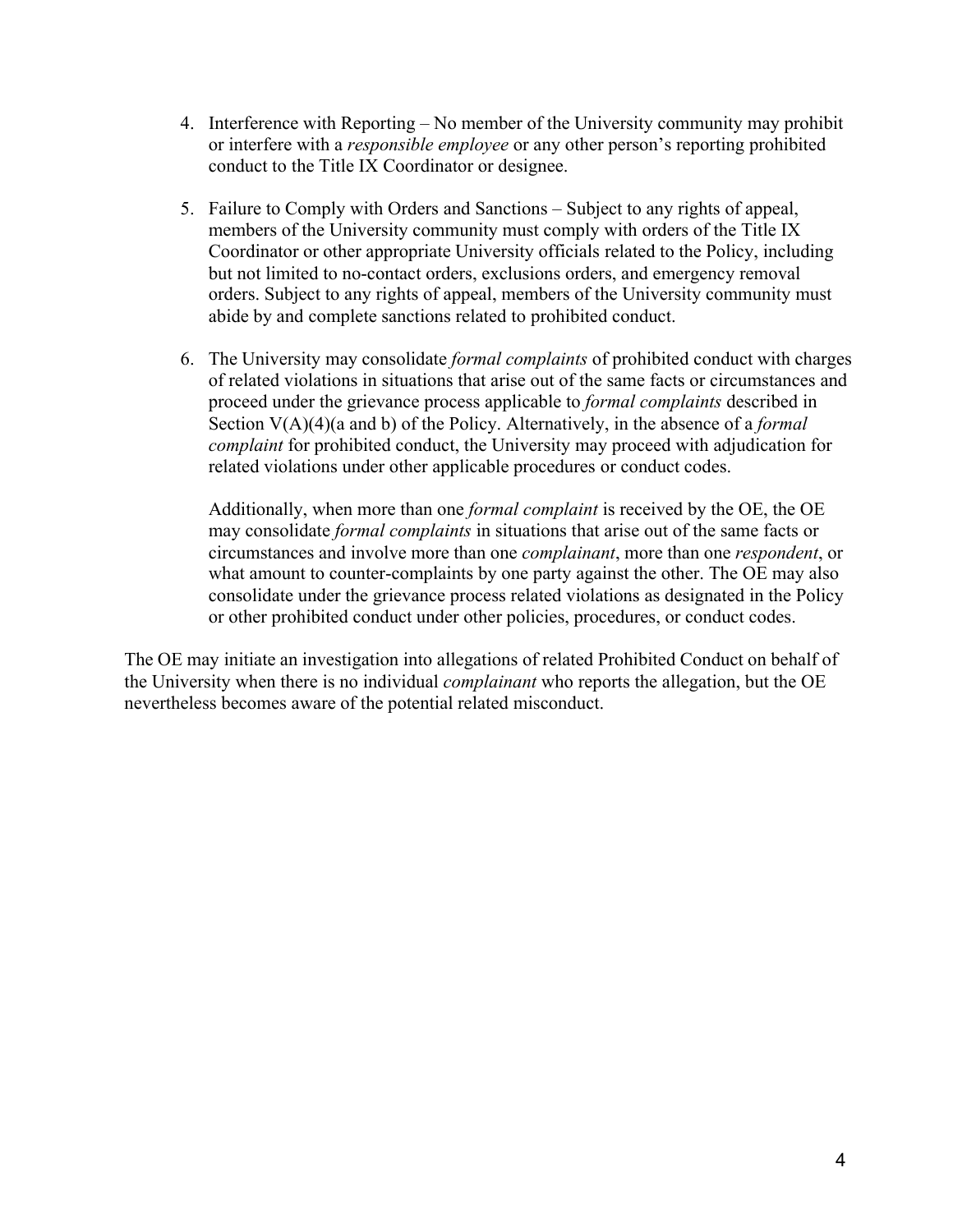# III. JURISDICTION

The Procedures govern all students, faculty, staff, contractors, patients, volunteers, affiliated entities, and other third parties, regardless of sex, gender, sexual orientation, gender expression, or gender identity. Subject to any rights of appeal, any person found responsible for engaging in Prohibited Conduct may be subject to disciplinary action, up to and including expulsion or termination of employment. The University will consider what potential actions should be taken, including contract termination and/or property exclusion, regarding third-party conduct alleged to have violated the Policy, but those options may be limited depending on the circumstances of the arrangement.

The Policy applies to conduct that occurs within an *education program or activity* of the University, or if the *complainant* or *respondent* are affiliated with the University community. This includes off-campus conduct, including online or electronic conduct. Alleged conduct may be considered either *Title IX Sexual Misconduct* or *Sexual Misconduct*, depending on the following jurisdictional requirements:

## **A. Title IX Sexual Misconduct**

*Title IX Sexual Misconduct* applies to conduct that occurs in *an education program or activity* against a person in the United States. If the Prohibited Conduct falls under Title IX Sexual Misconduct jurisdiction and definitions, the Title IX Coordinator or designee must utilize the Title IX Sexual Misconduct Procedures as prescribed by the Title IX Regulations.

## **B. Sexual Misconduct**

*Sexual Misconduct* applies to conduct that does not otherwise meet the jurisdictional standard or definition of Title IX Sexual Misconduct, but where the conduct occurred in the context of an employment or *education program or activity* of the University or where both the *complainant* and *respondent* are affiliated with the University.

For all allegations of *Sexual Misconduct* not falling under Section III(A) above, the Title IX Coordinator or designee will consider the degree of the University's control over the *respondent* and the relationship between the *complainant* and *respondent*, and assess the surrounding circumstances of the alleged conduct for the presence of the following factors:

- 1. Targets or causes harm to an individual connected with the University;
- 2. Threatens further sexual or other violence against the *complainant* or others and there is reasonable fear that such further conduct could target or cause harm to someone connected to the University;
- 3. Is of a violent nature or was frequent or severe;
- 4. Prior or current similar, misconduct complaints about the *respondent*, or if the *respondent* has a known history of records from a prior school indicating a history of sexual or other violence;
- 5. Use of, or threat to use, a weapon, access to or attempts to access weapons, or a history of bringing weapons to the University;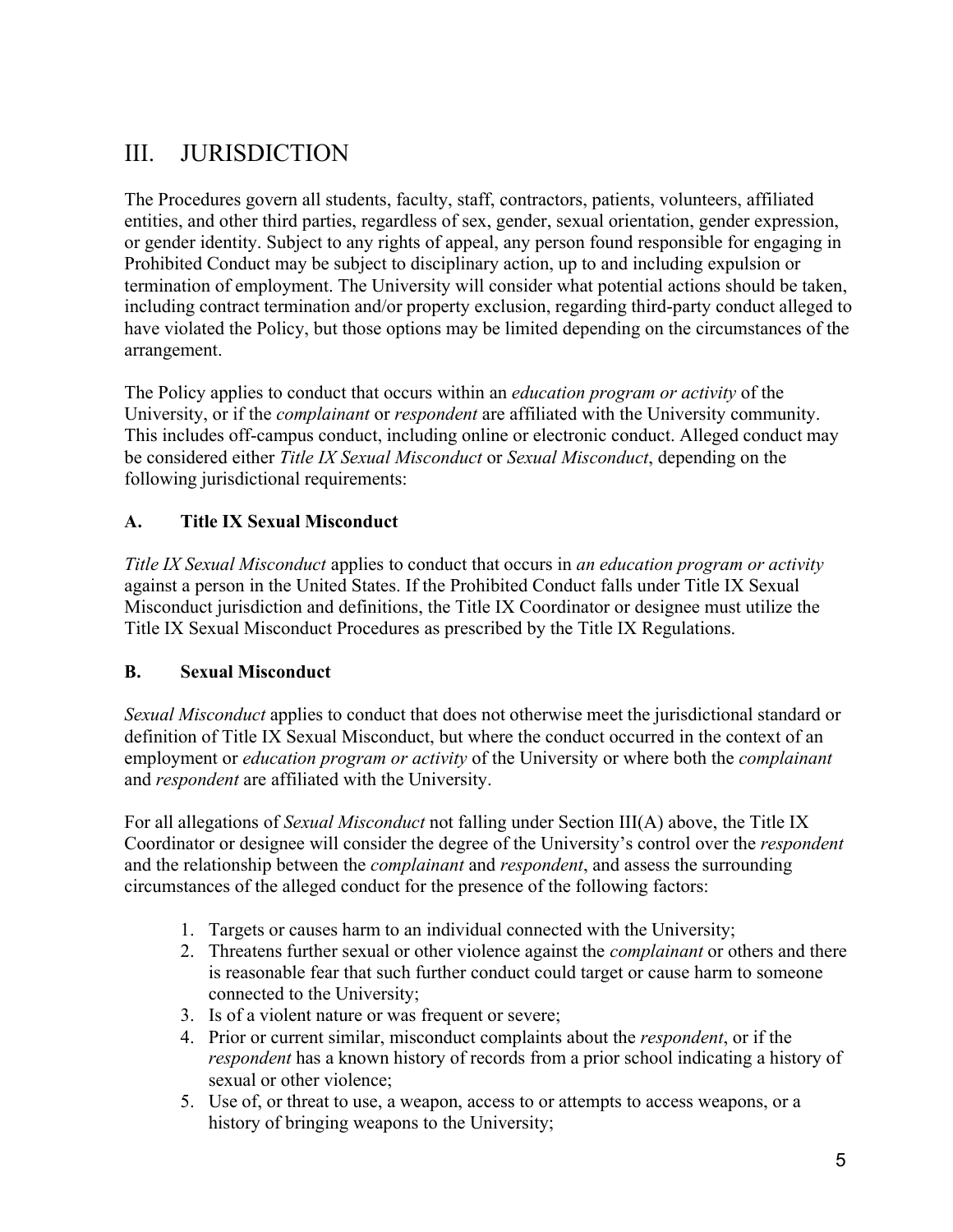- 6. Multiple alleged *complainants* or *respondents*;
- 7. Facilitation by the *incapacitation* of the *complainant* through alcohol, drugs, disability, unconsciousness, or other means;
- 8. The *complainant* is a minor;
- 9. Whether the alleged sexual misconduct reveals a pattern of perpetration at a given location or by a particular group; or
- 10. Any other signs of predatory behavior.

If the Title IX Coordinator or designee determines that at least one of the above factors is present, then the Title IX Coordinator or designee may determine that the University may exercise jurisdiction, and the *Sexual Misconduct* Policy standards apply.

The Title IX Coordinator or designee is authorized to determine whether the Policy applies to alleged prohibited conduct and whether the University has jurisdiction to take any action pursuant to the Policy.

The University has an obligation and jurisdiction to conduct at least a preliminary inquiry to determine whether the alleged conduct occurred in the context of, or has continuing effects on, employment or an *education program or activity*. 3

Actions taken under the Procedures are separate and apart from any law enforcement or other court process or proceeding, such as a civil lawsuit or criminal prosecution, that may relate to the same underlying factual incident. OE's jurisdiction does not depend on whether criminal charges are filed. Formal investigations or other case resolutions conducted by the OE are not postponed while criminal or civil proceedings are pending unless there are extenuating circumstances, as determined by the OE. Dismissal of criminal or civil charges or acquittal in a criminal or civil case does not prevent the OE from addressing an incident. There is no time limitation for reporting a concern to the OE or for the OE to address matters described in this document. If the alleged conduct is reported to have occurred prior to the effective date of the current Policy, the OE will apply the Policy that was in effect at the time the alleged conduct reportedly occurred, to the extent that the policies differ in defining prohibited conduct. However, regardless of the Policy in force at the time the conduct is alleged to have occurred, the OE's procedural response to the report will be governed by the current Procedures.

The failure of an individual to appear and/or respond to the OE does not prevent the OE from proceeding with or completing the applicable process.

For employees, any matters falling outside the scope of the Policy shall be addressed by the appointing/disciplinary authority. For students on the CU Denver campus, the Office of Student Conduct and Community Standards (SCCS) has jurisdiction for all other student conduct matters. For students on the CU Anschutz campus, the *respondent's* school, college, or program has jurisdiction for all other student conduct matters falling outside the scope of this Policy. In the event that there are multiple potential charges involving the Policy and the Student Code of Conduct or school, college, or program policies, the OE and related conduct authority shall have the discretion to jointly determine the most appropriate way to proceed. Options include, but are not limited to, concurrent investigations, joint investigations, deferring to the findings of one

<sup>&</sup>lt;sup>3</sup> See Policy Section IX(E).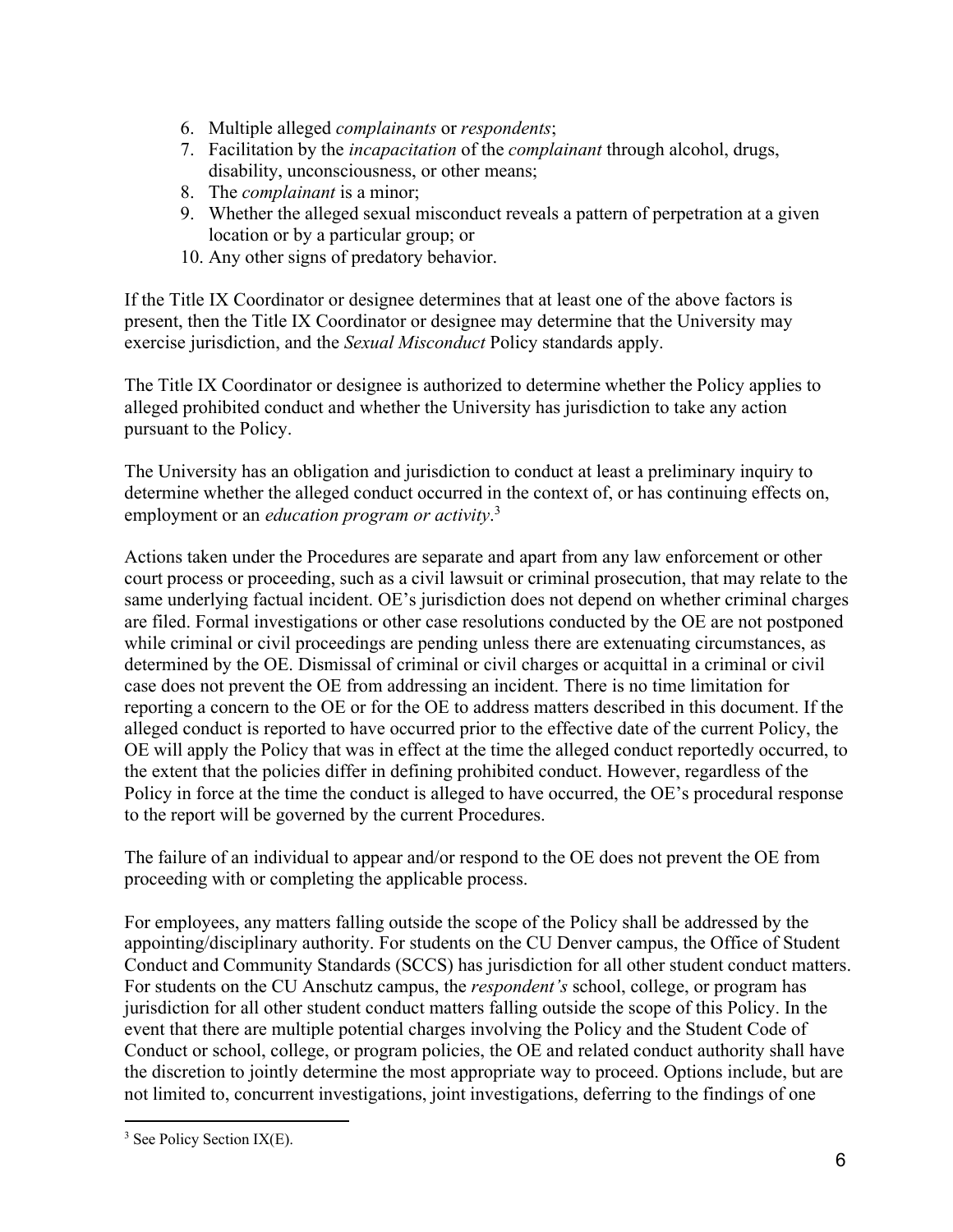office or using the investigation or findings of one office as the basis for further investigation by the other.

University employees and students may work or study at the worksite or program of another organization affiliated with the University. When a violation is alleged by or against University employees or students in those circumstances, the complaint shall be addressed as provided in the affiliation agreement between the University and the other entity. In the absence of an affiliation agreement or a provision addressing this issue, the University may, at its discretion choose to (1) conduct its own resolution process; (2) conduct a joint resolution process with the affiliated party; (3) defer to the findings of a resolution process with the affiliated entity where the University has reviewed the resolution process and is satisfied that it was fairly conducted; (4) use the resolution process and findings of the affiliated entity as a basis for further investigation or adjudication; or (5) take other action as determined appropriate by the Title IX Coordinator or designee.

Conduct alleged to have occurred before an individual became a student, faculty, staff, contractor, patient, volunteer, or affiliated entity with the University may be addressed through applicable remedial, protective, and/or educational measures, if the alleged conduct interferes with or impedes upon equal access to employment or *education program or activity* for any current University community members, as determined by the OE Director(s).

## **C. Reports Involving Two or More Campuses or Affiliated Entities**

## **1. Two or More University of Colorado Campuses**

When the alleged violation of the Policy involves more than one University of Colorado campus, the complaint shall be resolved by the campus with the disciplinary authority over the *respondent*. The campus responsible for the investigation may request involvement or cooperation of any other affected campus and should advise appropriate officials of the affected campus of the progress and results of the resolution process.

### **2. Affiliated Entities**

When the alleged violation of the Policy involves an institution affiliated with the University of Colorado Denver | Anschutz (including, but not limited to, Metropolitan State University, Community College of Denver, Children's Hospital, University of Colorado Hospital, or the Veterans Administration), the reported concern will be provided to the entity with primary disciplinary authority over the *respondent*. In these instances, the OE may be unable to conduct a formal investigation though the OE may be able to work collaboratively with the affiliated entity to assist in the resolution and remedy of the matter. Additionally, while the OE may be unable to conduct a formal investigation, the OE may still consider and implement *supportive measures*.

### **D. Supportive and Safety Measures**

*Supportive measures* are non-disciplinary, non-punitive individualized services offered as appropriate, as reasonably available, and without fee or charge to the *complainant* or the *respondent* that are designed to restore or preserve equal access to the University's education program or activity without unreasonably burdening the other party, including measures designed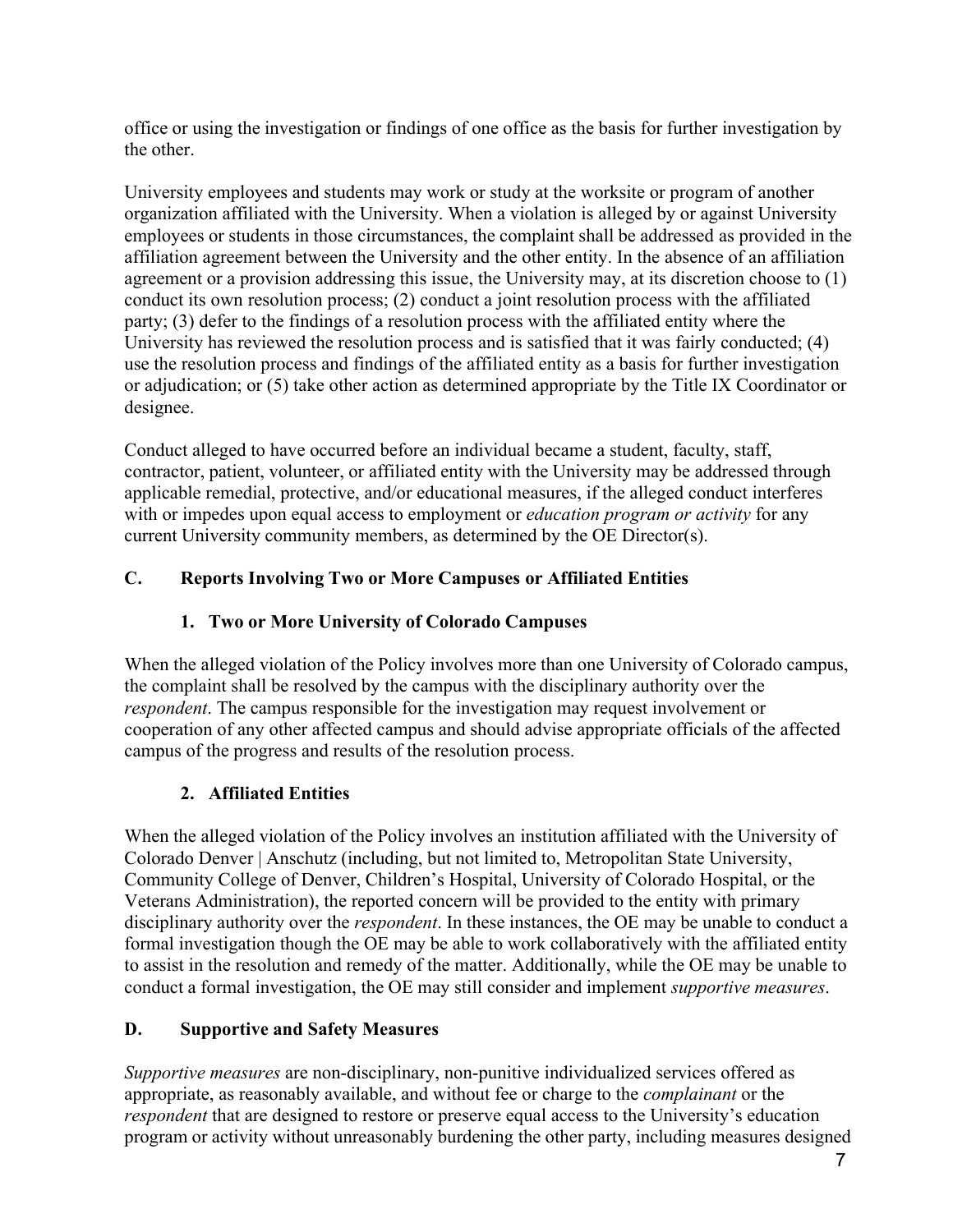to protect the safety of all parties or the University's educational or work environment, or deter Prohibited Conduct. Supportive measures should be individualized and appropriate based on the information available to the Title IX Coordinator or designee.

Some *safety measures* involve restricting a *respondent's* access to University programs and activities and may not become available until after the completion of Formal Grievance Process, unless emergency removal action is determined appropriate. See Section III(E) below.

Whether supportive or safety measures are appropriate is determined after an individualized assessment by the Title IX Coordinator or designee and every effort should be made to avoid depriving any student of educational access. Supportive or safety measures may be kept in place, lifted, or modified as additional information is obtained, or may be extended permanently, as appropriate.

*Complainants* and *respondents* may request supportive or safety measures from the Title IX Coordinator or designee. *Supportive measures* should be provided to *complainants* or *respondents* whether or not the *complainant* files a formal complaint or engages in another resolution process. Witnesses or other participants in a Formal Grievance Process may also request supportive or safety measures. The Title IX Coordinator or designee will maintain oversight of these requests and the provision of any such measures.

The University will keep confidential any *supportive measures* provided to the *complainant* or *respondent*, to the extent that maintaining such confidentiality will not impair the University's ability to provide the *supportive measures*.

Types of supportive and safety measures:

- 1. Academic support measures (arranging for a party to retake a course, excuse related absences, request extensions on assignments or exams, change sections when available or withdraw from a class without penalty)
- 2. Accessing medical services
- 3. Accessing counseling services
- 4. Employment modifications
- 5. Transportation changes
- 6. No-contact orders enforced by the University
- 7. Discussing options for obtaining criminal or civil protection or restraining orders
- 8. Residential relocations in CU Denver Housing and Dining and/or offering resources for housing off-campus
- 9. Changes to, or interim exclusion from, classes
- 10. Interim exclusion orders (for parts of or entire campus)
- 11. Interim student suspension. See Section III(E).
- 12. Administrative leave for employees in consultation with Associate Vice Chancellor and Chief Human Resources Officer or designee and appointing/disciplinary authority
- 13. Temporary suspension of supervisory or evaluative authority for employees in consultation with Associate Vice Chancellor and Chief Human Resources Officer and appointing/disciplinary authority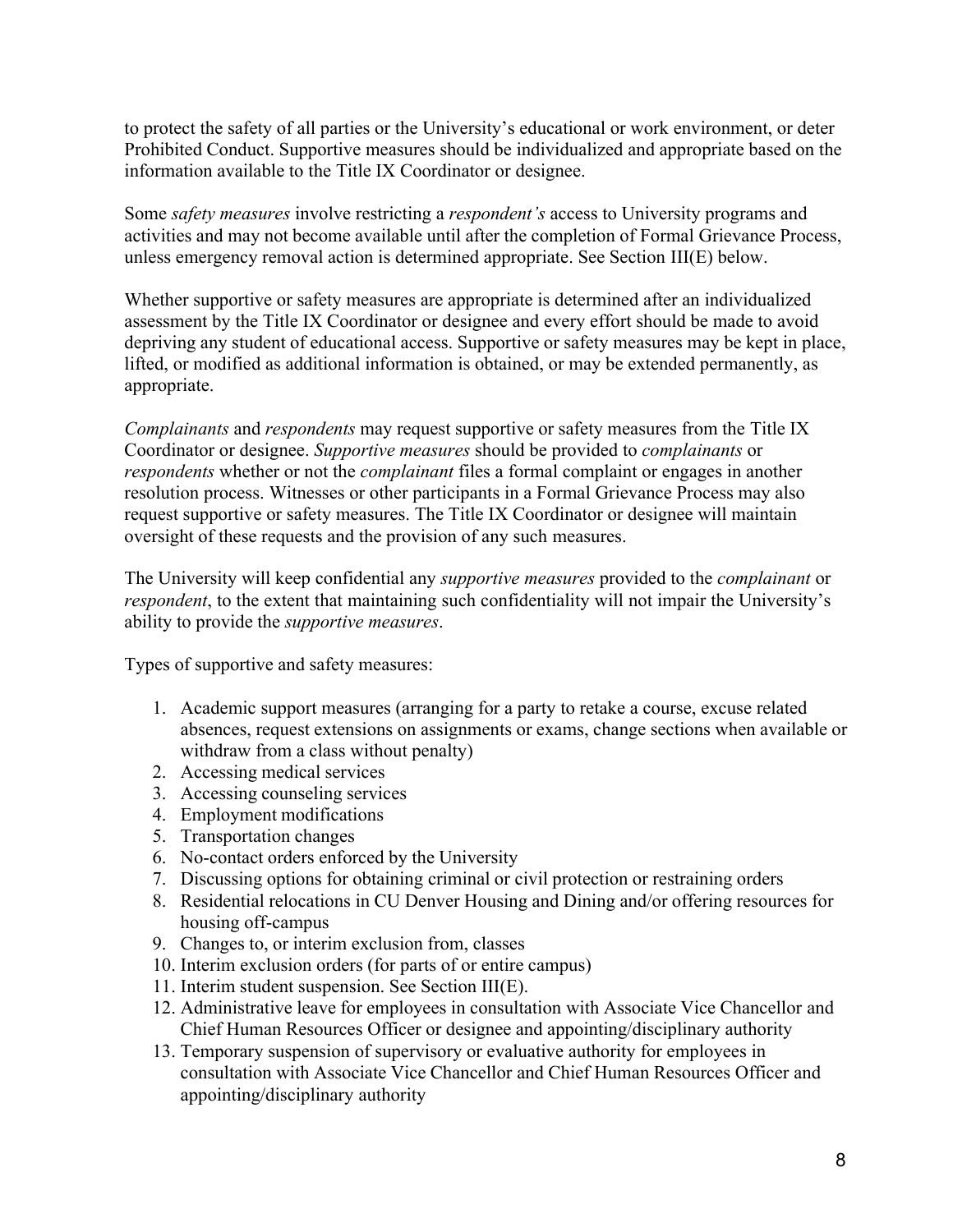## **E. Emergency Removals**

The University may remove a *respondent* from an education program or activity on an emergency basis after 1) the University undertakes an individualized safety and risk analysis, 2) determines that an immediate threat to the physical health or safety of any students or other individuals arising from the allegations of the Policy justifies removal and 3) provides the *respondent* with notice and an opportunity to challenge the decision immediately following the removal.

Types of emergency removal include, but are not limited to:

- Interim student suspension.
- Interim or permanent exclusion order for parts of or entire campus, classes, etc.
- Administrative Leave. Decisions to place a non-student employee on administrative leave during the pendency of a Formal Grievance Process are made in consultation with Associate Vice Chancellor & Chief Human Resource Officer or designee and appointing/disciplinary authority.
- Temporary suspension of supervisory or evaluative authority for employees in consultation with Associate Vice Chancellor & Chief Human Resource Officer or designee and appointing/disciplinary authority.

## **F. Individualized Safety and Risk Analysis**

The Title IX Coordinator/Director of Title IX or designee has the authority to conduct an individualized safety and risk analysis. The Title IX Coordinator may consult with other offices on campus such as the CARE Team and FAST Team in conducting the individualized safety and risk analysis. The factors considered in an emergency removal decision include:

- 1. Seriousness of the alleged conduct;
- 2. Location of alleged incident(s);
- 3. The risk that the alleged *respondent* will commit additional acts of sexual or other violence;
- 4. Whether the alleged *respondent* threatened further sexual or other violence against the alleged *complainant* or others;
- 5. Whether there have been other misconduct complaints about the same alleged *respondent* or whether the *respondent* has a known history of sexual or other violence;
- 6. The existence of multiple alleged *complainants* and/or *respondents*;
- 7. Whether the conduct was facilitated by the incapacitation of the *complainant* (through alcohol, drugs, disability, unconsciousness, or other means);
- 8. Whether the alleged conduct was perpetrated with force, violence, or weapons;
- 9. Whether the alleged *complainant* is a minor;
- 10. Whether the alleged conduct reveals a pattern of perpetration (by the alleged *respondent* or group or organization, around a particular recurring event or activity, and/or a particular location); and/or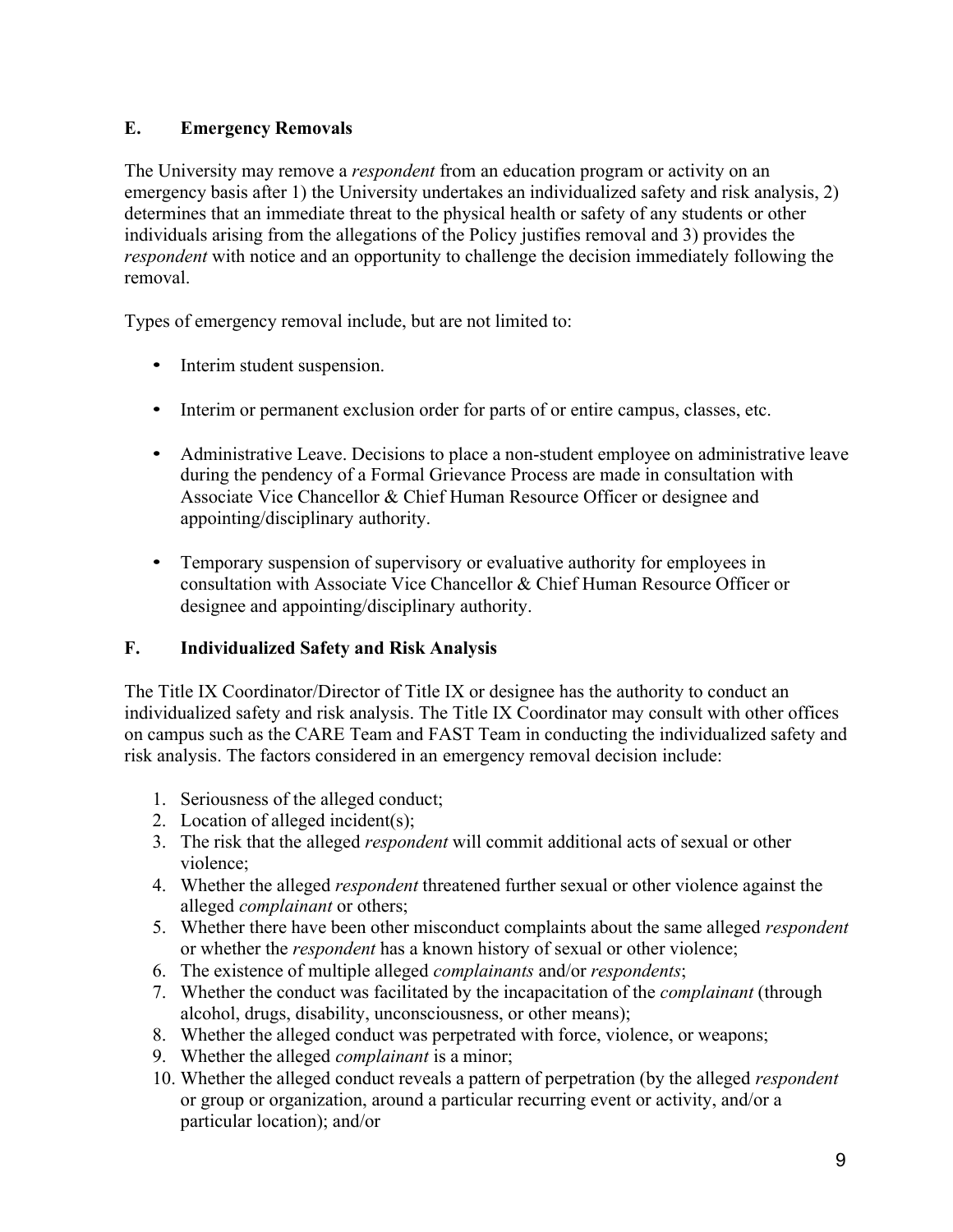11. Whether any other aggravating circumstances or signs of predatory behavior are present.

In the case of an emergency removal, the student will be provided oral and/or written notice of the alleged Prohibited Conduct and the opportunity to meet, if the student chooses, with the Title IX Coordinator or designee. The Title IX Coordinator or designee will ensure that the student is afforded the opportunity to meet within *five business days* of the notice of emergency removal. This does not preclude additional meetings after the five days has passed to review the emergency removal. **It is the responsibility of the** *respondent* **to schedule the meeting if requested.**

After providing the *respondent* with notice of the allegations and an opportunity to be heard, the Title IX Coordinator or designee may decide to lift or continue the emergency removal, potentially until the completion of the grievance process. The Title IX Coordinator or designee may also determine whether any exceptions may be appropriate based on factors which include, but are not limited to, nature/severity of the behavior, prior misconduct, extent of academic progress to date, and availability of faculty and/or online classes. The interim supportive and safety measures may be re-evaluated during the course of a grievance process if new information is presented that mitigates the threat to campus safety.

In the case of an emergency removal, including campus exclusion, procedures outlined in the Exclusion of Persons from University Property will be followed.4

<sup>4</sup> See Exclusion of Persons from University Property,

https://www.ucdenver.edu/faculty\_staff/employees/policies/Policies%20Library/3XXX%20General%20Administrat ion/3052%20-%20Exclusion%20of%20Persons%20from%20University%20Property.pdf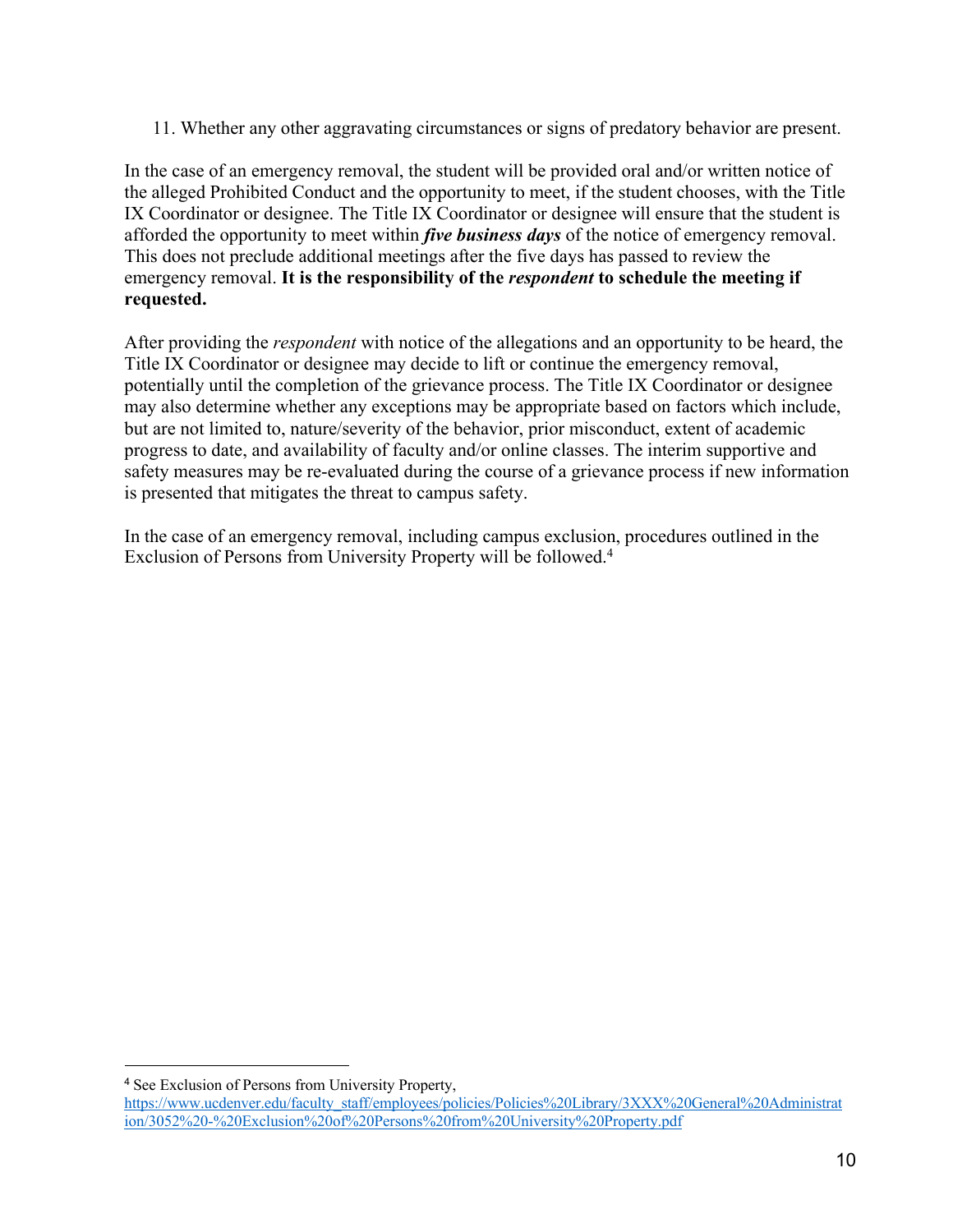# IV. REPORTING OPTIONS

\*Call 911 in an Emergency or if you have an immediate safety concern.\*

## **A. University/Office of Equity**

To notify the University of any Prohibited Conduct listed in Sections II, II(A), III, and III(A)(B) to request support measures related to such conduct, or to initiate an OE resolution process, please contact the OE directly via email at equity@ucdenver.edu or via phone at 303-315-2567.

William Dewese, Title IX Coordinator & Director of Title IX Office of Equity Lawrence Street Center Campus Box #187 1380 Lawrence Street, 12th Floor Denver, CO 80204 Phone: 303-315-2567 Email: equity@ucdenver.edu

For a full list of reporting options, please refer to the OE's website (https://www.ucdenver.edu/offices/equity/resolutions/make-a-report).

## **1. Amnesty Provisions**

To encourage reporting and participation, personal consumption of alcohol or other drugs by the *complainant*, *respondent*, or *witnesses* will not be subject to disciplinary action. Similarly, minor infractions related to failure to comply with public health and safety provisions in the Student Code of Conduct will not be subject to disciplinary action. The goal of these provisions is to remove potential barriers to reporting and/or participation. However, final jurisdiction and decision-making regarding any conduct not covered by the Applicable Policies will be made by the Director of Student Code Conduct and Community Standards (for students) or the appointing/disciplinary authority (for employees).

Even if a *complainant* chooses not to report formally and/or chooses not to participate in an adjudicative process (through OE or law enforcement), the *complainant* can contact the OE for information and assistance accessing on- or off-campus supportive services as set for in Section VIII and to access available supportive and safety measures as set forth in Section III(D).

### **B. Law Enforcement**

*Complainants* are not required, but do have the right, to file a criminal complaint with law enforcement and the University/OE simultaneously. The OE can assist in reporting to law enforcement for *complainants* alleging misconduct that is also a criminal offense.

In some instances, the OE is obligated to report the alleged conduct to the appropriate law enforcement agency. In those instances, the OE will make reasonable effort to notify potential *complainants* prior to reporting to law enforcement.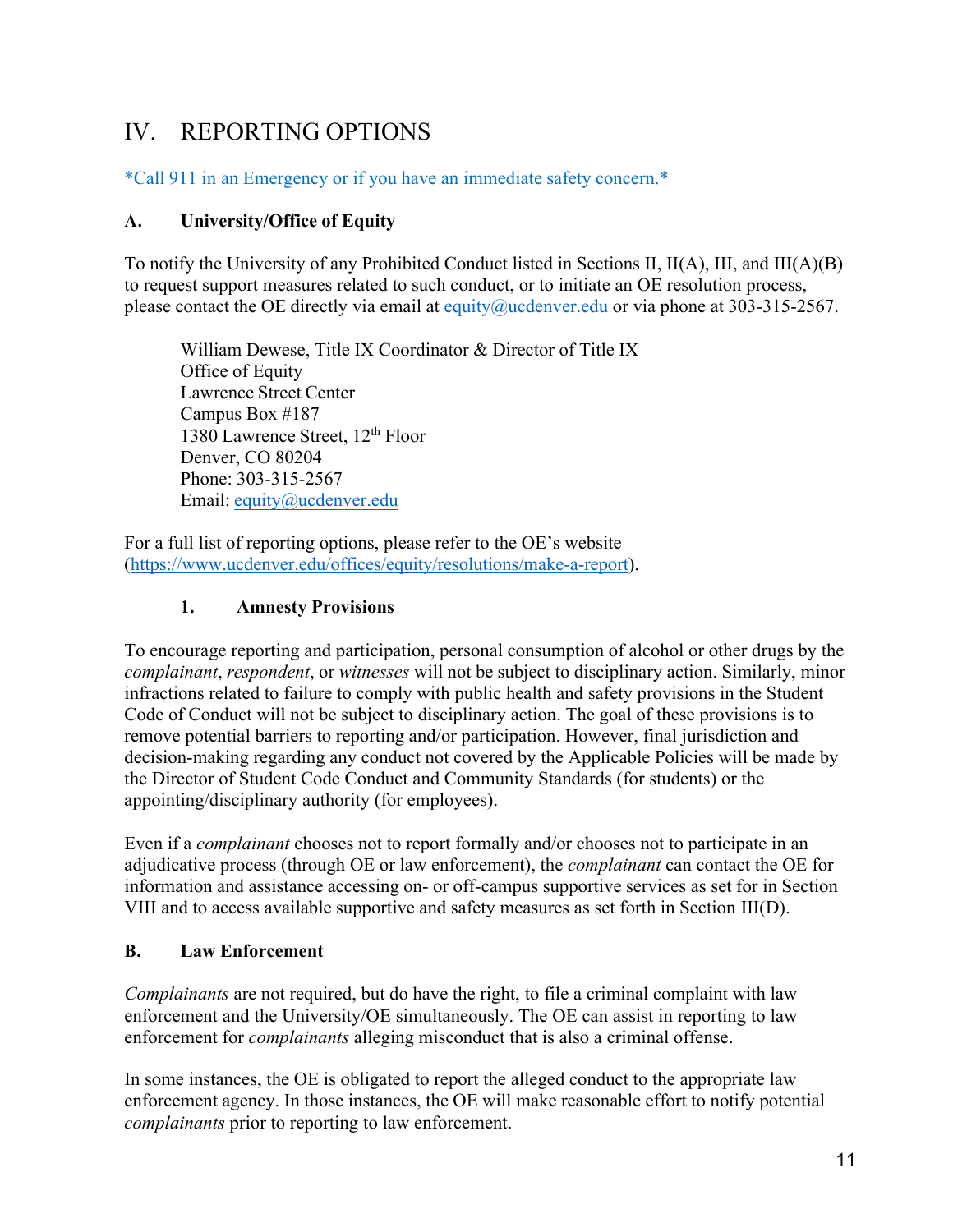- 911 (for emergencies)
- Auraria Police (for non-emergencies) 303-556-5000
- Anschutz Medical Campus Police (for non-emergencies) 303-724-4444
- Denver Police (for non-emergencies) 720-913-2000
- Aurora Police (for non-emergencies) 303-627-3100

Reporting to the University Police will constitute notice to the University/OE and may result in an OE resolution process subject to applicable state law.

### **1. Preservation of Evidence**

Regardless of whether or not a *complainant* wants to report an incident(s), it is important to preserve any evidence of the sexual assault, so that if a *complainant* decides at any point in time to report the incident, that evidence is still available. Examples of evidence to preserve include, but are not limited to: the clothing the individual was wearing, bedding, text message correspondence discussing the assault (either with the *respondent* or with friends or family), photographs, screenshots, emails, social media correspondence/posts (Facebook, Tinder, Snapchat, Instagram, Grindr, etc.), correspondence via other messaging applications (Whatsapp, Kik, GroupMe, WeChat, etc.).

Regardless of whether an individual wants to report the assault to the police, a medical exam can be done to preserve evidence. Sex Assault Nurse Examiner (SANE) programs at the Emergency Department at Denver Health Medical Center, University of Colorado Hospital, Children's Hospital, Porter Adventist Hospital, Medical Center of Aurora – South Campus, Saint Anthony North Hospital, Saint Anthony Hospital 84<sup>th</sup> Avenue Location, Littleton Adventist Hospital, are available to conduct a SANE exam, ideally within five days of the sexual assault. It is best if an individual does not bathe, shower, eat, drink, douche, or change clothes. However, evidence can be collected if you have done any or all of these things. More information about the SANE can be located on the hospital's respective websites. Contact information and addresses for these and other locations within the state of Colorado can be found on the OE website under the tab Sexual Misconduct Resources.

**Please note that if some or all of this evidence is unavailable or does not exist, you are still encouraged to report a sexual assault. The lack of evidence does not preclude an investigation from taking place.**

### **C. Confidential Reporting Options**

The University offers access to confidential resources for individuals who are unsure about whether to report Prohibited Conduct or are seeking counseling or other emotional support in addition to (or without) making a report to the University. Section Support and Resources page, identify confidential and other resources, both at the University and in the surrounding community. See Section VIII for CU Denver | CU Anschutz on- and off-campus resources.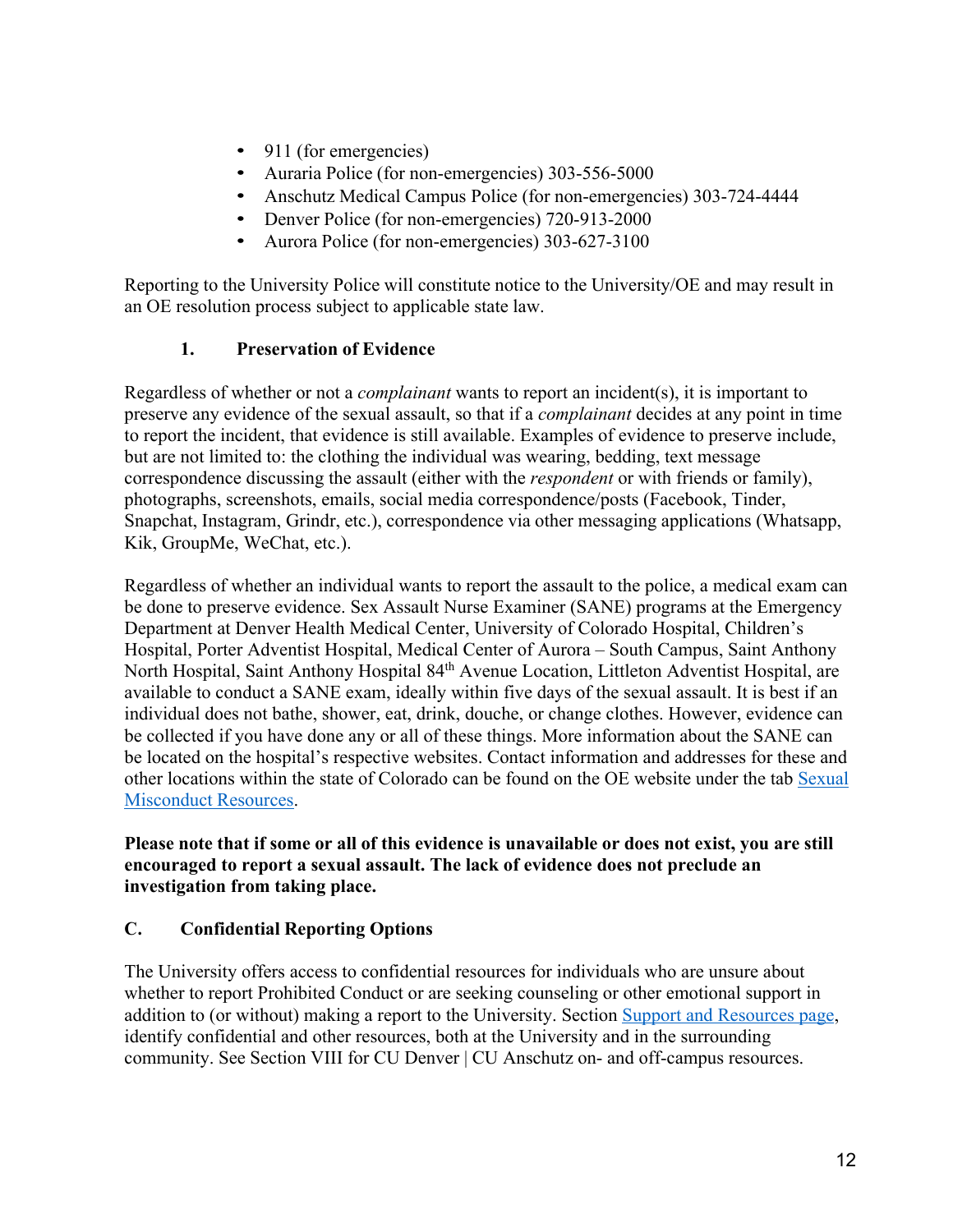## **D. Supportive Services and Assistance including Protective Orders**

When an individual notifies the OE (either directly or through a responsible employee, advocate, third party, or other) that they have experienced conduct prohibited by the Policy, the OE will provide referral information as needed (whether or not there is a formal complaint or participation in a formal grievance process, formal adjudication process, or other resolution process) in accessing on- and off-campus services, including but not limited to counseling, academic assistance, housing, mental health services, victim advocacy, legal assistance, visa and immigration services, assessments for no contact orders, and/or forensic sexual assault nurse examiner (SANE) exams.

For a written summary of options and resources available to any person reporting Prohibited Conduct, please refer to this PDF document on the OE website: https://www.ucdenver.edu/offices/equity.

## **E. Orders of Protection, Restraining Orders, or Similar Lawful Orders**

*Complainants* who are interested in obtaining an Order of Protection, or any other order issued by a court, must pursue those options on their own behalf. Restraining orders are obtained through the court with applicable jurisdiction.<sup>5</sup> More information on obtaining a restraining order in Colorado is located in the State of Colorado County Court Restraining Order Brochure: https://www.courts.state.co.us/userfiles/File/Media/Brochures/restraining.pdf.

The Phoenix Center at Auraria (PCA) can assist individuals free of charge with the process of obtaining a restraining order. CU Denver | CU Anschutz complies with Colorado law in recognizing orders of protection. Any person who obtains an order of protection from Colorado or any other state should provide a copy to the Auraria Police Department (for those on the Auraria Campus) and/or the University of Colorado Denver Police Department (for those on the CU Anschutz) and the Title IX Coordinator or designee.

<sup>&</sup>lt;sup>5</sup> For additional assistance you may contact Project Safeguard: https://psghelps.org/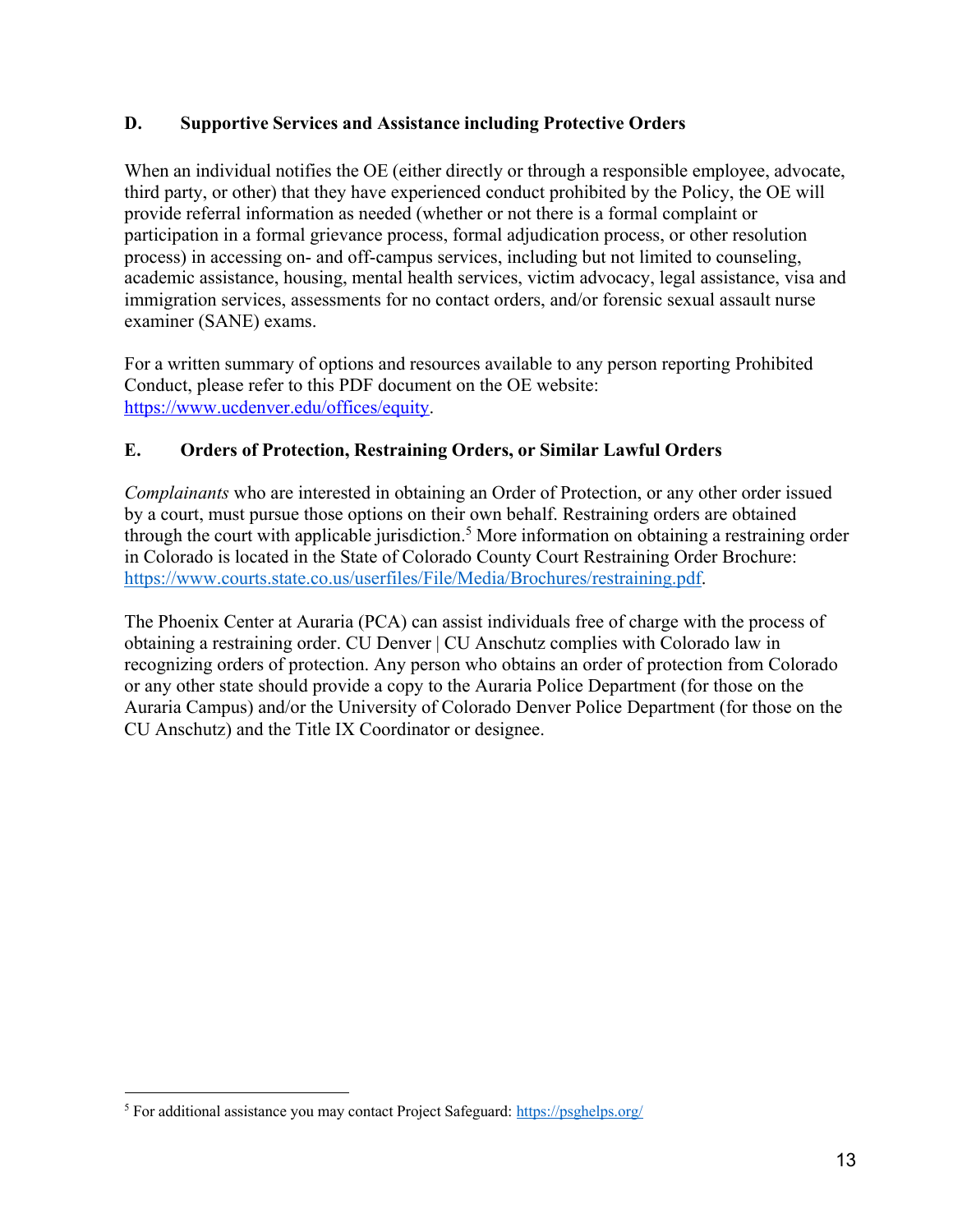# V. PRIVACY, CONFIDENTIALITY, AND THE UNIVERSITY'S OBLIGATION TO PROVIDE A "SAFE AND NON-DISCRIMINATORY ENVIRONMENT"

#### *Privacy and confidentiality have distinct meanings.*

Privacy: Means that information related to a report of Prohibited Conduct will be shared with a limited number of individuals on a "need to know" basis in order to assist in the active review, investigation, resolution of the report, and related issues. All University employees who are involved in potential response to a report receive specific training and guidance about safeguarding private information in accordance with applicable laws.

The privacy of student education records will be protected in accordance with the University's policy for compliance with the Family Educational Rights and Privacy Act (FERPA) and state law protections. Access to personnel records is restricted in accordance with University policy and applicable laws.

Confidentiality: Means that information shared by an individual with designated campus or community professionals cannot be revealed to any other person without express permission of the individual, or as otherwise permitted or required by law. Those campus and community professionals who have the ability to maintain confidential relationships include health care providers, mental health professionals, the sexual assault or domestic violence *complainant* advocate, attorneys, and ordained clergy, all of who normally have privileged confidentiality that is recognized by Colorado state law. The Title IX Coordinator has also designated the Ombuds staff serving in their capacity as a confidential resource for CU Denver | CU Anschutz campus. These individuals are prohibited from breaking confidentiality unless (i) given permission to do so by the person who disclosed the information; (ii) there is an imminent threat of harm to self or others; (iii) the conduct involves suspected abuse of a minor under the age of 18; or (iv) as otherwise required or permitted by law or court order.

### **A. Confidential Resources and Privacy**

Confidential Resources/Independent Reporting Obligations – The University supports the use of confidential resources for all parties, for any reason, including support for medical assistance, counseling, crisis intervention, advocacy, and assistance with legal, housing, and financial matters. Information shared with confidential resources is not disclosed to any party outside of the resource(s) with limited exceptions as defined by law or policy of the resource.

Employees who are confidential resources are not required to report Prohibited Conduct under the Policy. A person who is a confidential resource under the Policy may have an independent obligation to report some forms of criminal conduct to law enforcement officials. Any person who is a confidential resource may consult with campus legal counsel to determine whether an independent reporting obligation exists.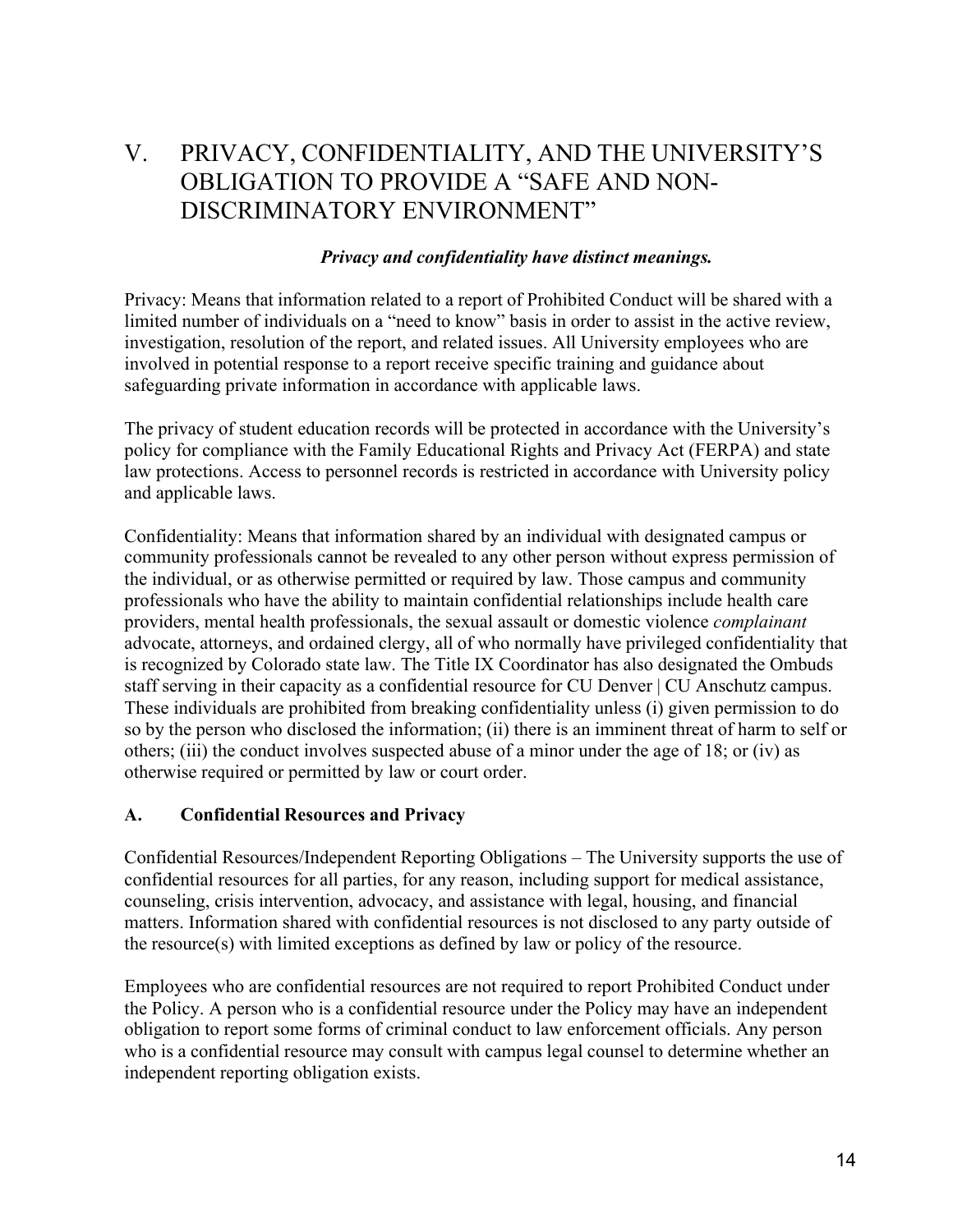## **B. Responsible Employees**

All members of the University community may report Prohibited Conduct. Reporting allows the University to undertake investigations when appropriate, but also allows the University to inform those who have been involved of *supportive measures* and to facilitate access to those services. Reporting also allows the University to identify institutional risks, increase the effectiveness of its training programs, and identify the need for additional services that will protect the University community from harm. The University views reporting of Prohibited Conduct as fundamental to its ability to provide a campus environment that allows equal access to educational and employment opportunities.

## **1. Reporting Requirements**

- *a. Responsible employees must report prohibited conduct*. Many members of the University community, generally including faculty and members of the administration with supervisory responsibilities, are *responsible employees*, who must promptly report Prohibited Conduct as set forth in the Policy and these Procedures to the Title IX Coordinator or designee.
- *b. Responsible employees* means any employee who: (1) has the authority to hire, promote, discipline, evaluate, grade, formally advise or direct faculty, staff, or students; (2) has the authority to take action to redress Prohibited Conduct; or (3) has been given the duty or reporting incidents of sexual violence or any other misconduct by students to the Title IX Coordinator.
- c. Any *responsible employee* who witnesses or receives a written or oral report alleging that a member of the University community has been subjected to or has committed an act of Prohibited Conduct must promptly report the allegations to the Title IX Coordinator or designee. Members of the University community include students, faculty, staff, contractors, patients, visitors to campus, volunteers and employees of affiliated entities. Because the University may have the ability to address or prevent future Prohibited Conduct, the obligation to report exists independently of whether the individual who was subjected to or committed an act of Prohibited Conduct is currently enrolled or employed at the University.
- d. The *responsible employee* is required to promptly report to the Title IX Coordinator or designee all known details about the alleged Prohibited Conduct, including:
	- 1) Name(s) of the *complainant(s)*;
	- 2) Name(s) of the *respondent(s)*;
	- 3) Name(s) of any alleged witnesses; and
	- 4) Any other relevant facts, including the date, time, and specific location of the alleged incident.

If the *responsible employee* does not know all of the above details, the *responsible employee* must still make a report with the available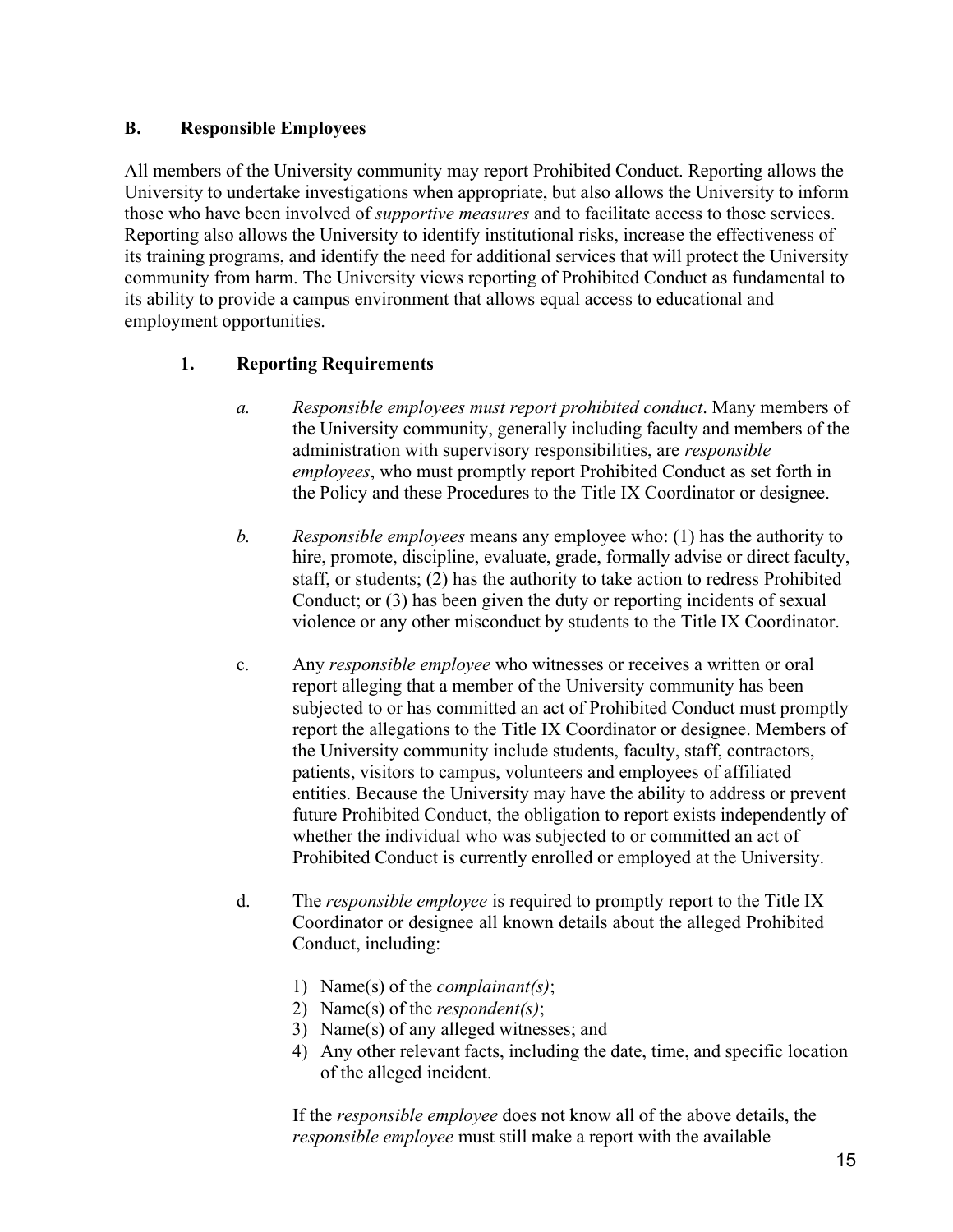information. If the *responsible employee* is unable to provide this information at the time of making an initial report, but later becomes aware of additional information, the *responsible employee* must supplement the prior report.

- *e. Responsible employees* employed by University law enforcement are required to report pursuant to this section unless the information is otherwise excluded by state or federal law (for example, identifying information for the *complainant* and/or information related to juveniles).
- f. In many instances, it may not be immediately apparent whether a person is a member of the University community or whether the alleged Prohibited Conduct occurred in the course of an educational program or activity of the University. Rather than conduct their own inquiries to determine whether these conditions exist, *responsible employees* should report potential Prohibited Conduct to the Title IX Coordinator or designee to allow a preliminary inquiry to occur.
- *g. Responsible employees* are not required to report information disclosed during an individual's participation as a subject in an Institutional Review Board-approved human subjects research protocol. Institutional Review Boards (IRB) may, in appropriate cases, require researchers to provide reporting information to all subjects of IRB research.
- *h. Responsible employees* who receive information related to Prohibited Conduct in the course of serving in the capacity as Ombuds, as designated by the University, are not required to report to the Title IX Coordinator. These *responsible employees* must report Prohibited Conduct disclosed to them when they are not serving in the capacity as Ombuds.
- *i. Responsible employees* who receive information related to Prohibited Conduct in the course of providing professional services within a privileged relationship, such as health care providers or counselors, are not required to report to the Title IX Coordinator. These *responsible employees* must report Prohibited Conduct disclosed to them when they are not providing professional services within a privileged relationship. These *responsible employees* may also have independent professional obligations to report some forms of criminal conduct to law enforcement officials. Any *responsible employee* may consult with campus legal counsel to determine whether an independent reporting obligation exists.
- *j.* A *responsible employee* does not satisfy the reporting obligation by reporting Prohibited Conduct to a supervisor or University personnel other than the Title IX Coordinator or designee.
- *k. Responsible employees* are not required to report Prohibited Conduct to which they have been personally subjected to the Title IX Coordinator, but are nonetheless encouraged to report.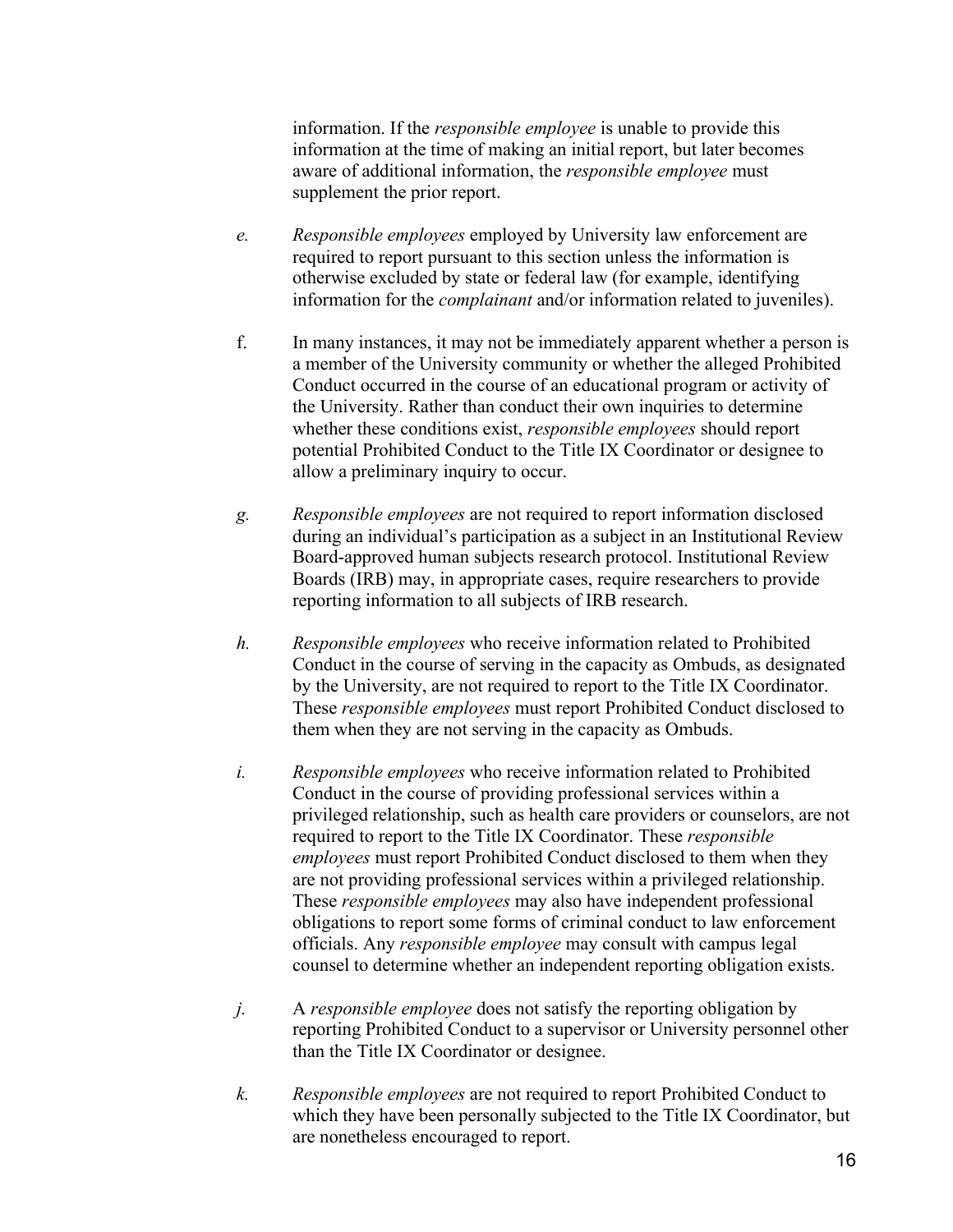*l.* Communications of Prohibited Conduct to a "responsible employee" are not confidential, and these employees must report Prohibited Conduct to the Title IX Coordinator or designee when it is disclosed to them.

## **2. Reporting by Students and Other Members of the University Community Who are Not Responsible Employees**

The University encourages all members of the University community, even those who are not defined as *responsible employees*, to report Prohibited Conduct to the Title IX Coordinator or designee.

## **C. Privacy and Information Disclosure**

The University will not disclose the identity of any individual who has made a report or complaint of sex discrimination, including any individual who has made a report of filed a formal complaint of Prohibited Conduct, any *complainan*t, any individual who has been reported to be the perpetrator of sex discrimination, any *respondent*, and any witness, except as may be permitted by law, or to carry out an investigation, hearing, or judicial proceeding related to the Policy. This may require sharing information, including identification information, between internal University offices.

## **1. Confidential Resources**

See Section VIII for CU Denver | CU Anschutz resources.

## **2. Clery Act Reporting**

Those persons who are "Campus Security Authorities" for purposes of crime reporting under the Clery Act may find a summary of their obligations at:

> CU Denver CU Anschutz Medical Campus

### **D. Formal Complaints by Title IX Coordinator and Overriding Factors**

If a *complainant* has disclosed an incident of Prohibited Conduct, but wishes to maintain privacy and does not wish to initiate the grievance process, the Title IX Coordinator or designee must discuss the availability *supportive measures* with the *complainant*, describe the process for filing a *formal complaint*, and explain that the University prohibits *retaliation*. The Title IX Coordinator or designee will further explain the steps the University will take to prevent *retaliation* if the individual participates in a grievance process and will take responsive action if it occurs.

If, having been informed of the University's prohibition of *retaliation* and its obligations to prevent and respond to *retaliation*, the *complainant* would still like to maintain privacy or does not want to file a *formal complaint* initiating the grievance process, the Title IX Coordinator or designee will weigh that request against the University's obligation to provide a safe, non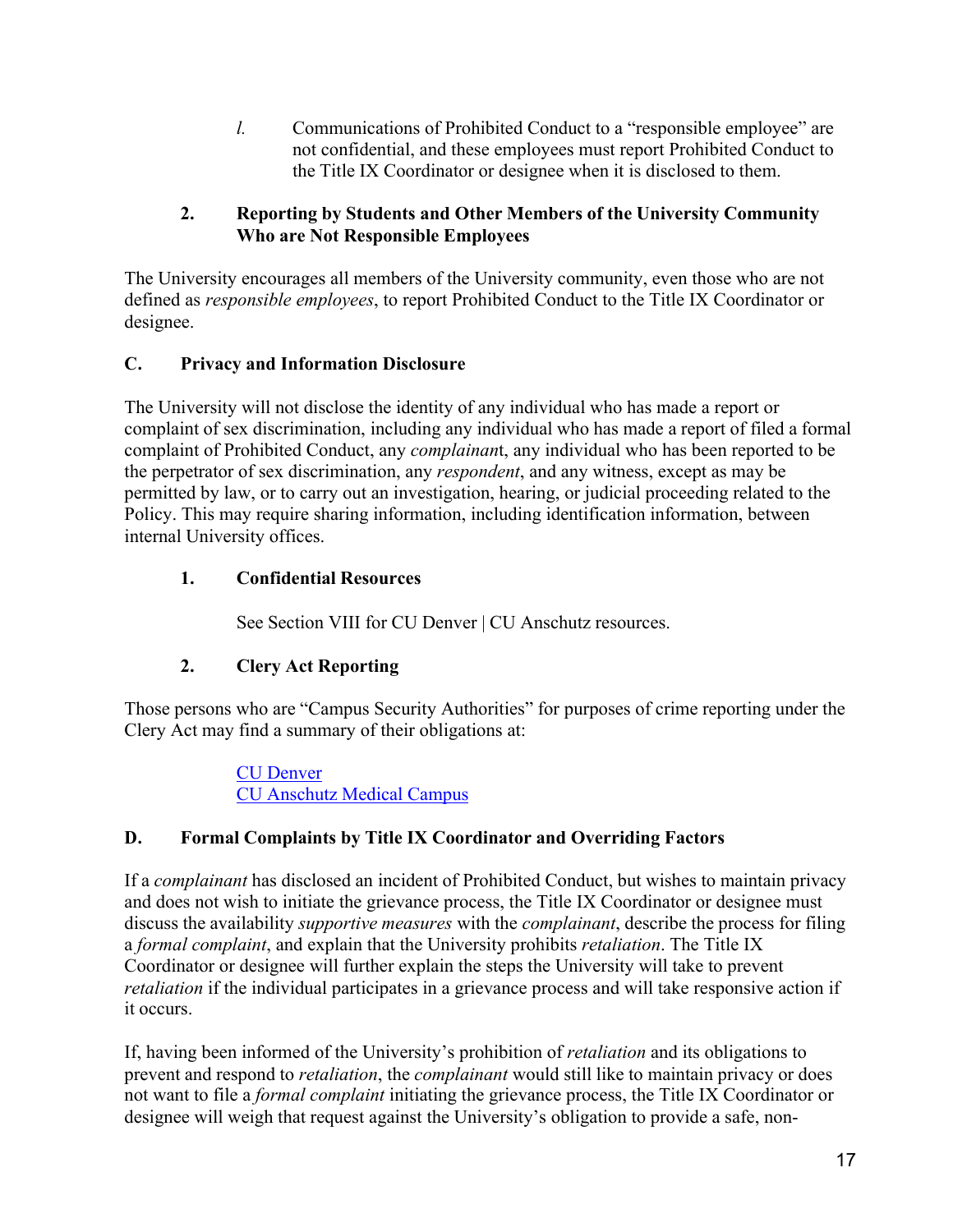discriminatory environment for all students, faculty, and staff. In making this determination, the Title IX Coordinator or designee will consider a range of potentially overriding factors that would cause the Title IX Coordinator or designee to file a *formal complaint* and initiate a grievance process, including the following:

- 1. The risk that the *respondent* will commit additional action of sexual violence or other violence;
- 2. The seriousness of the alleged misconduct, including whether the *respondent* threatened further sexual or other violence against the *complainant* or others, whether the alleged misconduct was facilitated by the incapacitation of the *complainant*, or whether the *respondent* has been found responsible in legal or other disciplinary proceedings for acts of sexual or other violence;
- 3. Whether the alleged misconduct was perpetrated with a weapon;
- 4. Whether the *complainant* is a minor;
- 5. Whether the University possesses means other than the *complainant's* testimony to obtain relevant evidence of the alleged misconduct (*e.g.,* security cameras or personnel, physical evidence); and
- 6. Whether the alleged misconduct reveals a pattern of perpetration at a given location or by a particular group.

The decision to file a *formal complaint* by the Title IX Coordinator or designee and initiate the formal grievance process pursuant to the Policy will be on a case-by-case basis after an individualized and thoughtful review.

Nothing in this section limits the Title IX Coordinator or designees from responding to the alleged conduct in a manner other than investigation or adjudication that the Title IX Coordinator or designee may determine is appropriate under the circumstances, for example with *supportive measure*s, referral to other offices, or consulting with University officials as appropriate, including but not limited to the University of Colorado Police Department, CU Denver or CU Anschutz CARE Team, CU Denver | CU Anschutz FAST Team, Office of Student Conduct and Community Standards, or CU Denver Housing and Dining. Additionally, nothing in the override analysis limits the authority to initiate or impose disciplinary action as necessary.

The Title IX Coordinator or designee may also determine that a report to the relevant law enforcement agency is warranted given the factors above, despite an individual's request for privacy. The OE will consider the range of factors listed above in making the determination to report to law enforcement. In those instances, the OE will make a reasonable effort to notify potential *complainants* prior to reporting to law enforcement.

If the University honors the individual's request for privacy, the University's ability to meaningfully investigate the incident may be limited, and disciplinary action may not be possible.

### **E. Disclosure of Findings of Sexual Misconduct**

The University recognizes that third parties (either employers and/or institutions receiving transferring students) may have a legitimate interest in knowing whether a University employee or student has been found responsible for engaging in Prohibited Conduct. In the event that, after a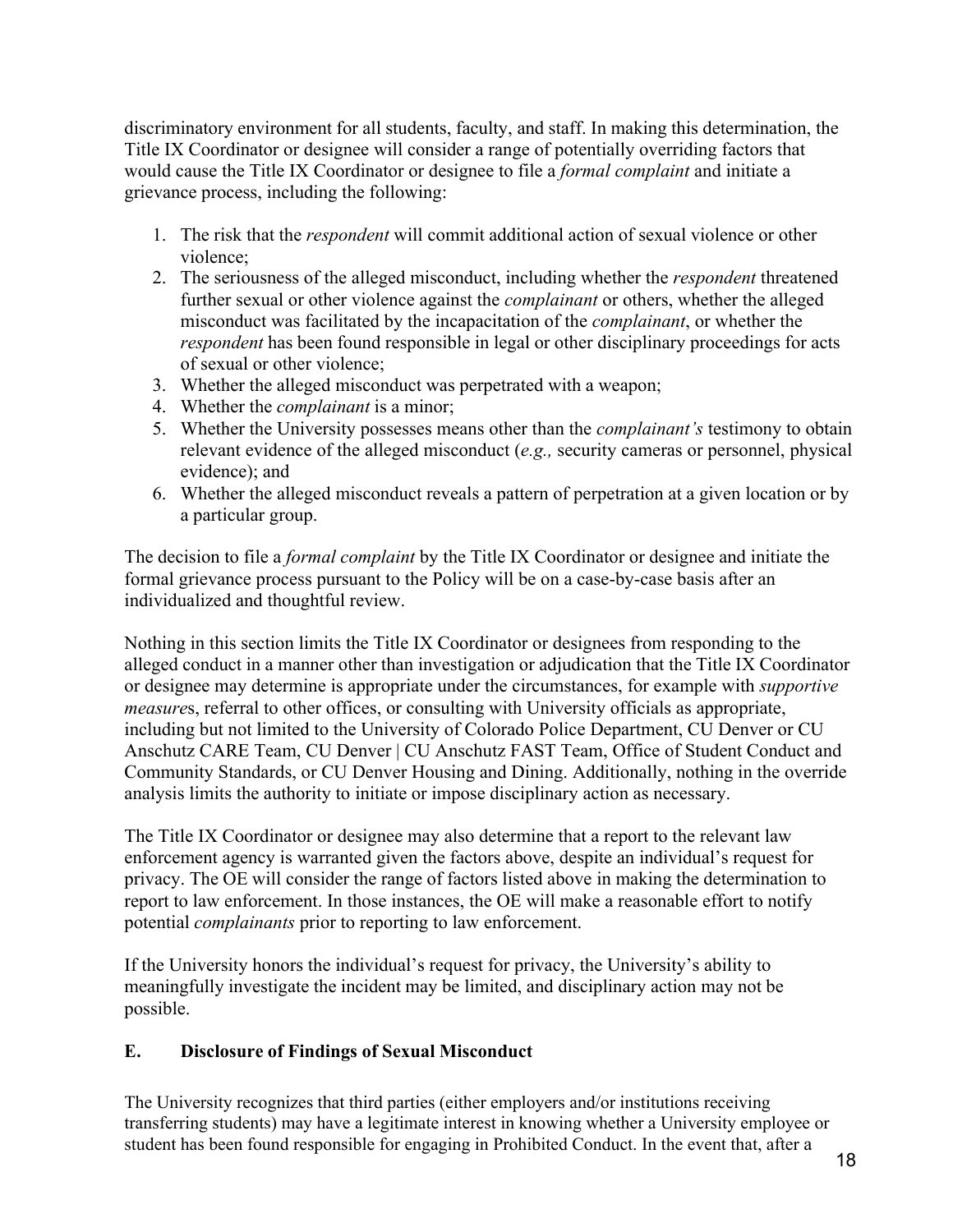grievance process and any rights of appeal have been completed, an employee or student has been found responsible for engaging in Prohibited Conduct, the University may confirm upon inquiry from a potential employer, licensing or credentialing agency, or institution that the employee or student has been found responsible for violating the Policy subject to applicable state and federal laws (*e.g.,* FERPA) regarding such disclosures. As required by the Colorado Open Records Act, the University shall not release any records related to the investigation of Prohibited Conduct or finding of sexual misconduct unless otherwise permitted by law.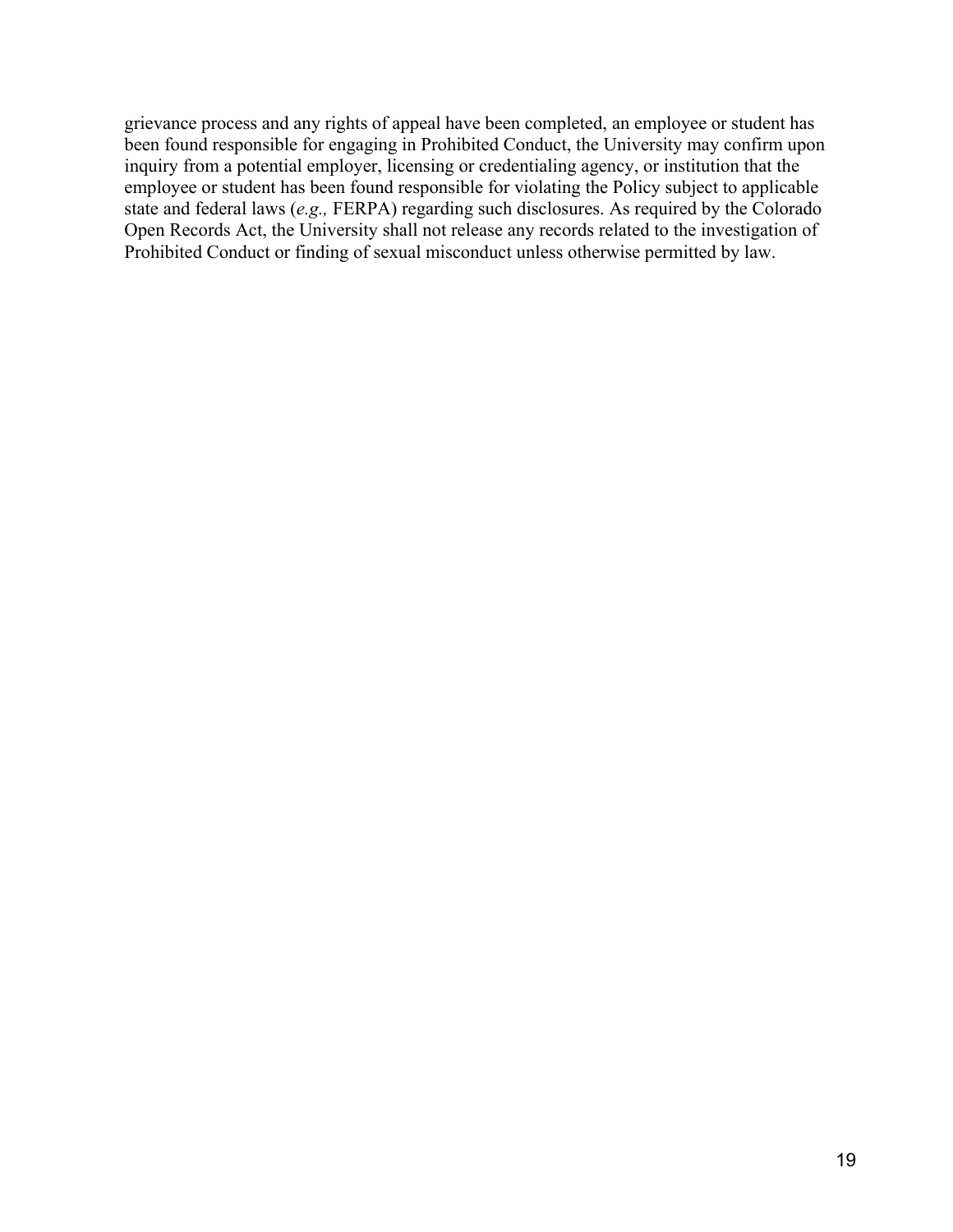# VI. RESOLUTION PROCEDURES

The University does not tolerate and will be responsive to any report or complaint of "Prohibited Conduct" listed in these Procedures and is committed to providing prompt, fair, impartial, and equitable resolutions of any complaint that the University knows, or in the exercise of reasonable care should have known, about. The primary concern is the safety of all University community members. The University, through the OE, will take steps to prevent the recurrence of any Prohibited Conduct and remedy any discriminatory effects on the *complainant* and others if appropriate. The following procedures will apply to resolution of all reports of complaints of Prohibited Conduct:

## **A. Overview of Resolution Procedures and Options**

The University has authority to conduct at least a preliminary inquiry upon receiving a report or complaint alleging Prohibited Conduct. A preliminary inquiry may include, but is not limited to, evaluating whether the report or complaint implicates a policy enforced by the OE, whether the complaint and parties are within the jurisdiction of the OE, and whether the report or complaint presents a safety threat such that the OE must report the concern to law enforcement. The OE shall then determine the most appropriate means for addressing the report or complaint. Options include, but are not limited to:

- 1. Formal Grievance Process. See Section VI (B) through (H) below.
- 2. Policy Education Remedies. See Section VI(I) below.
- 3. Preliminary Inquiry: Determining that the facts of the complaint or report, even if true, would not constitute a violation of the Policy and closing the matter following a preliminary inquiry.
- 4. No limitation on existing authority: Referring the matter to an employee's appointing/disciplinary authority or supervisor. These Procedures do not limit the authority of a disciplinary authority to initiate or impose disciplinary action as necessary.
- 5. Other referral: Determining a complaint does not fall within the jurisdiction of the Policy and referring the complaint to appropriate office(s) on campus best suited to address the reported concerns.

## **B. Initiation of the Grievance Process, Including Filing and Evaluation of a Formal Complaint**

### **1. Formal Complaint Required to Initiate Formal Grievance Process**

An individual (referred to as the *complainant*) or Title IX Coordinator or designee must file a document alleging a violation of misconduct under the Policy against an individual (referred to as the *respondent*) for the University to initiate a formal grievance. The formal complaint must grievance. The formal complaint must contain the *complainant's* or Title IX Coordinator's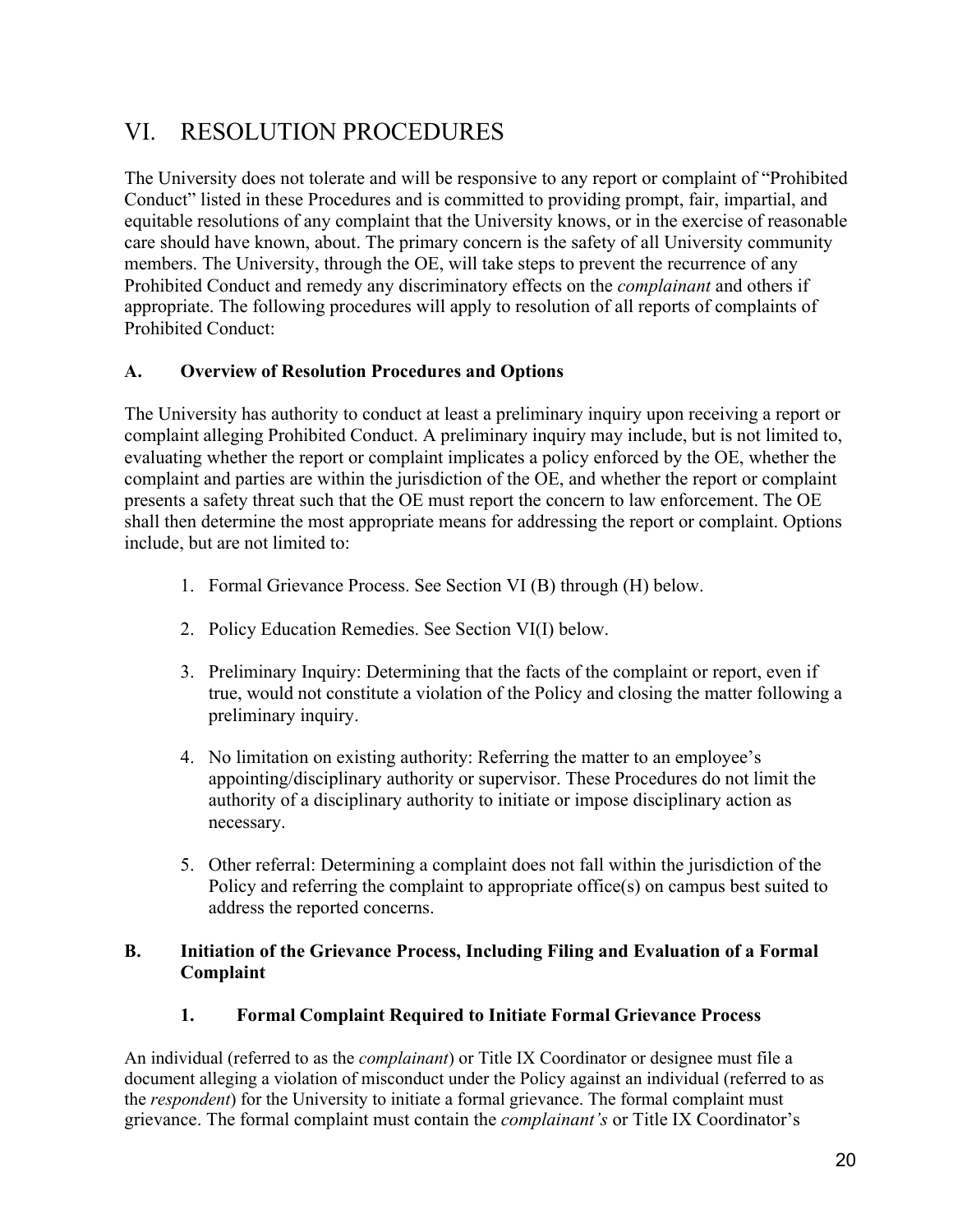physical or digital signature. The formalcomplaint form is available on the OE's website.

A *complainant* who reports allegations of misconduct with or without filing a formal complaint may receive *supportive measures*. See Section III(D).

## **2. Who May File a Formal Complaint**

To initiate the grievance process under the Policy, either the *complainant* or the Title IX Coordinator or designee must file and sign a *formal complaint*.

- a. Title IX Sexual Misconduct: To file a *formal complaint*, a *complainant* must be participating in or attempting to participate in the University's *education program or activity*. "Attempting to participate" can include a *complainant* who (1) is applying for admission or employment; (2) has graduated from one program but intends to apply to another program and/or intends to remain involved with the University's alumni programs or activities; or (3) has left school because of *Sexual Misconduct* but expresses a desire to re-enroll. A *complainant* who is on a "leave of absence" may also be participating or attempting to participate in a University *education program or activity.*
- b. Sexual Misconduct: To file a *formal complaint*, a *complainant* may or may not be a member of the University community who alleges to be a victim of conduct that would violate the Policy.

*Complainants* are encouraged to meet with an investigator(s) prior to filing a formal complaint, but are not required to do so<sup>6</sup>.

# **3. Evaluation of a Formal Complaint**

Once a formal complaint has been filed, the Title IX Coordinator or designee will evaluate whether the conduct alleged in the formal complaint, if proved, would constitute a violation of the Policy. If additional information is needed to evaluate jurisdiction, the Title IX Coordinator or designee will make reasonable efforts to obtain that information.

The Title IX Coordinator or designee will notify the complainant if additional time is needed to consider the complaint, such as when gathering additional information is necessary to determine whether dismissal is appropriate.

The OE may, but is not required to, dismiss a *formal complaint* at any time during the investigation if the *complainant* notifies the Title IX Coordinator in writing that the *complainant* would like to withdraw the *formal complaint* or any allegations therein, if the *respondent* is no longer enrolled or employed at the University, or if specific circumstances prevent the University from gathering evidence sufficient to reach a determination as to the *formal complaint* or the

<sup>&</sup>lt;sup>6</sup> In-person reporting and meetings may not be available at all times during the 2020-2021 academic year due to remote campus operations implemented as preventative measures during the COVID-19 pandemic. Meetings will be conducted via telephone or videoconference.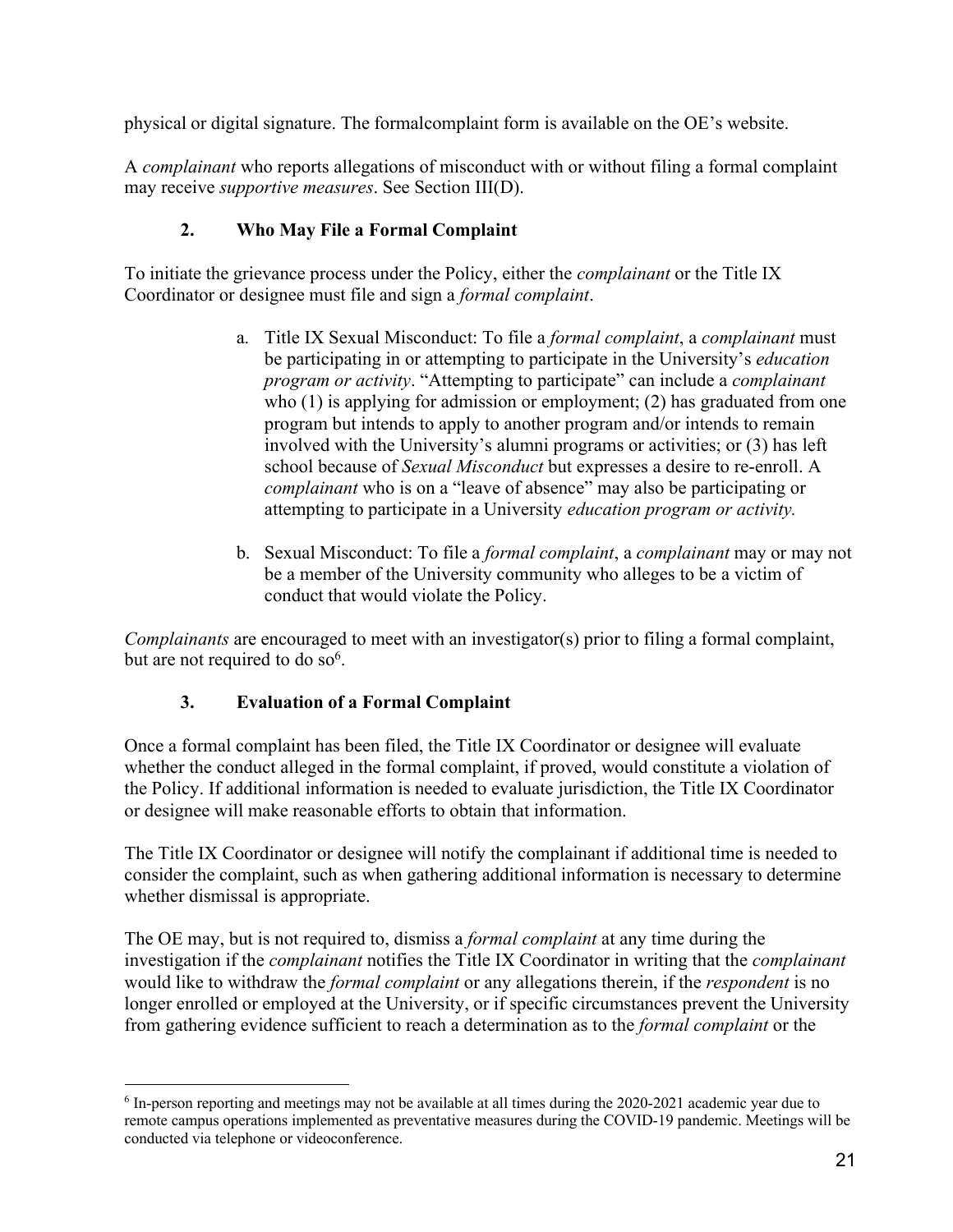allegations therein (discretionary dismissal).

- a. Title IX Sexual Misconduct: The Title IX Coordinator or designee must dismiss a *formal complaint*, subject to appeal, if the alleged conduct would not constitute Title IX Sexual Misconduct or the University lacks jurisdiction under the requirements of Title IX. If the Title IX Coordinator or designee dismisses a *formal complaint* pursuant to these Procedures, the Title IX Coordinator or designee will consider whether the conduct alleged in the *formal complaint* violates other provisions of the Policy and any other University or campus policies, procedures, or conduct codes.
- b. Sexual Misconduct: The Title IX Coordinator or designee must dismiss a formal complaint, subject to appeal, if the alleged conduct would not constitute Sexual Misconduct or the University lacks jurisdiction to pursue the matter. If the Title IX Coordinator or designee dismisses a *formal complaint* pursuant to these Procedures, the Title IX Coordinator or designee will consider whether the conduct alleged in the *formal complaint* constitutes a violation of any other university or campus policies, procedures, or conduct codes.

If the alleged conduct would not violate the Policy, the Title IX Coordinator or designee will dismiss the formal complaint with regard to that conduct (mandatory dismissal).

The Title IX Coordinator or designee will notify both the *complainant* and the *respondent* of the complaint either by issuing a Notice of Allegations and Investigation. See Section IV(C) or a Notice of Complaint and Dismissal, which will include a summary of the allegations reported and an explanation as to the reason for the dismissal from the Formal Grievance Process.

# **4. Appeal of Dismissal of Formal Complaint**

If a formal complaint is dismissed, either party may appeal. To file an appeal of the dismissal, the *complainant* or *respondent* must submit the written appeal to the Title IX Coordinator or designee within *five business days* of the Notice of Complaint and Dismissal. The appeal must include an explanation as to why the alleged misconduct, if true, would violate the Policy and why the formal complaint should not be dismissed.

An administrator within the OE, separate from the Title IX Coordinator or decision-maker for the initial dismissal, will consider the appeal and issue a determination in writing to both parties either upholding the appeal or overturning the dismissal within *five business days*. 7

## **C. Notice of Allegations and Investigation**

If a formal investigation is commenced, the *respondent* and *complainant* shall receive a Notice of Allegations and Investigation. The written notice may be sent to the *respondent* and *complainant* by email or via U.S. mail to the permanent address appearing in the University's information

 $<sup>7</sup>$  An external administrator, outside of the OE, may also be appointed to review and decide the appeal.</sup>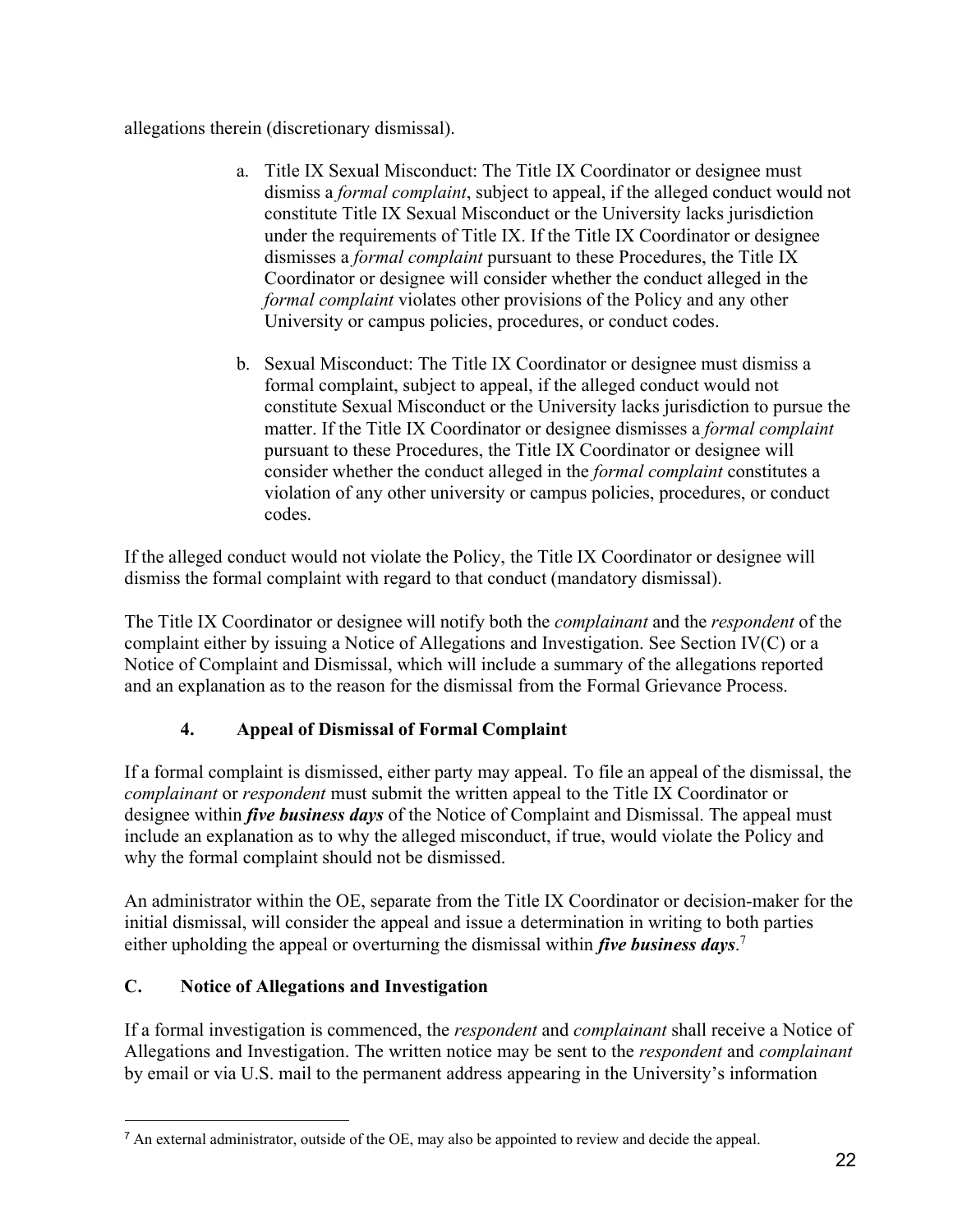system or the address appearing in a police report, or may be physically delivered. Notice will be considered furnished on the date of physical delivery or on the date emailed. For employee *respondents*, the employee's supervisory upline may receive a copy of the written Notice of Allegations and Investigation. This may include the Chancellor and the employee's appointing/disciplinary authority, as well as Human Resources.<sup>8</sup>

The OE requests that the *respondent* contact the investigator(s) within five business days of the issuance of the notice to schedule a meeting.<sup>9</sup>

If, in the course of an investigation, a *complainant* alleges additional violations or the Title IX Coordinator or designee decides to investigate additional allegations about the *complainant* or *respondent* that are not included in the initial Notice of Allegations, the OIEC will issue an Amended Notice of Allegations to both parties.

The Notice of Allegations and Investigation (and any Amended Notices of Allegations and Investigation) will include:

- 1. The identity of the parties involves in the incident;
- 2. The specific section(s) of the Policy allegedly violated;
- 3. The conduct allegedly constituting Prohibited Conduct;
- 4. The date and location of the alleged incident, to the extent known and available;
- 5. Information about the University's grievance process;
- 6. A statement that the *respondent* is presumed not responsible for the alleged conduct and that a determination regarding responsibility is made at the conclusion of the grievance process;
- 7. Information about the provisions that prohibit knowingly making false statements or knowingly submitting false information during the grievance process;
- 8. Information that the parties have equal opportunity to inspect and review evidence; and
- 9. Information that the *complainant* and *respondent* may have an advisor of their choice, including an attorney. The advisor may not engage in any conduct that would constitute harassment or retaliation against any person who has participated in an investigation and may be denied further participation for harassing or retaliatory conduct.

The Notice of Allegations and Investigation may also include information concerning any interim protective measures, which may include no-contact orders or location or campus exclusions, as well as other supportive measures.

<sup>&</sup>lt;sup>8</sup> If the *respondent* is a student employee and the alleged misconduct occurs outside the employment capacity, the OE may determine that the *respondent's* supervisory upline has a legitimate need to know information related to the case resolution.

<sup>&</sup>lt;sup>9</sup> All parties will be provided with written notice of the date, time, location, and purpose of their investigative interviews, or other meetings, with sufficient time to prepare in order to participate.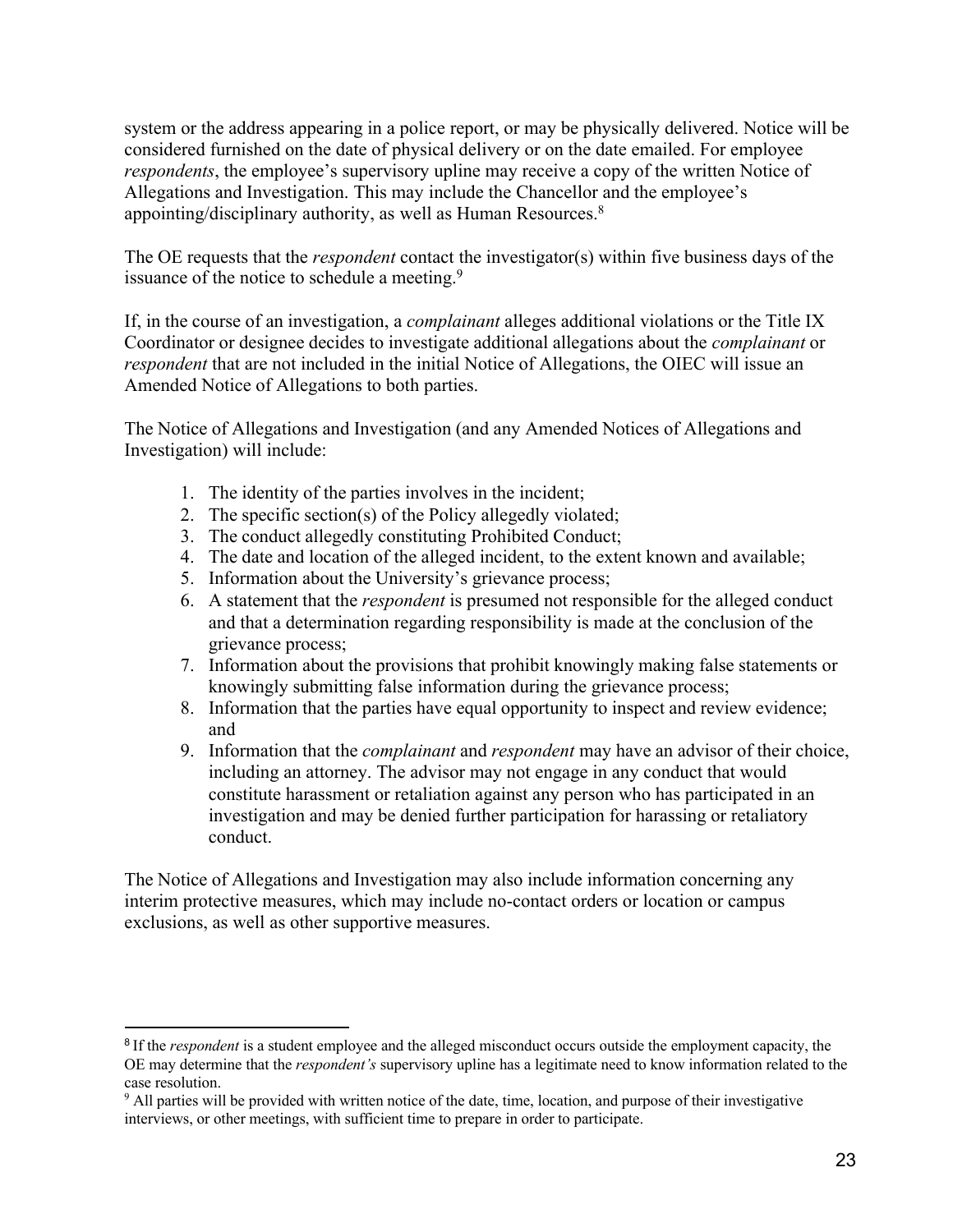## **D. General Investigation Process**

The OE's grievance process and Procedures provide for equitable resolution of any *formal complaint* of Prohibited Conduct within an *average of 90 calendar days*, except that such time frame may be extended for good cause<sup>10</sup> with prior written notice to the *complainant* and *respondent* of the delay and reason for the delay. The OE will also provide the *complainant* and *respondent* with regular written updates on the status of the investigation throughout the process until conclusion.

A formal grievance process includes four major stages: (1) filing and evaluation of the formal complaint, (2) investigation, investigative report, (3) hearing and determination regarding responsibility (including sanctions, if applicable), and (4) appeal, if applicable and described below.

## **1. Investigators**

The investigative process will be conducted by trained officials who do not have a conflict of interest or bias for or against *complainants* or *respondents* generally. An official shall recuse themselves from any role in the grievance process in those instances where the official believes that their impartiality might be reasonably questioned by an independent, neutral observer due to the official's personal bias or prejudice against the *complainant* or *respondent*, or against *complainants* or *respondents* generally, or where the official has a personal or professional relationship with one of the parties that would adversely affect the official's ability to serve as an impartial finder of fact.

Investigations will be conducted by staff who are appropriately trained and have qualifications and experience that will facilitate a prompt, fair, equitable and impartial resolution. The Title IX Coordinator or designee shall ensure that OE Investigators and other members involved in the formal grievance process will receive annual training on issues related to sexual assault, intimate partner abuse, stalking, sexual harassment, and retaliation. The Title IX Coordinator or designee shall determine if one or more Investigators shall be assigned to each case depending on the specific circumstances and as warranted.

## a. *Outside Investigators*

The Title IX Coordinator or designee may also designate other individuals (either from within the University, including an administrator, or from outside the University) to conduct or assist with an investigation. Circumstances which may warrant such outside resolutions include, but are not limited to, conflict of interest, allegations of bias, or workload. The Title IX Coordinator or designee retains the discretion to determine whether the use of outside investigator(s) is warranted and reasonable given the circumstances and information known at the time.

<sup>&</sup>lt;sup>10</sup> Good cause may exist for a variety of reasons, including the complexity of the circumstances of each allegation, the integrity and completeness of the investigation, compliance with a request by law enforcement, the availability of witnesses, the necessity to provide translation services, University breaks or vacations, the necessity to access relevant and probative documentation that is not immediately available, or other legitimate reasons.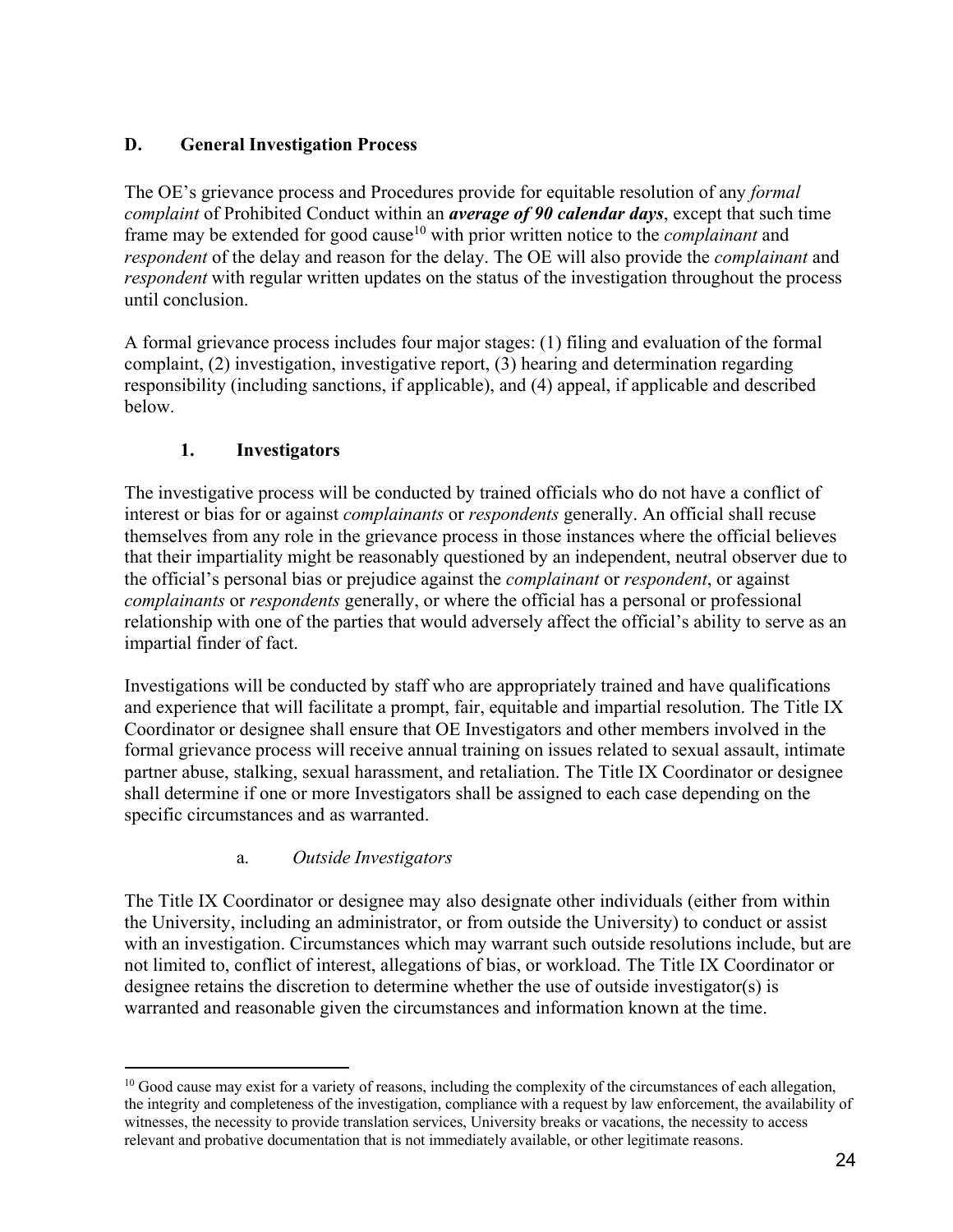Outside investigator(s) shall have adequate training, qualifications, and experience that will, in the judgment of the Title IX Coordinator or designee, facilitate a prompt, fair, and impartial resolution. Any outside investigator(s) designated to address an allegation must adhere to the requirements of these Procedures and confer with the Title IX Coordinator or designee on aregular basis about the progress of the investigation.

## **3. Formal Investigative Process**

The formal Investigative process is the procedure the OE uses to investigate allegations of Prohibited Conduct and to determine whether an individual more likely than not engaged in conduct that violates the Policy. Individuals found responsible for violating the Policy are subject to sanction, up to and including expulsion or termination of employment.

### *a. Information Gathering During Investigation*

After the Notice of Allegations and Investigation has been issued to the parties, the OE's investigator(s) will seek to obtain all available evidence directly related to the allegations at issue.

During the course of the investigation, investigator(s) interview the *complainant(s), respondent(s),* and witnesses separately.

The parties and witnesses may have an advisor of their choosing, including an attorney, advocate, or other person, to provide support and advice throughout the formal investigation process, including but not limited to, being present for any meetings with the OE personnel. The advisor is not authorized to participate instead of the *complainant* or respondent. The advisor may not engage in any conduct that is disruptive to the meeting or interview, or that would constitute harassment or retaliation against any person who has participated in an investigation. Advisors may be denied further participation for harassing or retaliatory conduct.

The *complainant*, *respondent*, and witnesses are expected to respond to the investigator(s) request to schedule an interview or to provide other evidentiary materials within a timely manner, generally within *five business days* of the investigator's request. If a party or witness fails to respond within a reasonable time, the investigator may continue the investigation without the benefit of information the party or witness might have provided.

The OE will provide, to a *complainant*, *respondent,* or witness whose participation is invited or expected, written notice of the date, time, location, participants, and purpose of all investigative interviews, or other meetings, with sufficient time for the party to prepare to participate.

Parties may suggest questions to be posed by the investigator(s) during interviews to other parties and/or witnesses during the course of the investigation. The investigator(s) may decline to ask a question when the question is not reasonably calculated to lead to the discovery of probative evidence, when the probative value is outweighed by the danger of unfair prejudice, or in consideration of undue delay or needless presentation of cumulative evidence.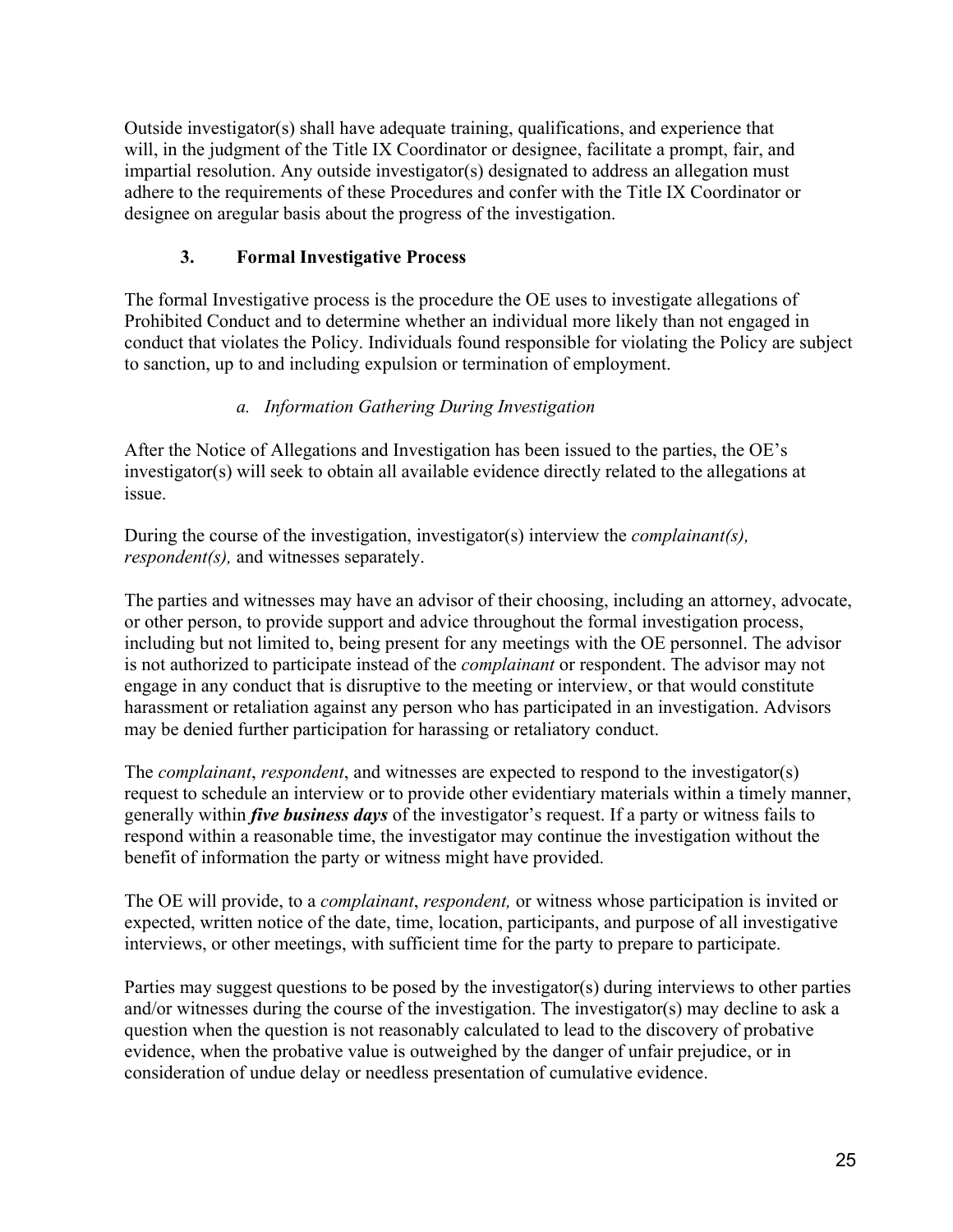Questions about a *complainant's* prior sexual history are normally not probative and will be asked only when directly relevant to the incident where the alleged Prohibited Conduct occurred. See Section II.

The University, and not the parties, holds both the burden of proof and the burden of gathering evidence sufficient to reach a determination regarding responsibility for Prohibited Conduct. Both parties may present witnesses, including fact and expert witnesses, and other inculpatory and exculpatory evidence. Neither party is restricted from discussing the allegation under investigation or from gathering or presenting relevant evidence. The OE will also contact individuals who may have potentially relevant information related to allegations under investigation even if these individuals are not proposed by the parties.

The OE will not use any party's records that are made or maintained by a physician, psychiatrist, psychologist, or other recognized professional or paraprofessional acting in the professional's or paraprofessional's capacity, or assisting in that capacity, and which are made and maintained in connection with the provision of treatment to the party, unless the University obtains that party's voluntary, written consent to do so for a grievance process.

The investigator(s) will prepare a written summary of each interview taken to include *complainant(s)*, *respondent(s)*, and witnesses. The investigator will send the summarized interview to the individual party or witness for a review of accuracy. Unless the *complainant(s)*, *respondent(s)*, and witness requests additional time, the summarized interview will be deemed accurate if the party or witness does not provide feedback on the statement within *two business days* of the investigator emailing it to the party or witness.

Information may be developed during the course of the investigation that indicates additional Policy violations to those initially identified in the Notice of Allegations and Investigation. In such circumstances, the investigator shall review such additional potential violations with the Title IX Coordinator or designee, who shall assess whether reasonable cause exists to believe the *respondent* engaged in the newly-discovered Prohibited Conduct. If so, the Title IX Coordinator or designee shall send a written Amended Notice of Investigation which includes relevant additional information.

Preliminary and Final Investigation Reports may be submitted to the Office of University Counsel to review for legal sufficiency.

## *b. Preliminary Investigation Report*

When the investigator determines that the investigation is reasonably complete, the investigator will prepare a preliminary investigation report that includes the directly related evidence. The evidence subject to inspection and review in an electronic or a hard copy, along with the preliminary investigation report will be available for review by the *complainant*(s), the *respondent(s)*, and each party's advisor.

The preliminary investigation report will include:

- A description of the incident;
- Procedural history and jurisdiction;
- Factual agreements and disputes;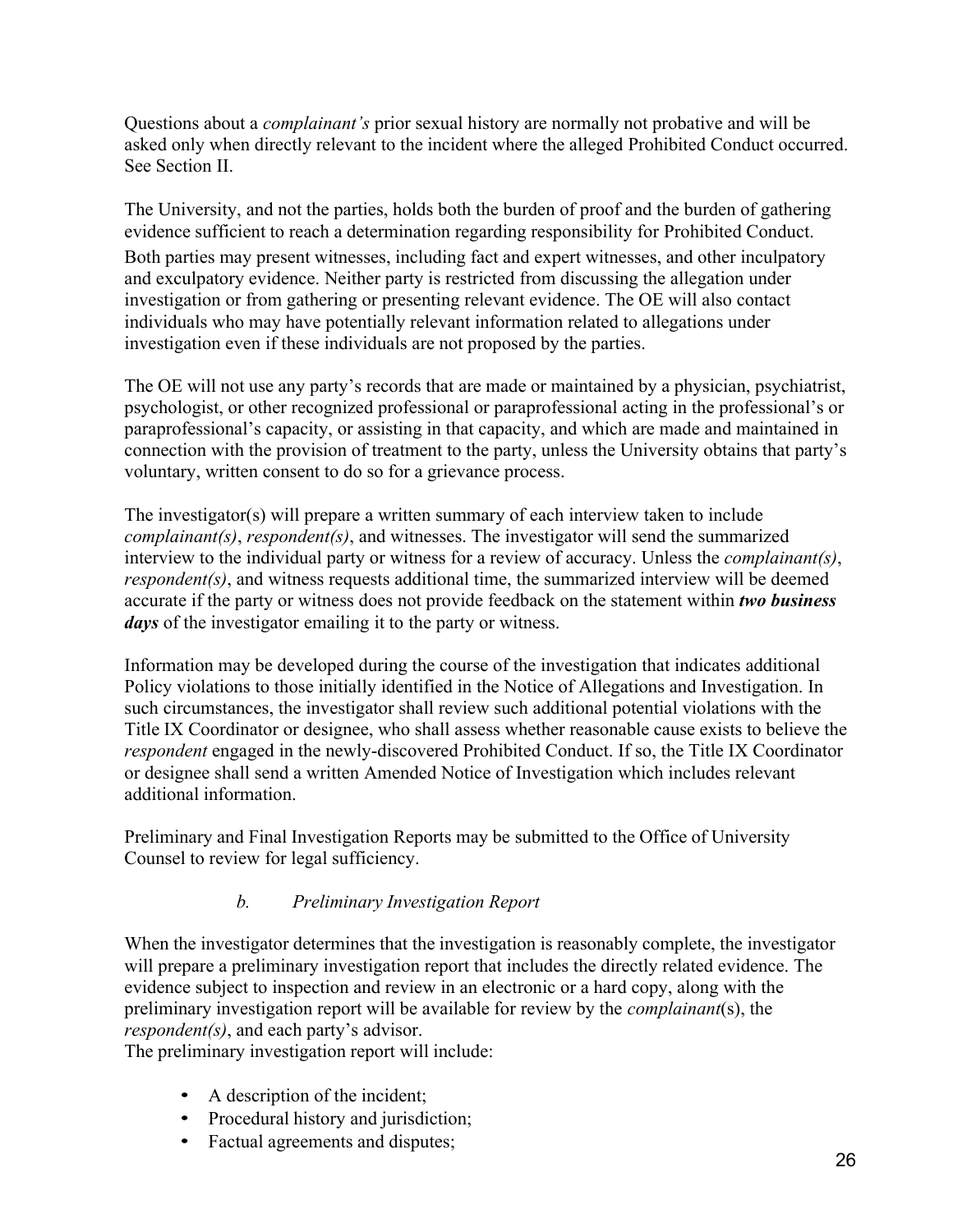- Summaries of the interviews conducted;
- Summaries of other information.

The *complainant(s)* and *respondent(s)* will have the opportunity to respond to the information in the preliminary investigation report with further information, but only as it pertains to factual disputes or clarifying information they provided. Parties are unable to change the information provided by other parties or witnesses; rather, they may respond to the information. If either the *complainant(s)* or *respondent(s)* are reminded of further evidence they have, they may provide this to the investigator(s). Additionally, the parties may:

- Provide any additional information that they believe is relevant to the investigation or to seek clarification from the investigator on aspects of the draft investigation report;
- Identify any new witnesses who should be interviewed (including a description of what topics/issues the witness should be asked to address and why this is necessary for the investigation);
- Identify any additional evidentiary materials that should be collected and reviewed to the extent that such items are reasonably available (e.g., text messages, social media postings, etc.), understanding that the investigator lacks the power to subpoena evidence; and,
- Identify any information that they believe was inappropriately included or excluded in the draft report.

While the University will not restrict the ability of the parties to discuss the allegations or gather evidence, the University will seek to ensure that the parties and their respective advisors, advocates or support persons as applicable maintain the privacy of disclosed information, particularly in electronic and/or hard copy format. Parties receiving such private information should only distribute it to those individuals with a legitimate need to know. The University will continue to enforce prohibitions against harassment and retaliation.

The parties will have at least *10 business days* to submit a written response to the preliminary investigation report to the investigator(s). The investigator(s) will consider the parties' responses, if any, prior to completing the final investigative report.

Where the investigator(s) receive information that warrants further investigation or review, the investigator(s) may extend the investigation in order to collect additional information. If an investigation is extended for this purpose, the parties will be notified in writing. Following such an extended investigation, the investigator(s) will issue an amended preliminary investigation report to include newly gathered information being considered.

The decision to extend the investigation shall be at the discretion of the investigator(s) and made in consultation with the Title IX Coordinator or designee.

### *c. Extension Request – Response to Preliminary Investigation Report*

Should a *complainant* or *respondent*, intending to provide a response to the preliminary investigation report, believe they do not have adequate time to prepare their written response, a written request for extension of time may be submitted to the investigator(s). The request must be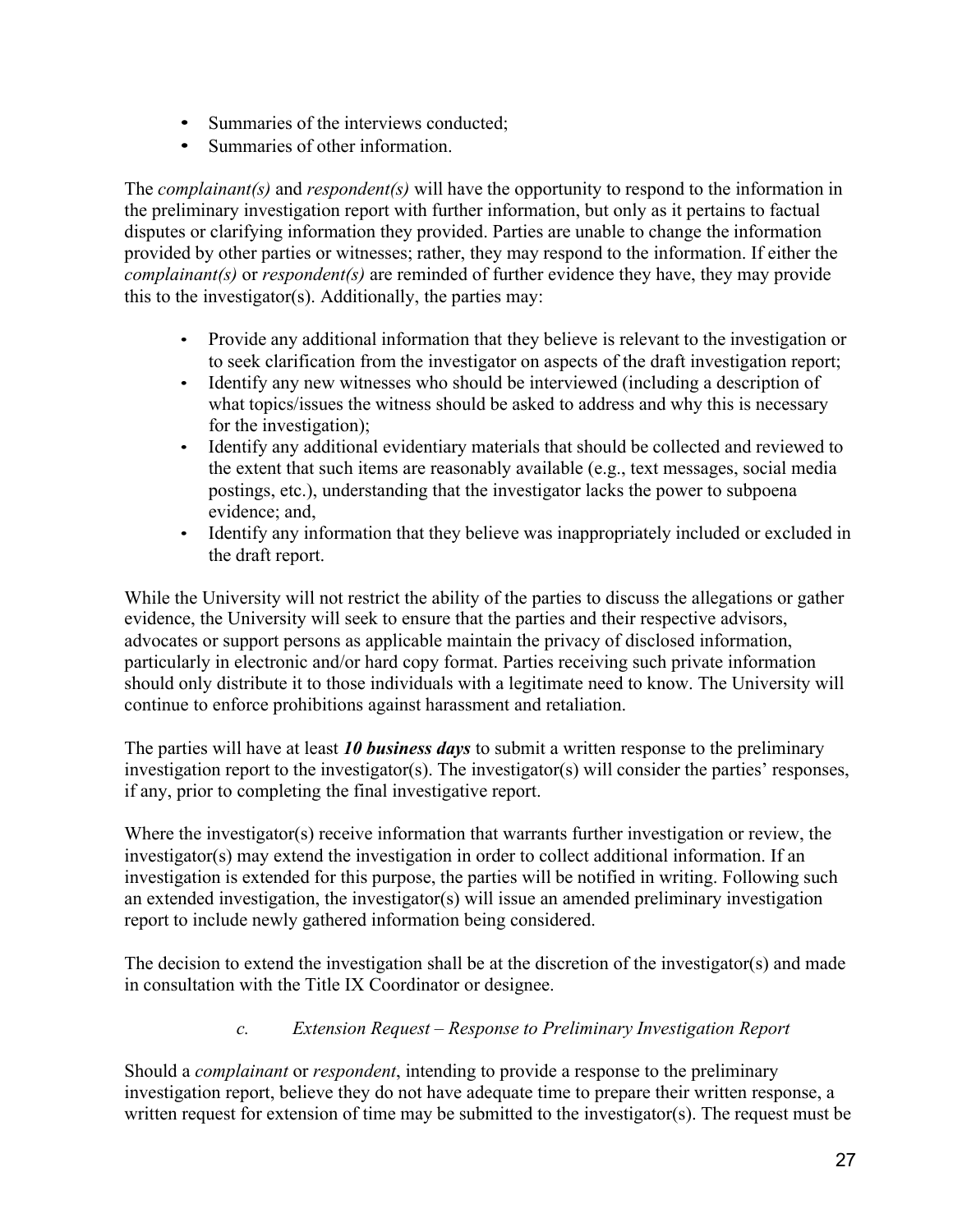submitted within the *10 business day* deadline for responding to the preliminary investigation report, and should include the rationale for requesting the extension along with the proposed date by which all response documents will be submitted. Requests for extension of time will be considered on their merits and will not automatically be granted. When an extension is granted, other parties will be notified and provided the same extension, if granted.

## *d. Requests to Inspect the Investigative File*

Requests to inspect directly related information gathered by the investigator(s) can be made at any time during the investigative process. The opportunity to inspect the investigative file will be provided equally to both parties. Requests must be made in advance and in writing (via email) to the investigator(s). The investigator(s) will arrange for the viewing of information contained in the file within a reasonable amount of time following receipt of such a request. Access to information contained in the investigative file shall be made available in person or via electronic means.<sup>11</sup>

## *e. Final Investigation Report*

After the preliminary investigation report has been reviewed by the parties, and following the completion of any additional investigation if applicable, the investigator(s) will incorporate any responses to the preliminary investigation report to create the final investigation report. This report will fairly summarize relevant evidence without reaching any findings of fact or conclusions.

The final investigation report will be provided to each party and their advisor (if any) and shared with the Title IX Coordinator and Hearing Officer at least *ten business days* prior to the hearing for the parties' review and response and for the purpose of the live hearing.

### **E. Hearing and Determination Regarding Responsibility**

A trained Hearing Officer will preside over a live hearing. Nothing precludes the OE from utilizing a single decision-maker (Hearing Officer) or a panel of decision-makers (including the Hearing Officer) for the hearing and determining responsibility.

Each party may bring one advisor of their choosing to the live hearing to conduct crossexamination, with prior notice to the OE that the advisor will attend and the advisor's name. The OE will inform both parties of the identity of the other party's advisor. If a party does not have an advisor present at the live hearing, the OE will provide that party an advisor, without fee or cost.

Upon notice that a party needs an advisor, the OE will endeavor to assign an advisor at least *ten business days* prior to the scheduled pre-hearing conference so the advisor may prepare. The advisor provided by the OE to conduct cross-examination on behalf of that party may be, but is

<sup>&</sup>lt;sup>11</sup> In-person inspections of the investigative file may not be available at all times during the 2020-2021 academic year due to remote campus operations implemented as preventative measures during the COVID-19 pandemic. Reviews will be conducted via electronic means.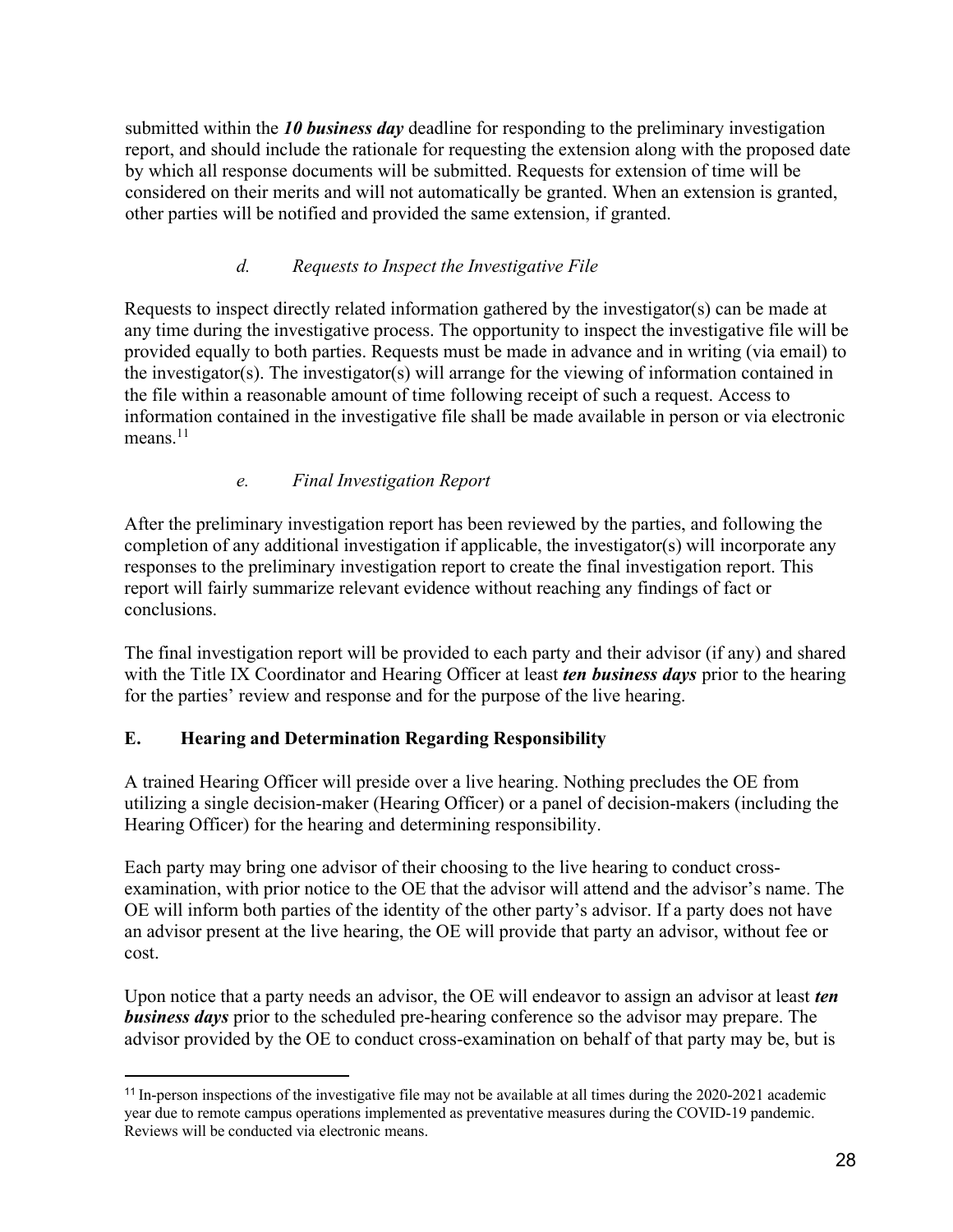not required to be, an attorney.

Live hearings will be conducted virtually, with parties (and their respective advisors) located in separate locations. Technology will enable the Hearing Officer or panel of decision-makers and parties to simultaneously see and hear the party or witnesses answering questions. Hearings are closed to the public.

The Hearing Officer must create an audio or audiovisual recording, or transcript, of any live hearing and the University must make it available to the parties for inspection and review.

## **1. Pre-Hearing Conference**

To effectuate an orderly, fair, and respectful hearing, the Hearing Officer will convene a prehearing conference with each party and party's advisor to plan for the hearing. Attendance is required, at minimum, by each party's advisor. The parties will be provided the name(s) of the Hearing Officer and panelists, if applicable, prior to the pre-hearing conference.

Prior to the pre-hearing conference, the parties will provide the Hearing Officer with a list of witnesses they may call and evidence they may use during the hearing.

At the pre-hearing conference, the Hearing Officer and the advisors will discuss, at minimum, the following topics:

- Identification of each party's advisor who will be attending the live hearing;
- The procedures to be followed at the hearing;
- Identification of witnesses who will appear at the hearing;
- Identification of exhibits that will be presented for the cross-examination process.

## **2. Hearing Decorum**

The Hearing Officer is responsible for maintaining an orderly, fair, and respectful hearing. The Hearing Officer will direct the order of the proceeding and may engage in direct questioning of parties and witnesses during the hearing.

The Hearing Officer has broad discretion and authority to respond to disruptive or harassing behaviors, including adjourning the hearing or excluding the offending individual. The following rules apply:

- Advisors must be respectful of all participants and the hearing process. Abusive, intimidating, and harassing conduct will not be tolerated;
- Advisors may only make objections to questions on the grounds of relevance or to assert a privilege. Advisors must signal for the Hearing Officer's attention, calmly state their objection, and wait for a determination;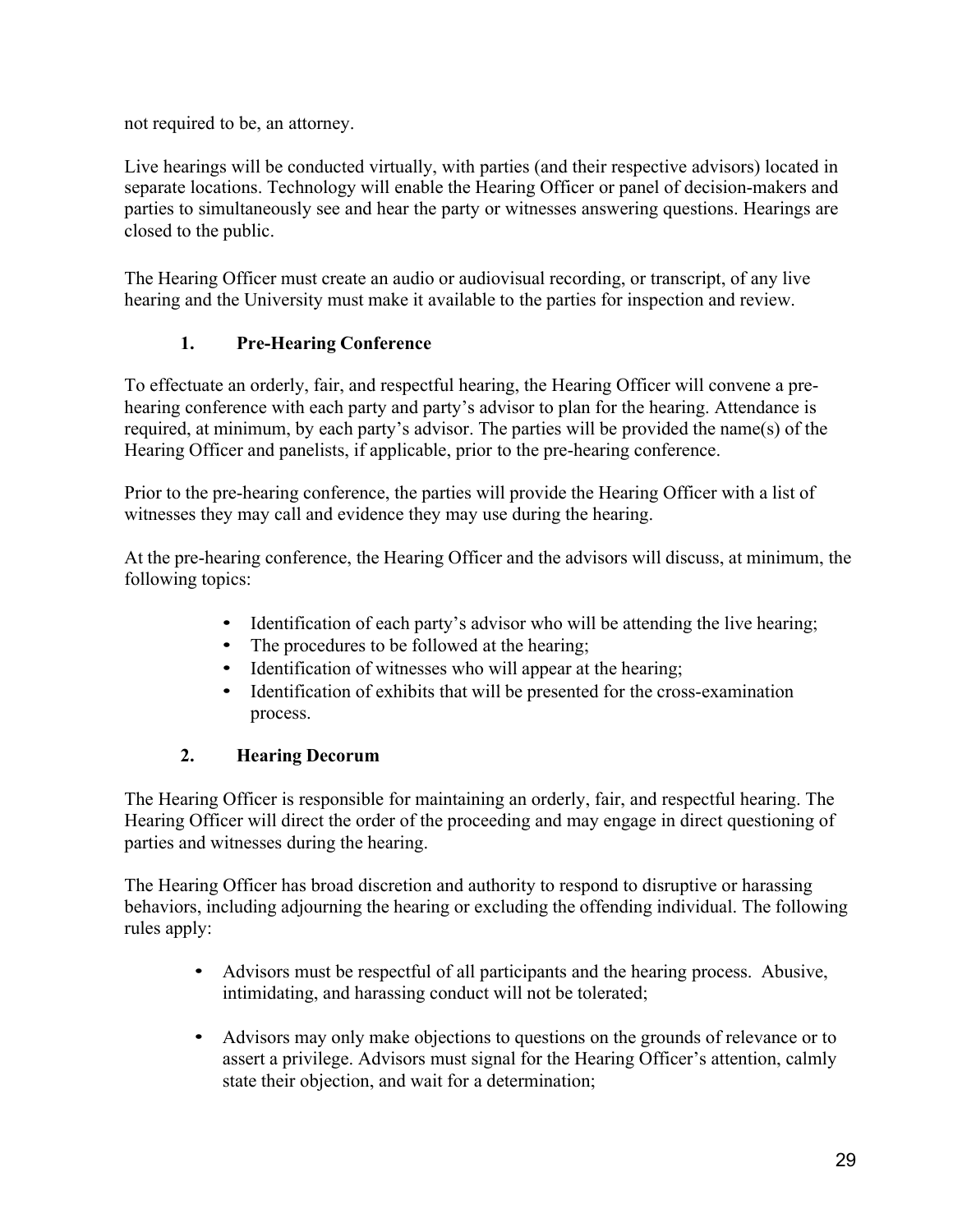- Repetitive or redundant questioning may be deemed both lacking in relevancy and harassing;
- Should an advisor need to confer with their party, they may request that the Hearing Officer grant them a recess. A mid-hearing conferral may not exceed 10 minutes. Every effort should be made to conduct conferrals privately and to not be overly disruptive;
- Parties and advisors may not create audio or audiovisual recordings of the hearing;
- Advisors and parties must acknowledge the rules of decorum in advance of a hearing, including an acknowledgement that failure to abide by the rules may result in adjournment of the hearing and a postponement until the party whose advisor failed to abide by the rules may secure a new advisor.

## **3. Cross-Examination Procedure**

At the live hearing, the Hearing Officer must permit each party's advisor to ask the other party and any witnesses all relevant questions and follow-up questions, including those challenging credibility. Each party's advisor must ask questions directly, orally, and in real time. A party's advisor may only ask a party or witness relevant questions.

A relevant question seeks information that has any tendency to make the existence of any fact that is of consequence to the determination of the action more probable or less probable than it would be without the information sought in the question.

Before a *complainant*, *respondent*, or witness answers a cross-examination or other question, the Hearing Officer must first determine whether the question is relevant and explain any decision to exclude a question as not relevant.

Questions and evidence about the *complainant's* sexual predisposition or prior sexual behavior are not relevant, unless such questions and evidence about the *complainant's* prior sexual behavior are offered to prove that someone other than the *respondent* committed the conduct alleged by the *complainant*, or if the questions and evidence concern specific incidents of the *complainant's* prior sexual behavior with respect to the *respondent* and are offered to prove consent.

## **4. Submission to Cross-Examination**

Any individual (*complainant*, *respondent* or witnesses) may choose to not participate in the live cross-examination hearing. If a *complainant* or *respondent* declines to submit to crossexamination, the party's advisor may still ask questions on their behalf. The Hearing Officer cannot draw an inference about the determination regarding responsibility based solely on a party's or witness's absence from the live hearing or refusal to answer cross-examination or other questions. The Hearing Officer may consider any relevant prior statement of a party or witness, whether or not they submit to cross-examination at the live hearing. The Hearing Officer may decide how much weight to give the prior statements, weighed considering all the evidence in the case and the issues to be decided.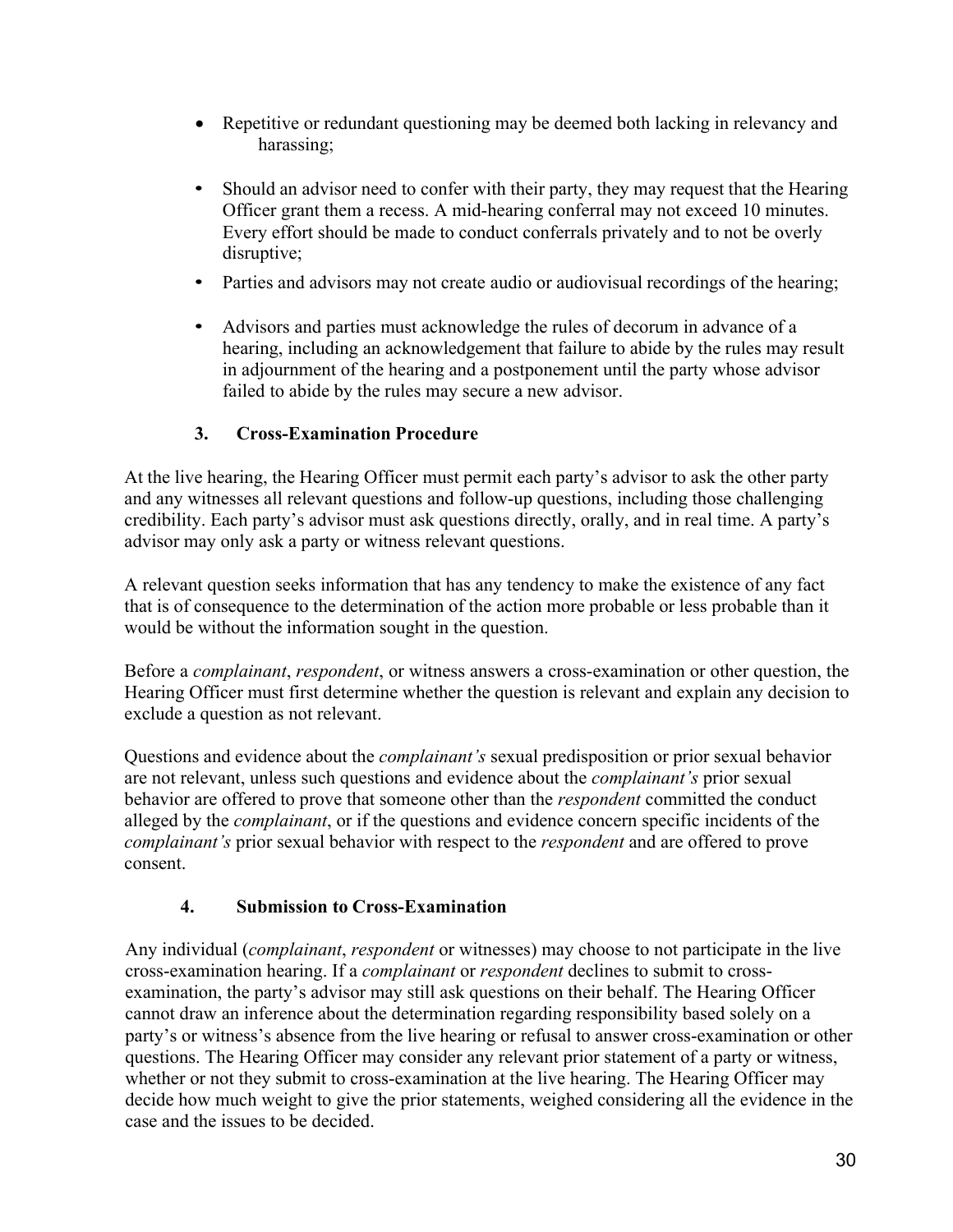## **5. Determination Regarding Responsibility**

Consistent with the standard of proof in other conduct proceedings, the Hearing Officer and panelist, if applicable, must apply the preponderance of the evidence standard when making findings and conclusions as to whether the Policy has occurred. A preponderance of the evidence exists when the totality of the evidence demonstrates that an allegation of Prohibited Conduct is more probably true than not. If the evidence weighs so evenly that the Hearing Officer and panelists, if applicable, is unable to say that there is preponderance on either side, the Hearing Officer and panelists, if applicable, must determine that there is insufficient evidence to conclude there has been a violation of the Policy.

In applying the preponderance of the evidence standard, the Hearing Officer and panelists, if applicable, may consider both direct and circumstantial evidence. The Hearing Officer and panelists, if applicable, may determine the credibility of parties and witnesses and the weight to be given their statements, taking into consideration their means of knowledge, strength of memory and opportunities for observation, the reasonableness or unreasonableness of their statements, the consistency or lack of consistency of their statements, their motives, whether their statements are contradicted or supported by other evidence, any evidence of bias, prejudice or conflict of interest, and the person's manner and demeanor when providing statements.

It is the responsibility of the Hearing Officer, not the parties or the investigators, to make a determination based on the totality of the available information to determine whether or not the preponderance of the evidence has been met. Neither party bears a burden of proof. The ultimate determination of factual findings and responsibility rests with the Hearing Officer after full consideration of all available evidence.

The Hearing Officer must issue a written determination regarding responsibility that will be sent to the OE. The written determination regarding responsibility may be submitted to the Office of University Counsel to review for legal sufficiency prior to being issued to the parties.

The written determination must include:

- Identification of the allegations potentially constituting Prohibited Conduct;
- A description of the procedural steps taken from the receipt of the formal complaint through the determination, including any notifications to the parties, interviews with parties and witnesses, site visits, methods used to gather other evidence, and hearings held;
- Findings of fact supporting the determination;
- Conclusions regarding the application of the Policy to the facts;
- A statement of, and rationale for, the result as to each allegation, including a determination regarding responsibility, any disciplinary sanctions the University imposes on the *respondent*, and whether remedies designed to restore or preserve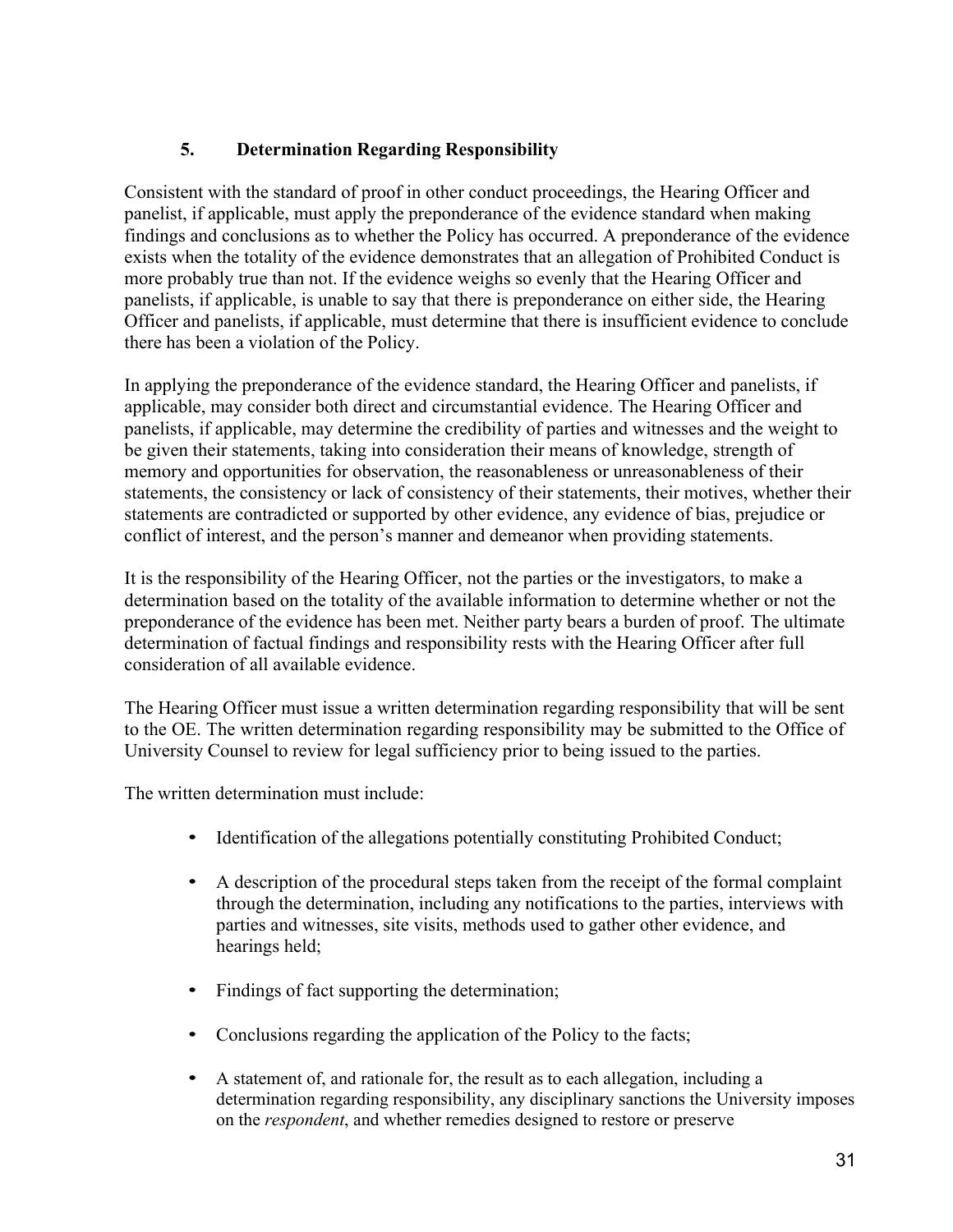equal access to the education program or activity will be provided by the University to the *complainant*; and

• The University's Procedures and permissible bases for the *complainant* and *respondent* to appeal.

In cases resulting in no Policy violation, the OE will provide the written determination to the parties simultaneously after it is prepared by the Hearing Officer. Both parties have the opportunity to appeal the written determination regarding responsibility. See Section VI(H).

In cases resulting in a Policy violation, prior to the issuance of the written determination to the parties, the Hearing Officer will refer the matter to the appropriate sanctioning authorities (for either a student or employee *respondent*) for a disciplinary sanction to be determined. See Section VI(F) and Section VI(G) below. After the sanction has been incorporated into the written determination regarding responsibility, the OE will provide the written determination and sanction to the parties simultaneously. Both parties have the opportunity to appeal the written determination, including the sanction, if applicable. See Section VI(H).

If the *respondent* is a student employee and the alleged misconduct occurs outside the employment capacity, the OE may determine that the *respondent's* supervisory upline has a legitimate need to know information related to the grievance process.

The determination regarding responsibility becomes final either on the date that the University provides the parties with the written determination of the result of the appeal, if an appeal is filed, or if an appeal is not filed, the date on which an appeal would no longer be considered timely.

The OE will also provide any applicable notices to the *complainant* following the conclusion of any subsequent corrective or disciplinary action pursuant to the State Personnel Board Rules for *respondents* who are classified employees and the Professional Rights and Duties procedure and Privilege and Tenure process for *respondents* who are faculty.

In the event that no Policy violation is found, there is no preclusion of discipline for other student or employee misconduct under applicable University policies, procedures, or codes of conduct.

## **F. Sanctioning Process for Student** *Respondents*

In cases where the Formal Grievance Process results in a determination that a student *respondent* is responsible for a Policy violation, the matter will be referred, with the written determination (prior to the inclusion of the sanction), to the Sanctioning Board prior to the issuance of a final written determination.

## **1. Student Sanctioning Board**

The Sanctioning Board is composed of three members who are collectively authorized to impose sanctions for student *respondents* and to remedy the effects of the Prohibited Conduct. The Board shall decide by majority decision. For the grievance process, the Board will notify the Hearing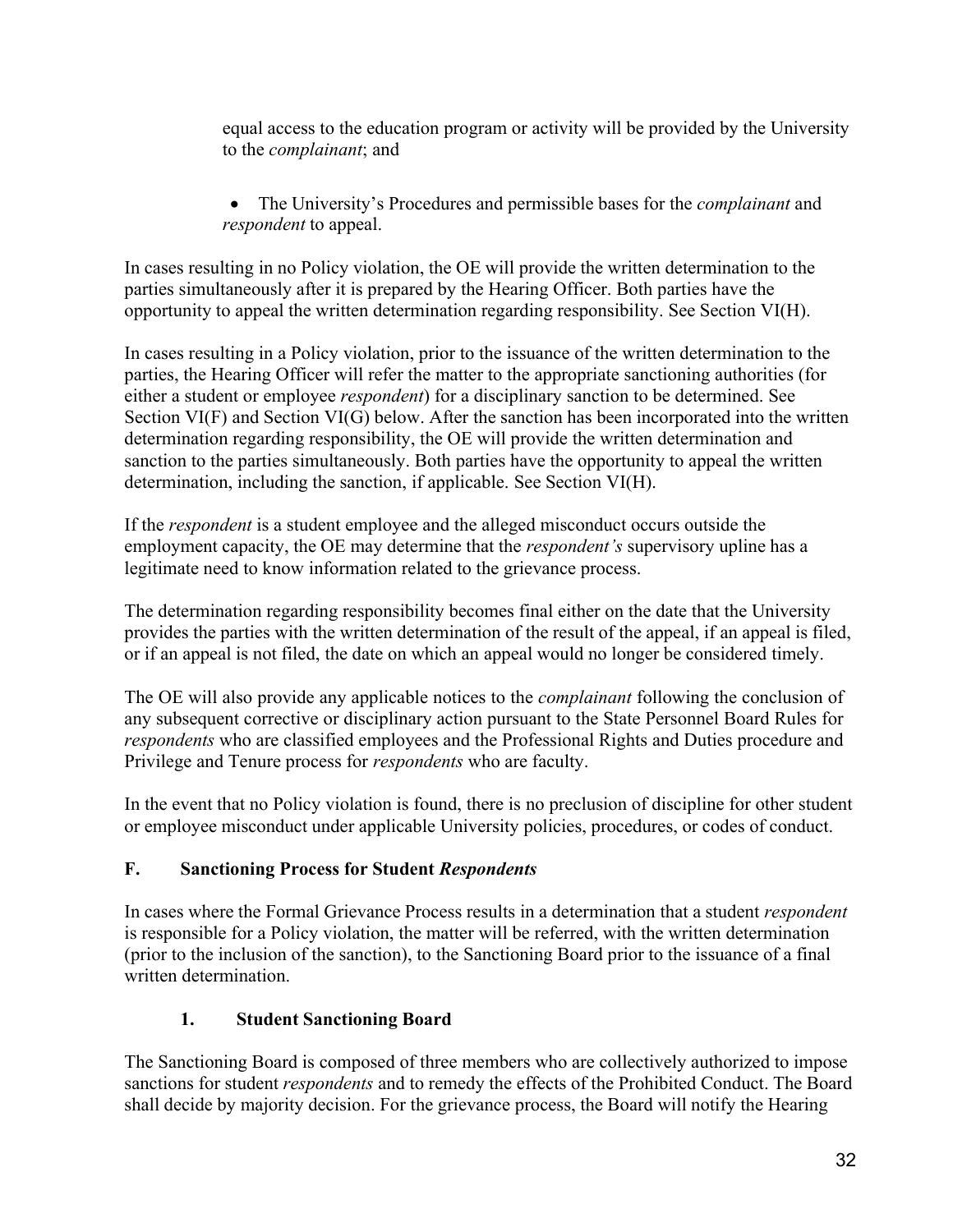Officer of the determined sanctions so that the Hearing Officer can include them within the written determination.

The OE Coordinator of Remedies and Protective Measures or designee is a member and the Chair of the Sanctioning Board for student *respondents* and will appoint two additional University employees who are not affiliated with the OE to serve on the Sanctioning Board. University employees who serve on the Sanctioning Board will have received appropriate training regarding the applicable policies and factors pertinent to the sanctioning decision.

### a. *Factors Considered in Sanctioning*

The Sanctioning Board members conduct an individualized review, including review of the Hearing Officer's written Determination Regarding Responsibility, similarly situated cases, assessment of the factors below, and may review the entire file and consult as necessary with OE staff, Student Conduct and Community Standards, or any other University staff as needed in making a sanctioning determination.

Factors pertinent to a sanctioning decision may include, as applicable:

- Severity and/or pervasiveness of conduct and whether it escalated during theincident;
- The impact of separating a student from their education;
- Whether the *complainant* was incapacitated at the time of the conduct;
- Relationship between the parties, including degree of control of one party overanother;
- Whether there was force/violence, weapons, or threats of force/violence;
- Any prior history of related criminal, conduct, or policy violations; including butnot limited to the University Code of Conduct and any active disciplinary sanctions in place at time of the conduct;
- Impact of incident on *complainants*;
- Acceptance of responsibility by *respondent*; and
- On-going safety risk to *complainant* or community.
- b. *Possible sanctions*

Sanctions may include one or more of the following:

- Warning/Written Reprimand: A warning/written reprimand is a written statement from the Board or designee that the behavior was inappropriate and that more serious action will be taken should subsequent infractions occur.
- Educational Sanctions: The student may be required to attend a class, evaluation, or program (*e.g*., alcohol or anger management classes or training on sexual misconduct or protected-class discrimination and harassment). This is not an exhaustive list but should serve as a reference for the types of educational sanctions that may be imposed.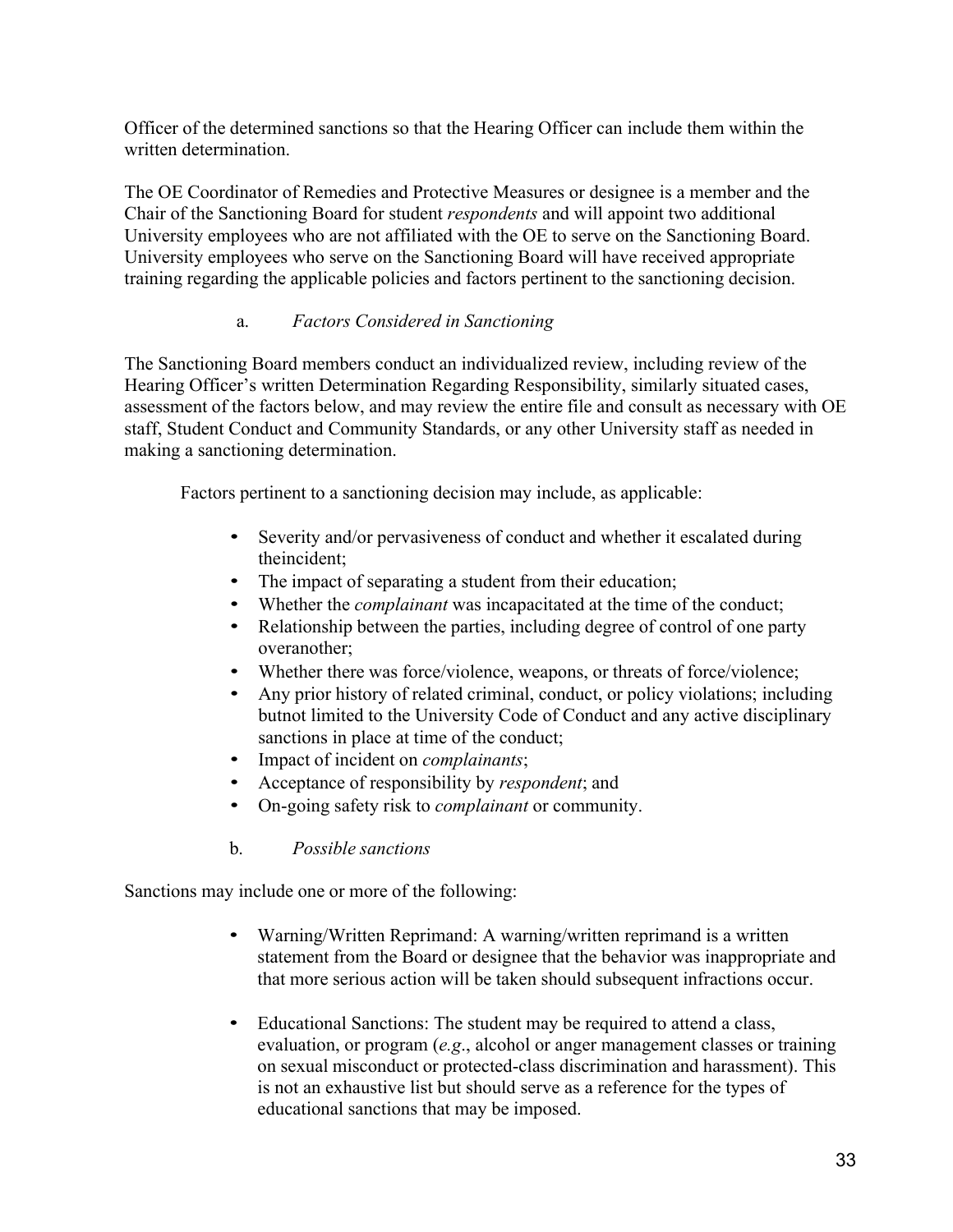- Meeting with the OE Coordinator of Remedies and Protective Measures or designee: The student may be required to meet with a University official to review the terms of the sanction and ensure compliance prior to eligibility to apply for readmission, as applicable.
- Residence Hall Reassignment: A student who resides in a residence hall is assigned to a different residence hall room or floor.
- Residence Hall Termination: A student's residence hall agreement is terminated through the OE process, and the student is prohibited from residing in any University residence on either a permanent or temporary basis. Specific exclusion from the residence halls may also be imposed.
- Probation: A student is placed on probation. Probation lasts for a specific period of time, and is implemented by semesters. Any violation of University policies or the conditions of probation committed during the probationary period will result in further disciplinary action.
- Restriction or Denial of University Services: The student is restricted from using or is denied specified University services, including participation in University activities.
- Delayed Conferral of Degree: The issuance of a student's diploma is delayed for a specified period of time.
- Suspension: The student is required to leave the University for a specific period of time. A suspension notation appears on the student's transcript until the period of suspension has expired and all other sanctions are complete. The student is required to apply for readmission to the University after their suspension period. Suspension from the University includes an exclusion from University property during the period of suspension. A suspension decision results in the student being suspended from all campuses of the University of Colorado system. Upon completion of the suspension, if the student wishes to return to the University, they must complete the re-admission process through the Office of Admissions.
- Exclusion: The student is denied access to all or a portion of University property. When a student is excluded from University property, that student may be permitted on University property for limited periods and specific activities with the permission of the OE Coordinator of Remedies and Protective Measures or designee. Should the student enter University property without permission, the police may charge the student with trespass.
- Expulsion: The student is required to permanently leave the University. A notation of expulsion remains permanently on the student's transcript. Expulsion from the University includes an automatic exclusion from University of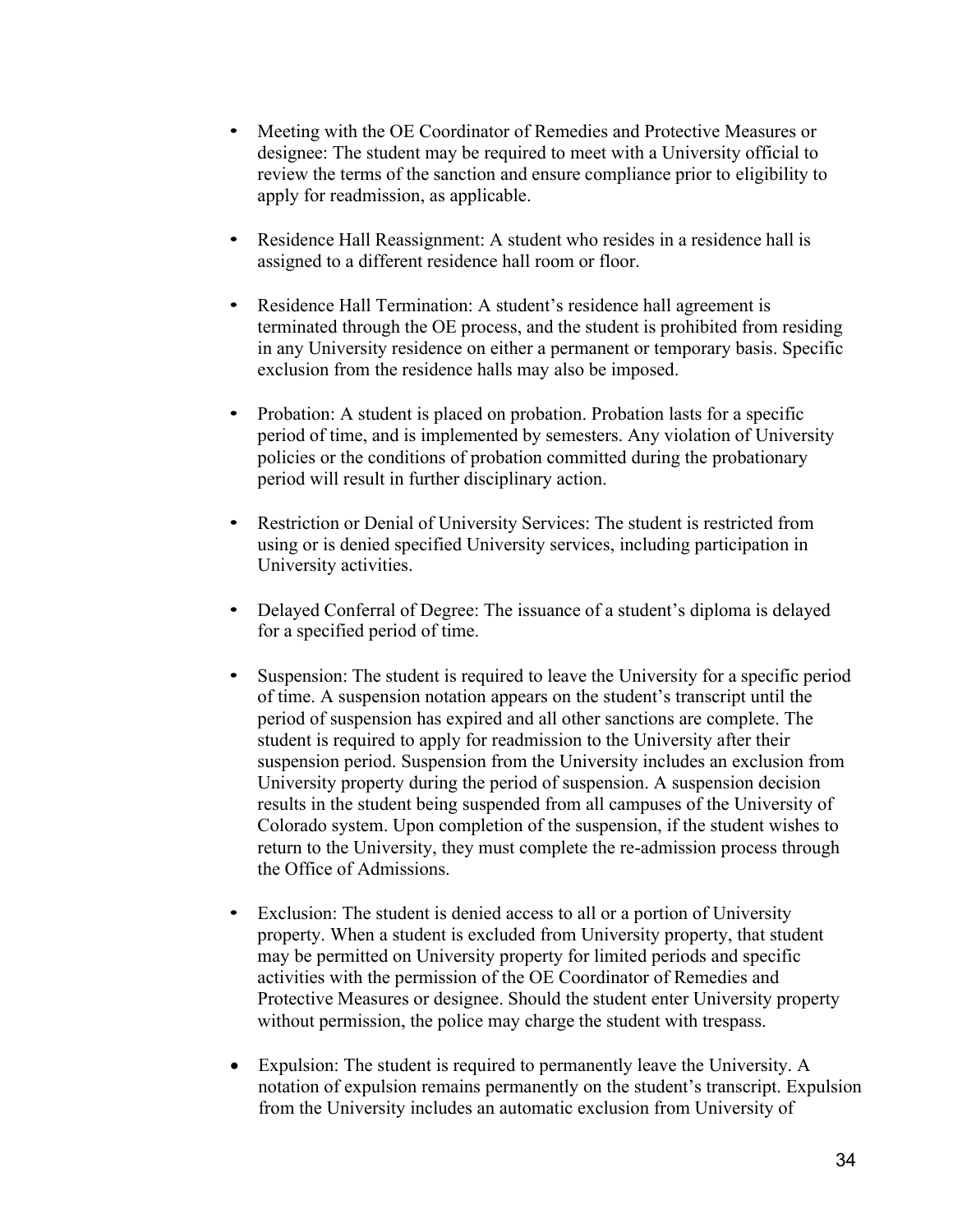Colorado property. An expulsion decision results in the student beingexpelled from all campuses in the University of Colorado.

- Disciplinary Stop and Disciplinary Hold: A disciplinary stop shall be placed on a student's record if they are suspended as the outcome of the OE proceedings. A disciplinary stop is honored by all University of Colorado campuses and prohibits a student from being admitted to any of the campuses and from registering for classes until the suspension period is over and the student has reapplied and has been re-admitted. A disciplinary hold may also be placed if a student fails to complete assigned sanctions, which has the same impact on a student's records and registration as described above. The disciplinary hold will not be removed until all sanctions are completed.
- Additional Sanctions: The Board has the discretion to impose any additional sanctions that may be warranted and appropriate given the circumstances of the case.

## **G. Sanctioning Process for Employee Respondents**

In cases where the Formal Grievance Process results in a determination that an employee *respondent* is responsible for a Policy violation or acted inappropriately or unprofessionally, the matter will be referred, with the written determination (prior to the inclusion of the sanction), to the appointing/disciplinary authority. If the *respondent* is a student employee and the alleged misconduct occurs outside the employment capacity, the OE may determine that the *respondent's* supervisory upline has a legitimate need to know information related to the case resolution.

Any applicable sanctioning meeting pursuant to these Procedures does not replace any additional meetings that may be required under other applicable personnel processes (*e.g*., State Personnel Board Rules for classified employees; Professional Rights and Duties procedure and Privilege and Tenure process for faculty).

# **1. OE's formal recommendation to disciplinary authority**

The Title IX Coordinator or designee will provide a formal recommendation to the appointing/disciplinary authority as to applicable sanctions. A formal recommendation will be consistent with the factors set forth below.

## a. *Factors Considered in Sanctioning*

Factors pertinent to a sanctioning decision may include, as applicable:

- Severity and/or pervasiveness of conduct and whether it escalated during the incident;
- Whether the *complainant* was incapacitated at the time of the conduct;
- Relationship between the parties, including degree of control of one party over another;
- Whether there was force/violence, weapons, or threats of force/violence;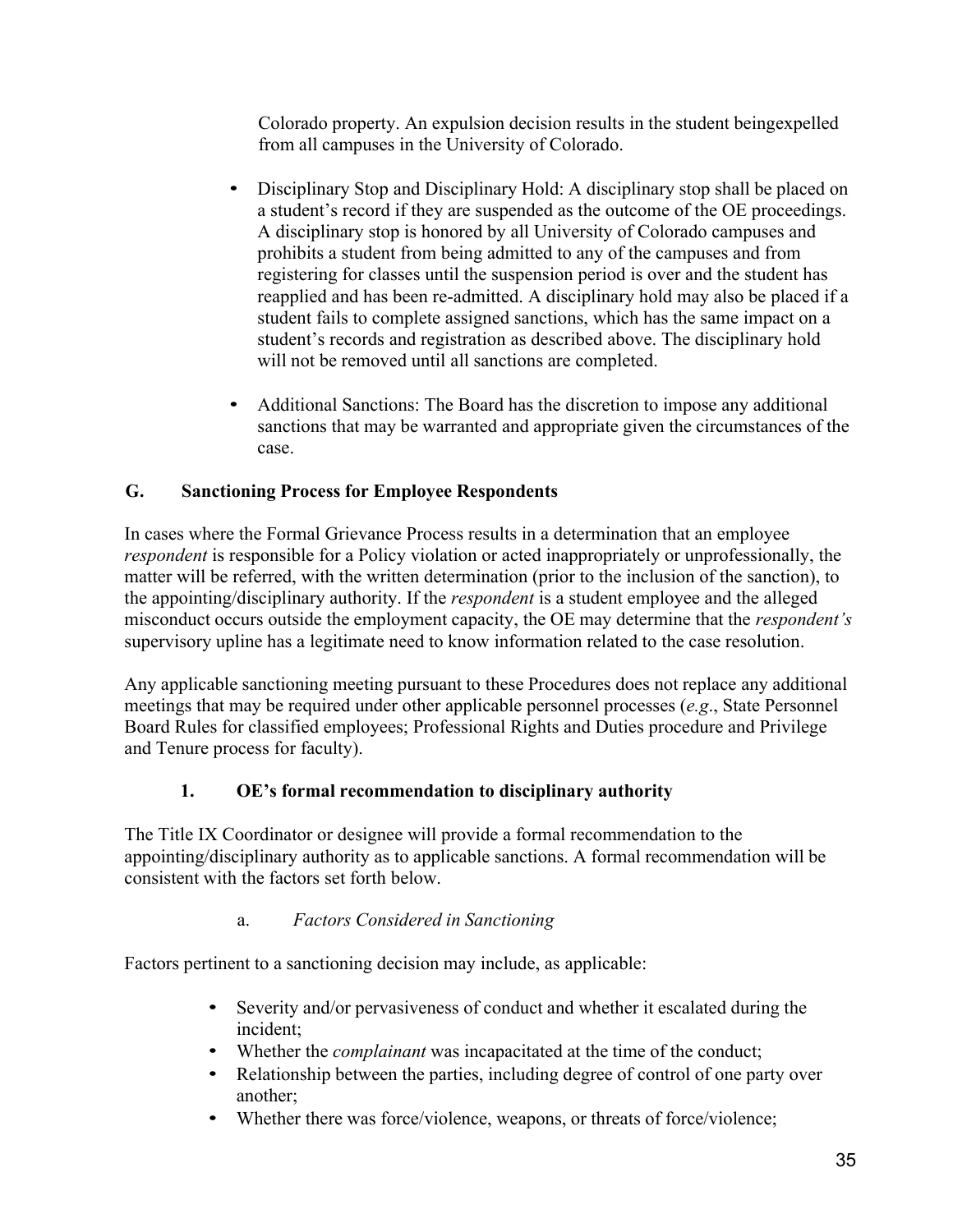- Any prior history of related criminal, conduct, or policy violations; including but not limited to the University Code of Conduct and any active disciplinary sanctions in place at time of the conduct;
- Impact of incident on *complainants*;
- Acceptance of responsibility by *respondent*; and
- On-going safety risk to *complainant* or community.

## **2. Sanction Required**

In order to remediate the effects of Prohibited Conduct, the appointing/disciplinary authority will impose sanctions. Sanctions for classified staff in the written determination may include either a corrective action or a notice of disciplinary action, issued pursuant to the State Personnel Rules.

The appointing/disciplinary authority will determine the type of sanctions in consultation with the Associate Vice Chancellor & Chief Human Resources Officer or designee, the Title IX Coordinator or designee, and any other administrative staff with a need to know.

The appointing/disciplinary authority may have access to the formal grievance process records and may consult with the adjudicative staff in order to determine action.

The Title IX Coordinator or designee will notify the Hearing Officer of the determined sanctions so that the Hearing Officer can include the sanction within the written determination.

Potential sanctions include:

- Letter of Expectation/Reprimand: A warning/written letter of expectation or reprimand is a statement from the disciplinary authority that the behavior was inappropriate and that more serious disciplinary action will be taken should subsequent infractions occur.
- Mandatory Training: The employee may be required to attend a training, class, or program as relevant to the misconduct.
- Demotion: The employee is demoted from their current position.
- Job Duty Modifications: The disciplinary authority may modify the employment responsibilities of the employee.
- Reduction in Salary/Ineligibility for Merit Increases: The employee's salary is reduced either permanently or temporarily, or the employee is not eligible for merit increases either permanently or temporarily.
- Ineligibility for Rehire: The employee is no longer eligible for employment at the University.
- Exclusion: The employee is denied access to all or a portion of University property. When an employee is excluded from University property, that employee may be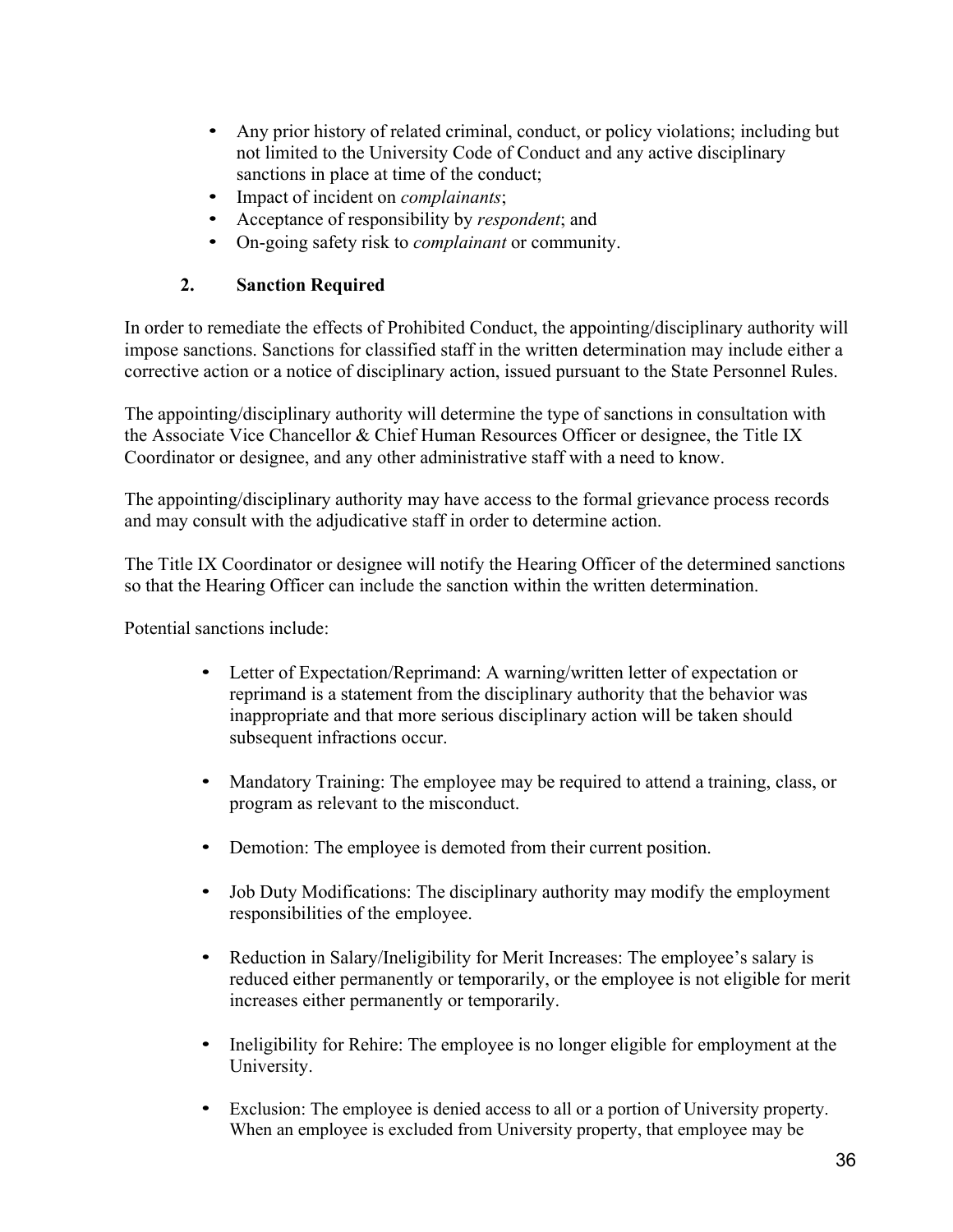permitted on University property for limited periods and specific activities with the permission of the University official or designee who imposed the exclusion. Should the employee enter University property without permission, police may charge the employee with trespass.

- Termination of Employment Contract or Termination of Employment: Pursuant to applicable laws and policies specific to the employee's status, the disciplinary authority recommends or terminates employment.
- Additional Sanctions: The disciplinary authority has the discretion to impose any additional sanctions that may be warranted and appropriate given the circumstances of the case.

## **H. Appeals**

Either the *complainant* or *respondent* may file a written appeal of the determination regarding responsibility. All appeals must be made in accordance with the Procedures outlined in this section.

Basis for appeal of a determination regarding responsibility:

- To determine whether there were procedural irregularities that affected the outcome of the matter;
- If new evidence that was not reasonably available at the time the determination regarding responsibility or dismissal was made that could affect the outcome of the matter;
- The Title IX Coordinator, investigators, or Hearing Officer, and panelists, if applicable, had a conflict of interest or bias for or against *complainants* or *respondents* generally or the individual *complainant* or *respondent* that affected the outcome of the matter.

In the appeal, both parties must have a reasonable, equal opportunity to submit a written statement in support of, or challenging, the outcome.

The decision-maker(s) for the appeal (Appeal Board) may not be the same Hearing Officer that reached the determination regarding responsibility or dismissal, the investigator(s), or the Title IX Coordinator. All Appeal Board members must be trained.

The Appeal Board will issue a written decision describing the result of the appeal and the rationale for the result. The appeal decision must be provided simultaneously to both parties.

## **1. How to File an Appeal and Timeframe**

Appeals must be submitted in writing to the Title IX Coordinator or designee within *10 business days* after the determination regarding responsibility is issued. The appeal should indicate the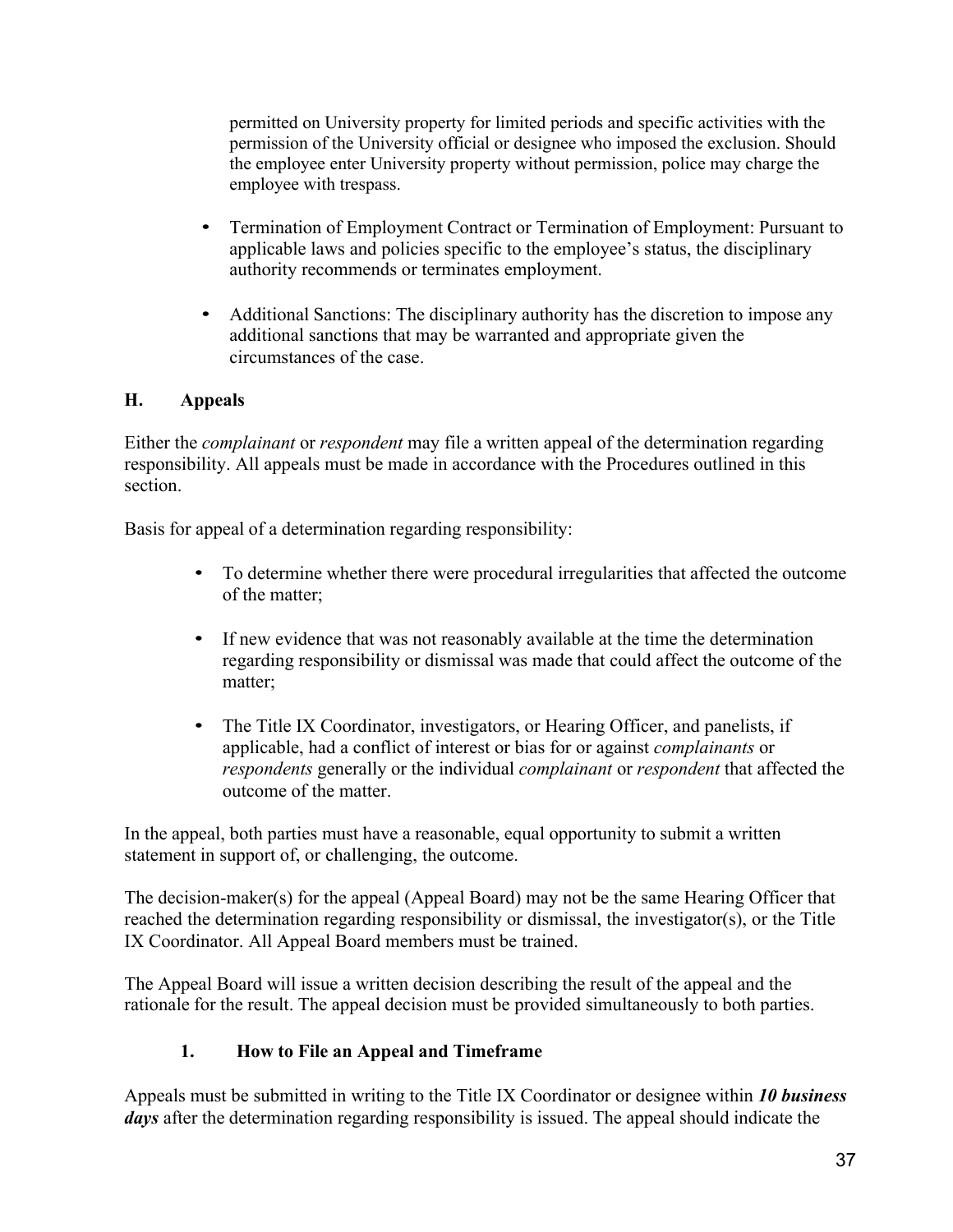specific basis for the appeal (see above), supporting arguments and documentation, and any other relevant information the appealing party wishes to include. The appealing party should be aware that all appeals are documentary reviews, and no interviews are conducted. Generally, appeals are determined solely on the merits of the documents submitted. Appeal documents therefore should be as complete and succinct as possible. All sanctions imposed in the case will not go into effect until either the deadline for filing an appeal passes and no appeal is filed or, if a timely appeal is filed, the appeal is decided, whichever comes first.

The appealing party may not present any new evidence unless the party can demonstrate that it could not, with reasonable diligence, have been discovered or produced during the course of the investigation.

## **2. Extension Request**

Should an appealing party, intending to provide a response to the preliminary investigation report, believe they do not have adequate time to prepare their written response, a written request for extension of time may be submitted to the Title IX Coordinator or designee. The request must be submitted within the *10 business day* deadline for responding to the preliminary investigation report, and should include the rationale for requesting the extension along with the proposed date by which all response documents will be submitted. Requests for extension of time will be considered on their merits and will not automatically be granted. When an extension is granted, other parties will be notified and provided the same extension, if granted.

## **3. Appeal Process and Appeal Board**

The Title IX Coordinator or designee will notify the other party to the original complaint (*complainant* or *respondent*) in writing, and the party will be provided *five business days* to respond in writing to the appeal. The response should be sent to the Title IX Coordinator or designee. Neither party is required to respond to an appeal. Not responding to an appeal does not imply agreement with the appeal.

After the submission of all documentation related to the appeal, or the passage of the five-day deadline for response has passed, the Title IX Coordinator or designee will appoint University employees (who may include staff from the CU Boulder and Colorado Springs campuses) who are not otherwise affiliated with the OE at CU Denver | CU Anschutz to serve on the Appeal Board.

## **4. Appeal Decisions**

Upon review of the appeal, the Appeal Board may:

- Uphold the initial decision in its entirety;
- Direct that there be reconsideration by the Hearing Officer (or a new Hearing Officer) based on the existing evidence; or
- Direct that there be re-investigation (by the same or different investigators) followed by a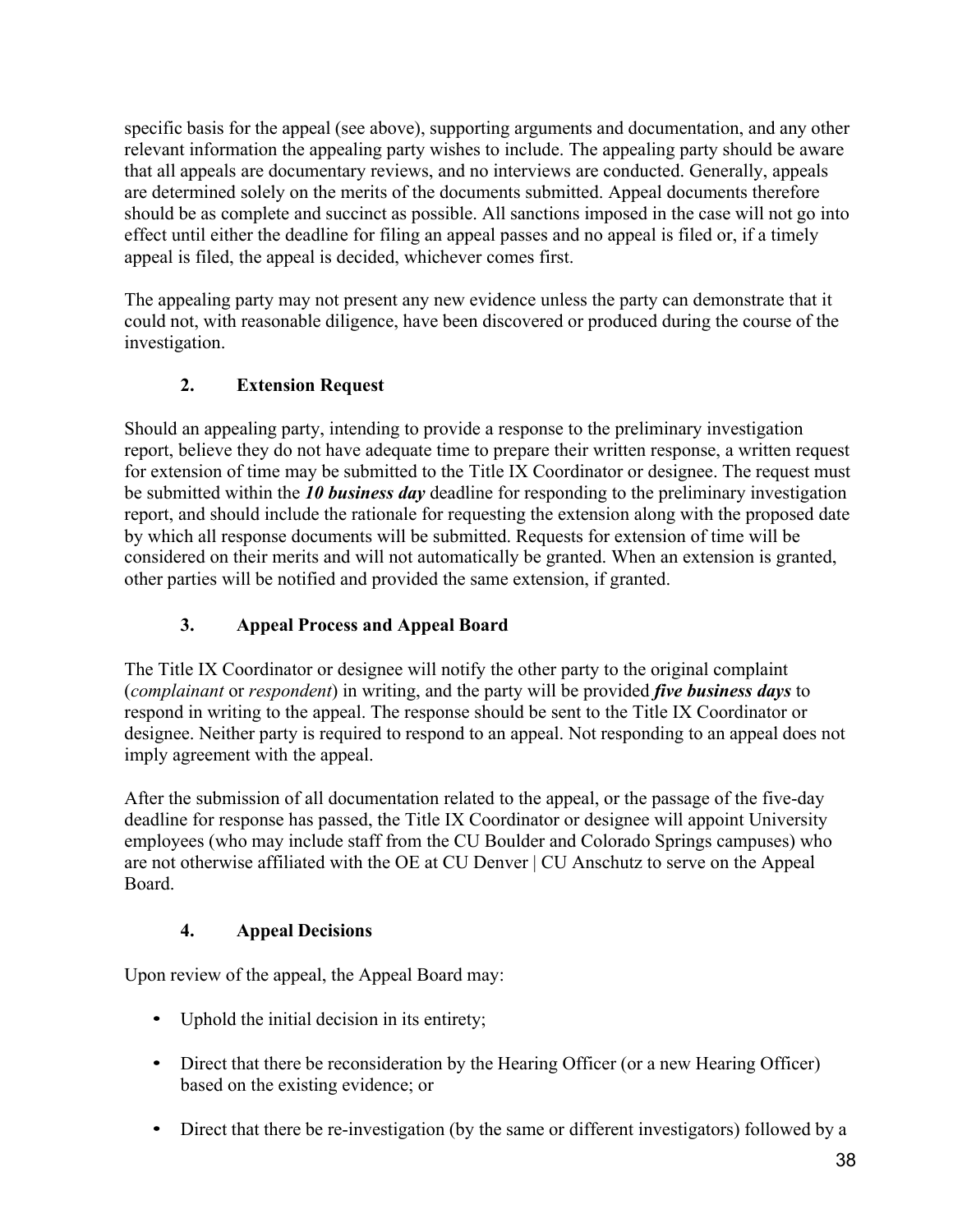second live cross-examination hearing process conducted in accordance with the process outlined above.

The Board members shall not make new findings of fact. The Board shall review all documentation submitted, make the final decision upon appeal, and concurrently provide the parties with a written Notice of Appeal Decision within *15 business days* of its receipt of all final documentation.

## **I. Policy Education Remedies**

The OE may determine that the most prompt and effective way to address a concern is through a Policy Educational Meeting. For example, the OE may resolve a report or complaint through a Policy Education Meeting if the alleged conduct, even if true, would not be considered prohibited conduct under the Policy.

The primary focus during a Policy Education Meeting remains the welfare of the parties and the safety of the campus community, but this process does not involve a written report or a determination as to whether the Policy has been violated. This type of approach provides the University with a "remedies-based" resolution option that allows the University to tailor responses to the unique facts and circumstances of an incident, particularly in cases where there is not a broader threat to individual or campus safety. In these cases, the OE may do one or more of the following:

- Provide interim or long-term supportive measures to the *complainant* and the *respondent*;
- Provide a referral to other campus-based resolution processes as appropriate for the specific facts of the case;
- Provide targeted or broad-based educational programming or training; and/or
- Conduct a Policy Education Meeting with the *respondent* to (1) discuss the behavior as alleged and provide an opportunity to respond; (2) review prohibited conduct under the Sexual Misconduct, Intimate Partner Violence, and Stalking Policy; (3) identify and discuss appropriate future conduct and behavior as well as how to avoid behavior that could be interpreted as retaliatory; (4) inform the *complainant* of the *respondent's* responses if appropriate; and (5) notify Student Conduct and Community Standards or the *respondent's* appointing or disciplinary authority of the allegations and responses if necessary, who will determine whether any other disciplinary action is appropriate.

The OE retains discretion to conduct a Policy Education Meeting. Additionally, the OE retains discretion to proceed with a Formal Grievance Process for allegations that, if proven true, would violate the Sexual Misconduct, Intimate Partner Violence, and Stalking Policy. For allegations that would warrant a Formal Grievance Process, but the OE proceeded with a Policy Education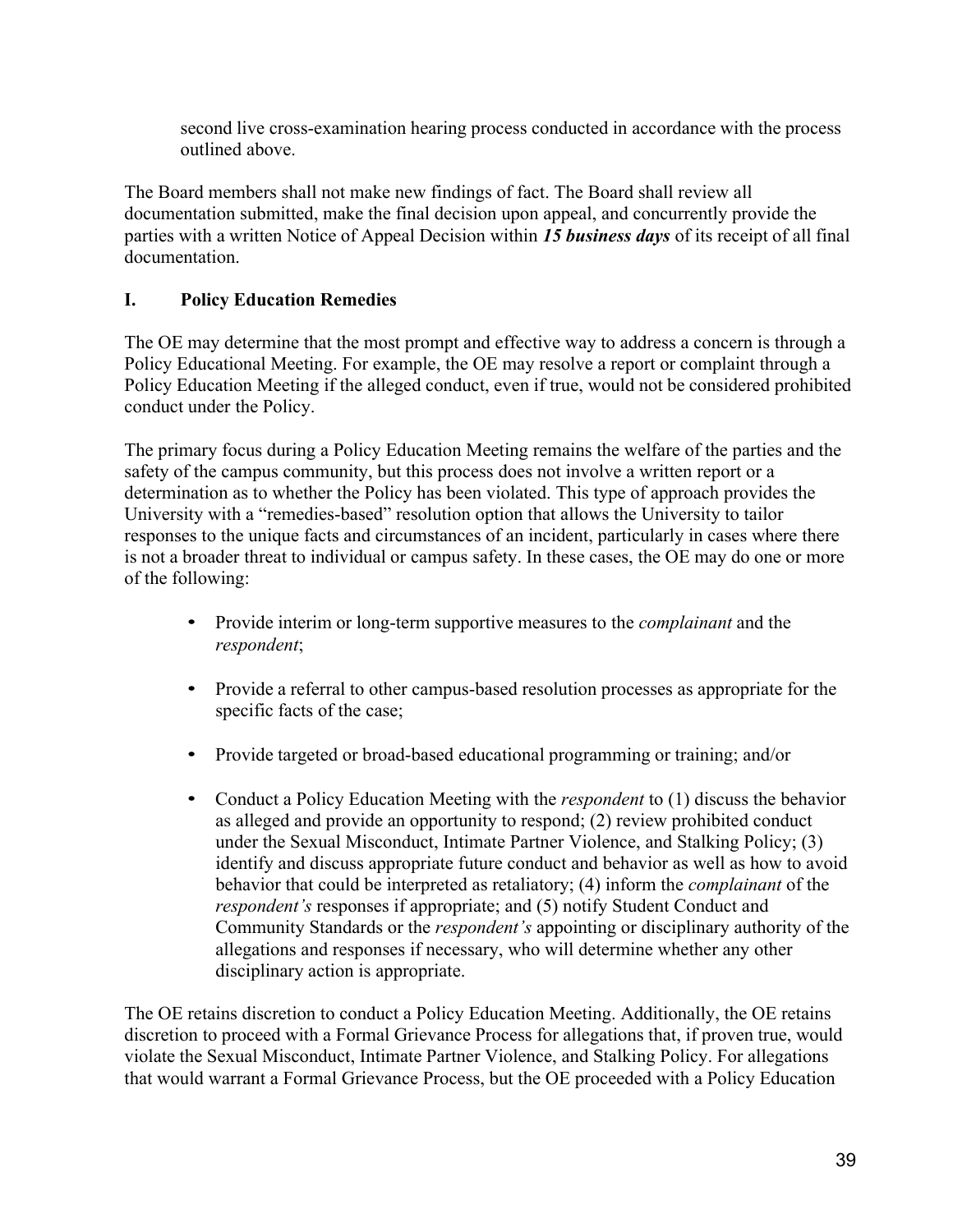Meeting because the *complainant* requested privacy or that no investigation or disciplinary action be taken and that request could be honored consistent with the factors and obligations of the OE as set forth in Section III, the OE will notify the *complainant* of the abilityto end the Policy Education Meeting process at any time and to commence or resume a Formal Grievance Process.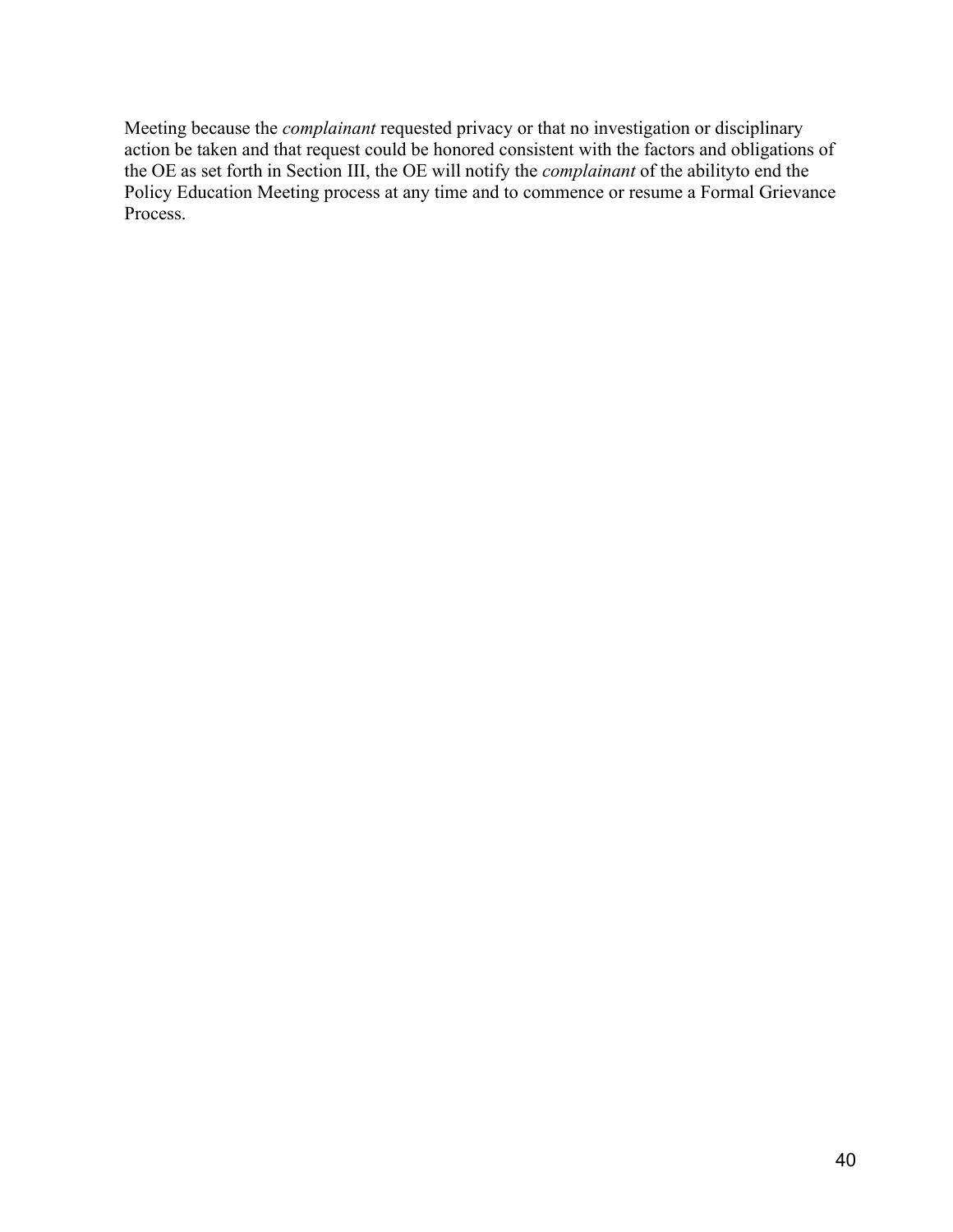# VII. RESPONSIBILITIES OF THE TITLE IX COORDINATOR

The Title IX Coordinator is responsible for overseeing reports of Prohibited Conduct and identifying and addressing any patterns or systemic problems that arise during review of those reports.

Each campus shall designate and provide notice of the name, title, office address, telephone number, and email address for the campus Title IX Coordinator and any designated Deputy Coordinators.

#### **Title IX Coordinator:**

William Dewese, Title IX Coordinator & Director of Title IX Office of Equity Lawrence Street Center Campus Box #187 1380 Lawrence Street, 12th Floor Denver, CO 80204 Phone: 303-315-2567 Email: equity@ucdenver.edu

Additional information about OE staff can be found at: CU Denver CU Anschutz Medical Campus

For all matters within the scope of the Policy, at a minimum, each campus Title IX Coordinator shall be specifically responsible and have delegated authority from the Chancellor for implementing the Policy. Subject to the Title IX Coordinator's ultimate responsibility and authority, the Title IX Coordinator may further delegate responsibility and authority for the following functions:

- 1. Ensuring that reports of Prohibited Conduct are being handled appropriately and in a timely manner;
- 2. Overseeing adequate, reliable, and impartial investigations of reports of Prohibited Conduct;
- 3. Evaluating whether a *formal complaint* should proceed over a *complainant's* decision to not move forward pursuant to Section V.C.4 of the Policy;
- 4. Evaluating whether a *formal complaint* must be dismissed for jurisdictional bases;
- 5. Referring matters for further action or discipline for inappropriate or unprofessional conduct under other applicable policies or procedures even if a Policy violation is not found. No provisions of the Policy shall be construed as a limitation upon the authority of the appointing/disciplinary authority to initiate disciplinary action for inappropriate or unprofessional conduct;
- 6. Facilitating *supportive measures* for all parties;
- 7. Ensuring broad publication of the campus complaint process and Procedures, including posting the process and the Procedures on an appropriate campus website;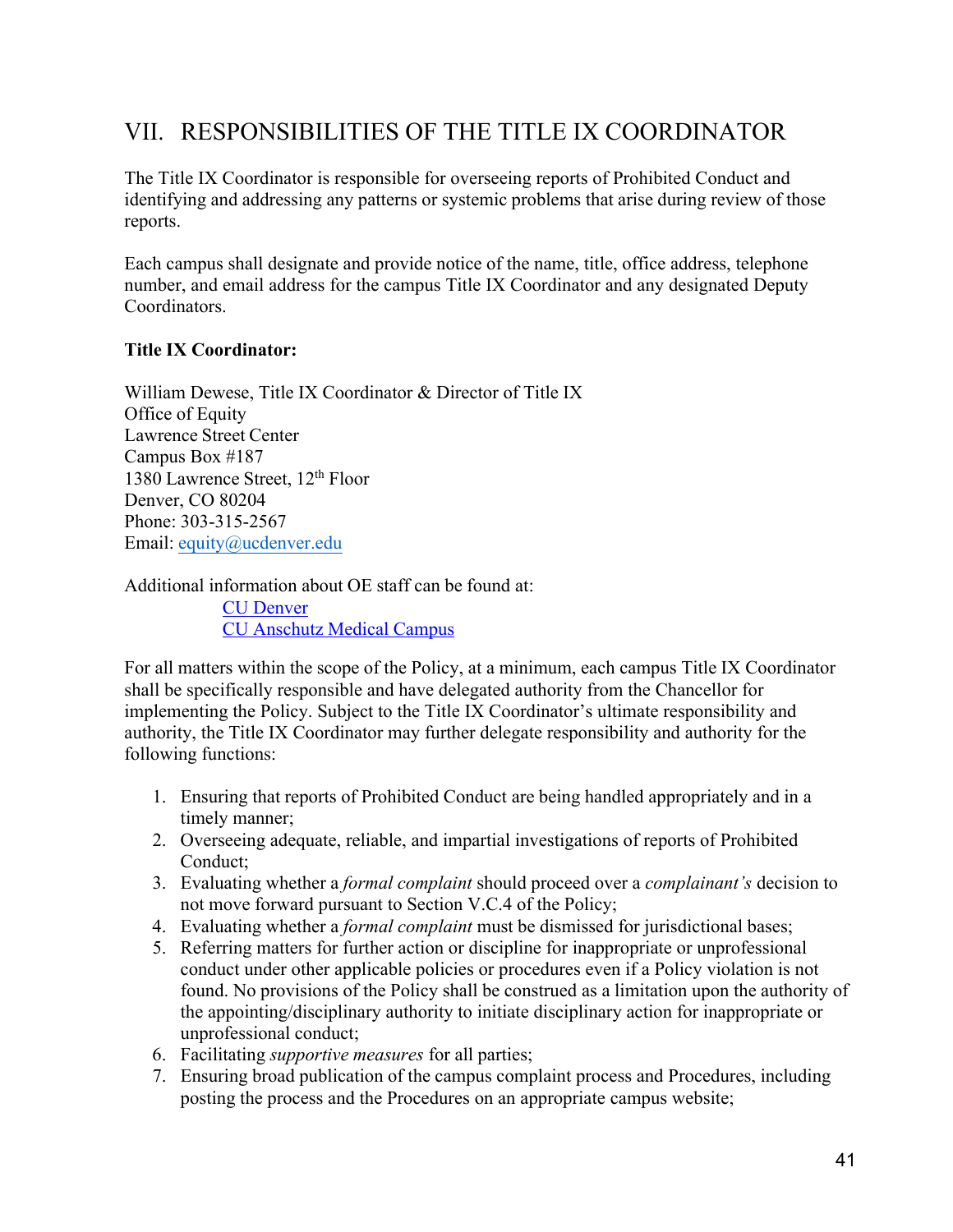- 8. Providing an annual report to the President and the appropriate campus Chancellor documenting: (a) the number of reports or formal complaints of alleged violations the Policy; (b) the categories (i.e., student, employee, or other) of the parties involved; (c) the number of Policy violations found; (d) the number of appeals taken and the outcomes of those appeals; and (e) examples of sanctions imposed for Policy violations;
- 9. Reviewing and confirming that the relevant Policy statements of the campus Annual Security Report pursuant to the Clery Act are consistent with the Policy and campus complaint process and Procedures;
- 10. Monitoring campus compliance with this Policy;
- 11. Ensuring there is ongoing training and education regarding reporting and preventing sexual misconduct for all students, faculty and staff;
- 12. Ensuring that Title IX Coordinators, investigators, and decision-makers are thoroughly trained.
- 13. Maintaining records and related documentation of compliance with the Policy, including, but not limited to, retaining copies of any training documentation, tracking student and employee training participation, documenting each step of the campus complaint process and Procedures, including supportive measures, investigation, hearing, sanctioning, and appeal; and
- 14. Ensuring broad dissemination of the statement that the University shall not discriminate on the basis of sex in employment or in its education programs and activities.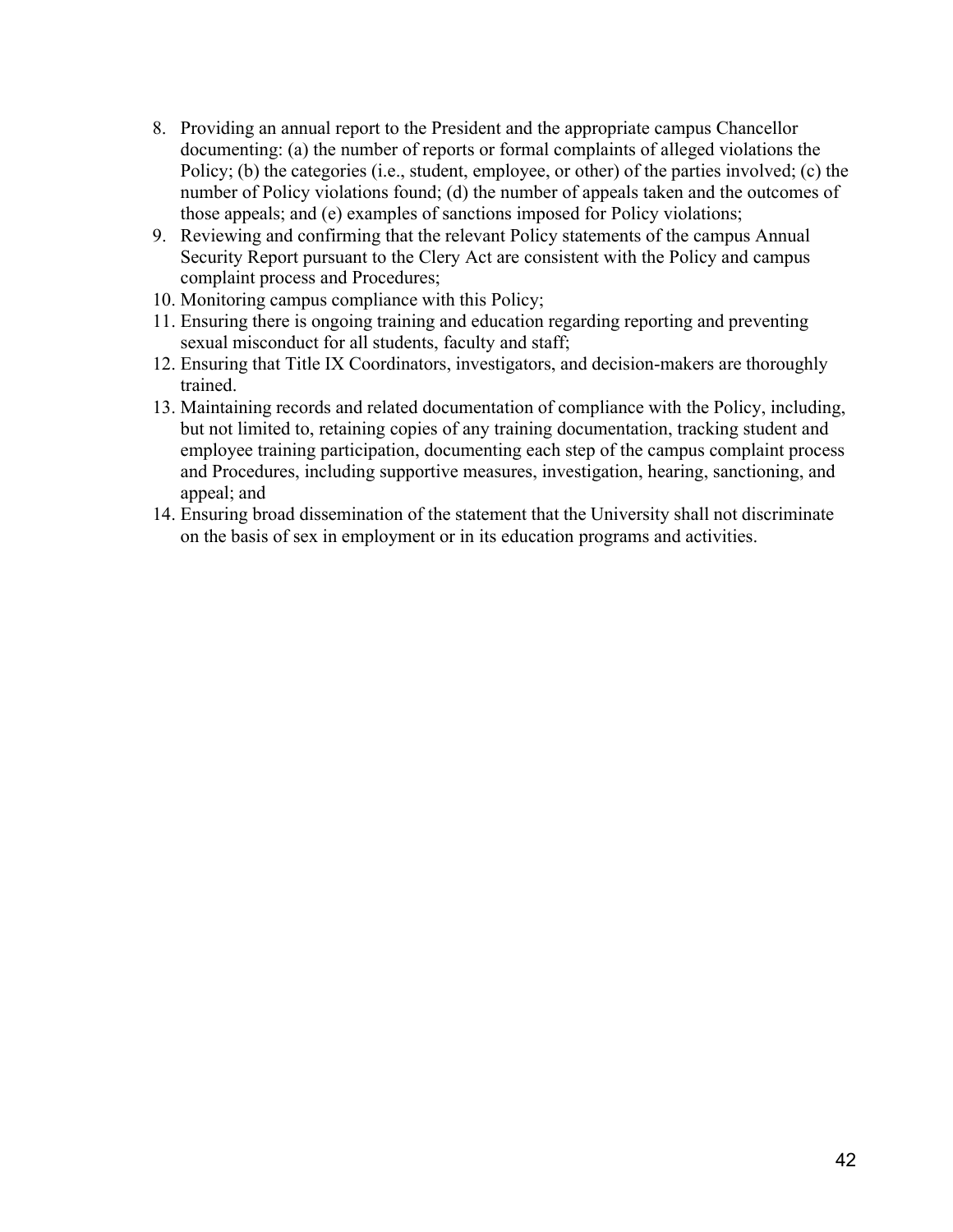# VIII. RESOURCES

*Note\*: Confidential resources are identified by an asterisk.*

## **CARE (Campus Assessment, Response, and Evaluation) Team**

The CARE Team provides a preventative approach to risk assessment by offering resources, referrals, and support to both concerning individuals and those impacted by their behavior. *CU Denver Campus*

• **Phone:** 303.315.7306

## *CU Anschutz Campus*

- **Phone***:* 303.724.8488
- **Email:** CARE Team Dual-Campus Email: shareaconcern@ucdenver.edu

### **Resources Serving both CU Denver and CU Anschutz Campus Office of Case Management**

The Office of Case Management services include; providing intervention, advocacy, resources and referrals for CU Denver Students.

*CU Denver Campus--Office of Case Management*

- **Phone:** 303.315.7306
- **Location:** Tivoli Student Union, Room 309

## *CU Anschutz Campus--Office of Case Management*

- *Phone:* 303.724.8488
- **Location:** Education 2 North, Room 3200

### **CARE (Campus Assessment, Response, and Evaluation) Team**

The CARE Team provides a preventative approach to risk assessment by offering resources, referrals, and support to both concerning individuals and those impacted by their behavior. *CU Denver Campus*

• **Phone:** 303.315.7306

*CU Anschutz Campus*

- **Phone***:* 303.724.8488
- **Email:** CARE Team Dual-Campus Email: shareaconcern@ucdenver.edu

## **The Ombuds Office\***

The Ombuds Office is an independent resource, which will provide informal, confidential and neutral services to members of the university community in resolving conflicts, complaints, and disputes.

*CU Denver Campus*

- **Phone:** 303.315.0046
- **Location:** Lawrence Street Center, Room 1003

## *CU Anschutz Campus:*

- **Phone:** 303.724.2950
- **Location:** Fitzsimons Building, Room 7005C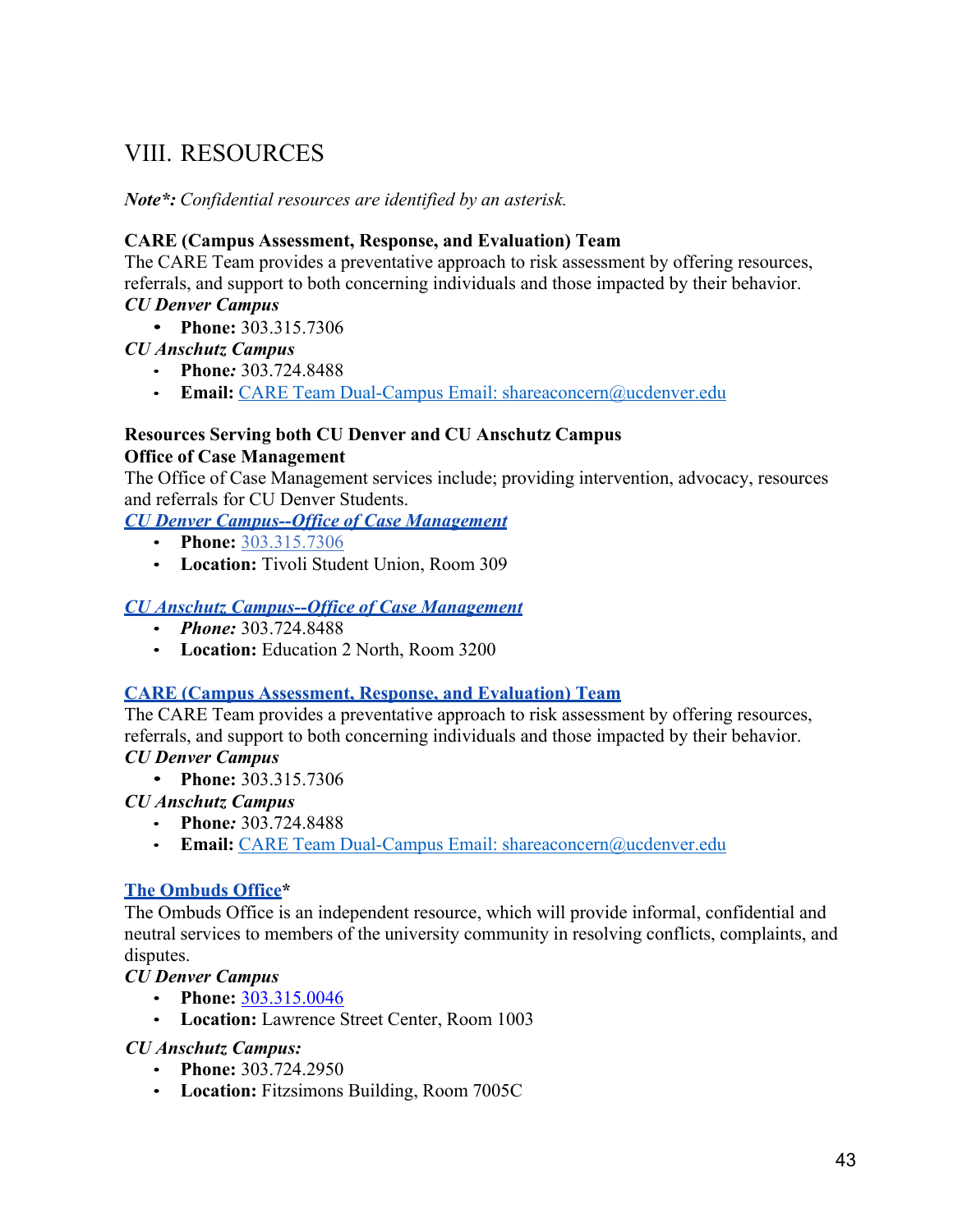### **The Phoenix Center at Auraria | Anschutz\***

The Phoenix Center at Auraria (PCA) provides free and confidential advocacy to survivors of interpersonal violence and their families and friends.

### *CU Denver Campus*

- **Phone:** 303.315.7250
- **Location:** Tivoli Student Union, Room 227

#### *CU Anschutz Campus*

- **Phone:** 303.724.9120
- **Location:** Education 2 North, Room 3101
- **24/7 Helpline:** 303.556.2255 *(both campuses)*

#### **Employee Relations and Performance**

- **Phone:** 303-315-2700
- *CU Denver Campus*
	- Location: Lawrence Street Center 10<sup>th</sup> floor
- *CU Anschutz Campus*
	- **Location:** Fitzsimon's Building ground floor

#### **Employee Real Help Hot Line\***

• **Phone:** 833-493- 8255

#### **Faculty and Staff Threat Assessment and Response Team (FaST)**

- **Phone:** 303-315-0182
- Email: FacultyStaff.Assessment@ucdenver.edu

#### **State Employee Assistance Program CSEAP\***

- **Phone:** 303-866-4314
- **Location:** 1525 Sherman Street Ste 117, Denver, CO 80203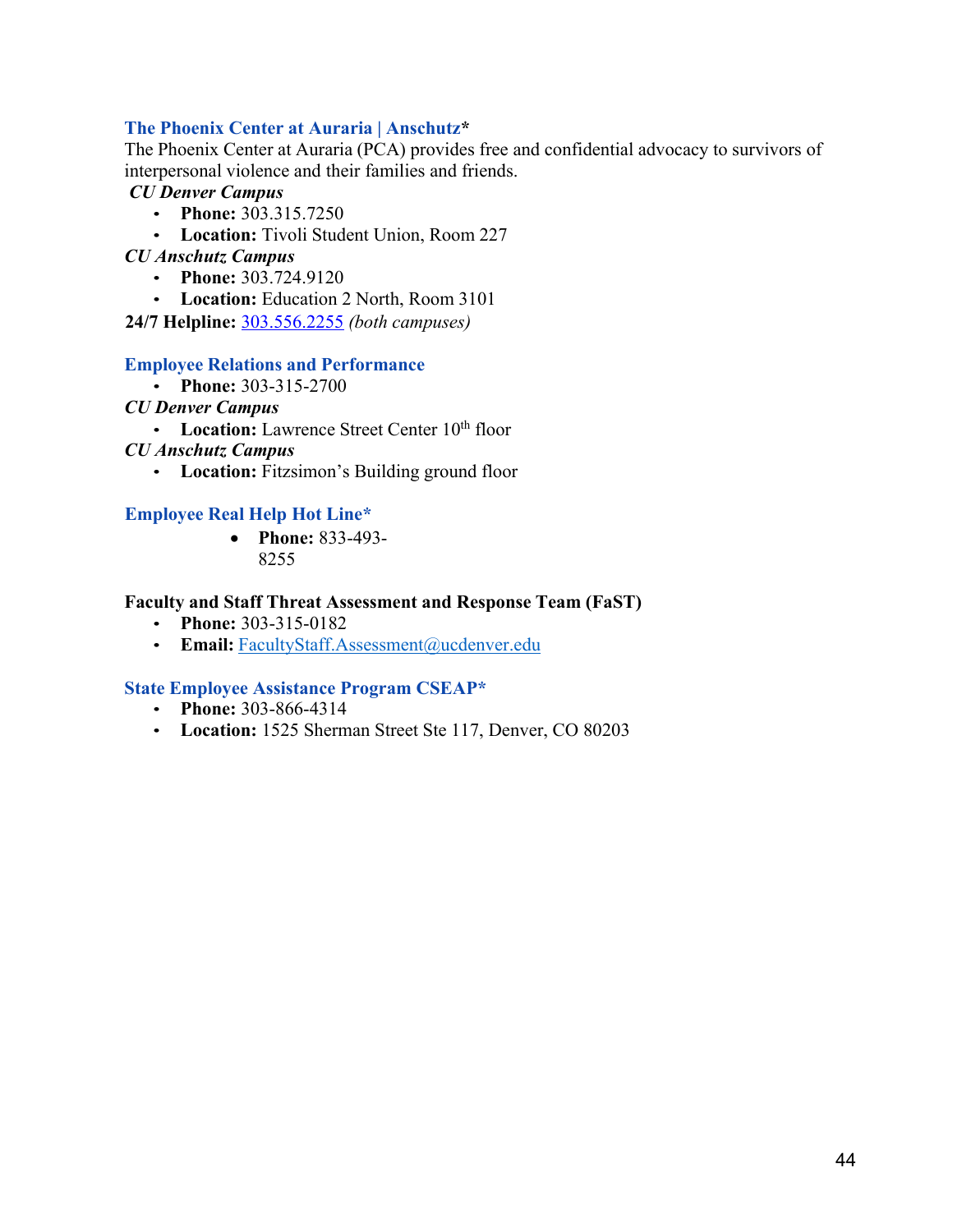### **CU Denver Campus Resources**

#### **CU Denver Student and Community Counseling Center**\*

The CU Denver Student and Community Counseling Center provides mental health counseling services to CU Denver students

- **Phone:** 303.315.7270
- **Location:** Tivoli Student Union, Room 454

#### **International Student & Scholar Services**

The International Student & Scholar Services (ISSS) provides immigration services/advising, programming & advocacy to international students and scholars.

- **Phone:** 303.315.2230
- **Location:** Lawrence Street Center, Room 932

#### **LGBTQ Student Resource Center**

Serves to support Gay, Lesbian, Bisexual, Transgender students by fostering acceptance and understanding through campus education on issues related to this population.

- **Phone:** 303.615.0515
- **Location:** Tivoli Student Union, Room 213

#### **Student Conduct and Community Standards**

The Office of Student Conduct and Community Standards serves as a resource to the entire University community through its efforts to meet the developmental and educational needs of students related to community expectations, civility and respect for self and others. They function to support community members with conflict management and resolution, and responding to inappropriate and threatening behaviors.

- **Phone:** 303.315.7311
- **Location:** Tivoli Student Union, Room 309

#### **Women and Gender Center**

The Women and Gender Center (WGC) at CU Denver is committed to advancing issues of gender equity and supporting the gender-focused needs of students, faculty, and staff on the Auraria campus.

- **Phone:** 303.315.7262
- **Location:** Tivoli Student Union, Room 310

#### **Auraria Police Department**

- **Emergency:** 9-1-1
- **Phone:** 303.556.5000
- **Text-a-Tip:** 720.593.TIPS (8477)
- **Location:** Administrative Building, Room 110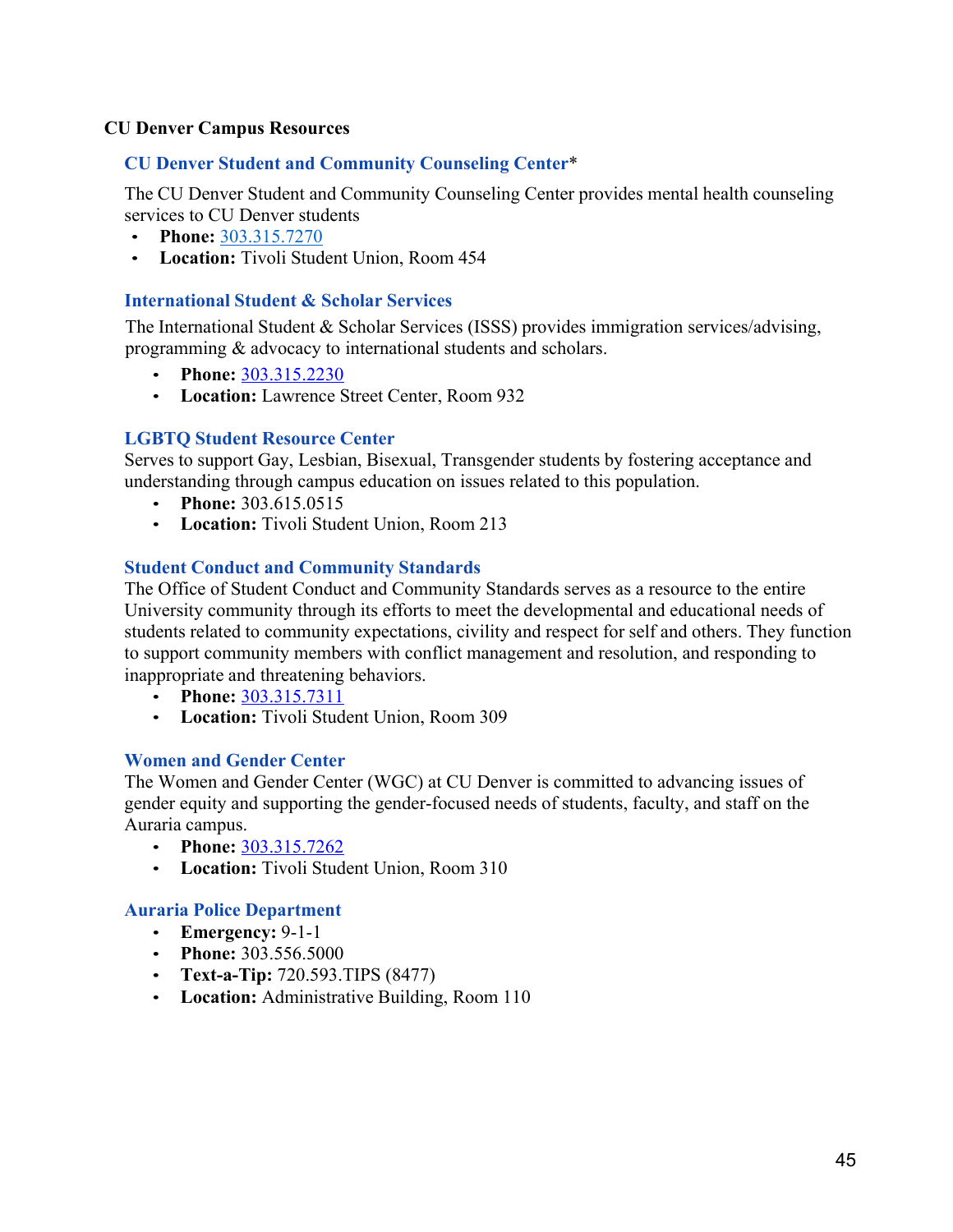## **CU Anschutz Campus Resources**

## **Office of Campus Student Services**

The Office of Campus Student Services' mission is to enhance student life at the Anschutz Medical Campus of the University of Colorado Denver by providing excellence in specific nonacademic and academic student services.

- **Phone:** 303.724.2866
- **Location:** Education II North, 3rd Floor, Room 3200

### **Office of Professional Excellence**

The CU Anschutz Office of Professionalism provides a resource to obtain a fair and equitable process and resolution for all matters pertaining to professionalism concerns regarding students, residents, fellows, staff members, and faculty in any school or college on the Anschutz Medical Campus.

- **Phone:** 303.724.4776
- **Location:** Fitzsimons Building, 1st floor

## **Student Mental Health Service\***

CU Anschutz provides comprehensive and confidential mental health services for all students enrolled in the schools located at the Anschutz Medical Campus, as well as Graduate Medical Education (GME) residents and fellows (including Denver Health residents and fellows).

- **Phone:** 303.724.4716
- **Location:** Fitzsimons Building, Level 2

### *For acute crisis care after-hours, on weekends or during holidays call 1.844.8255, or text "TALK" to 38255.*

### **Anschutz Police Department**

- **Emergency:** 9-1-1
- **Phone:** 303.724.4444
- **Location:** Building 407, 12454 E. 19th Place

### **CU Anschutz Faculty and Staff Mental Health Clinic\***

- **Phone:** 303-724-4940
- **Location:** Fitzsimons Building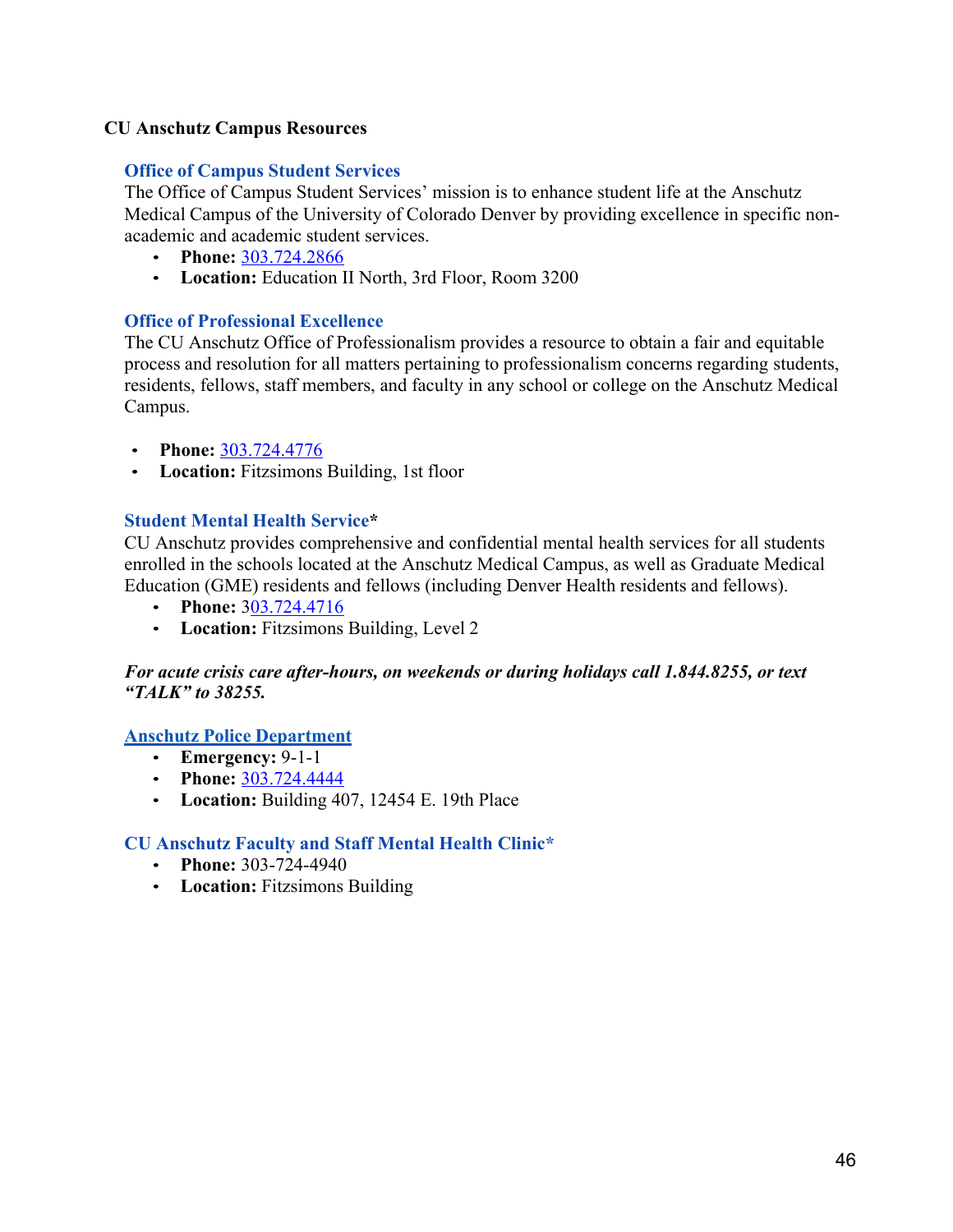#### **Off-Campus Sexual Assault Resources**

#### **The Blue Bench\***

- **Phone:** 303-329-9922
- **24/7 Sexual Assault Hotline:** 303-322-7273

#### **Moving to End Sexual Assault (MESA)\***

• **Phone**: 24/7 303.443.7300

#### **WINGS Foundation\***

• **Phone:** 303.238.8660

**Sexual Assault Nurse Examination (SANE) Programs**

• **Click here to view a list of all SANE Locations in Colorado**

#### **Off Campus Dating and Domestic Violence Resources**

### **211**

211 is a comprehensive source of located curated social services information in the U.S. and most of Canada; helpful resource if you are not sure where to turn but are experiencing a crisis or are worried about someone who might be.

• **Phone:** 24/7 at 211

#### **Rose Andom Center\***

- **Physical Location:** 1330 Fox St. Denver, CO 80204
- **Phone:** 720.337.4400

#### **Deaf Overcoming Violence Through Empowerment (DOVE)**\*

- **24 Hour Crisis Line:** 303.831.7874
- **DOVE Email: hotline@deafdove.org**

#### **National Domestic Violence Hotline\***

- **Phone:** 800.799.SAFE (7233)
- **TTY:** 800.787.3224

#### **Violence Free Colorado\***

- **Location:**1330 Fox Street, Suite 3 P.O. Box 40328 Denver, CO 80204
- **Phone:** 303.831.9632
- **Toll-Free:** 888.778.7091
- **Violence Free Colorado Email: info@violencefreeco.org**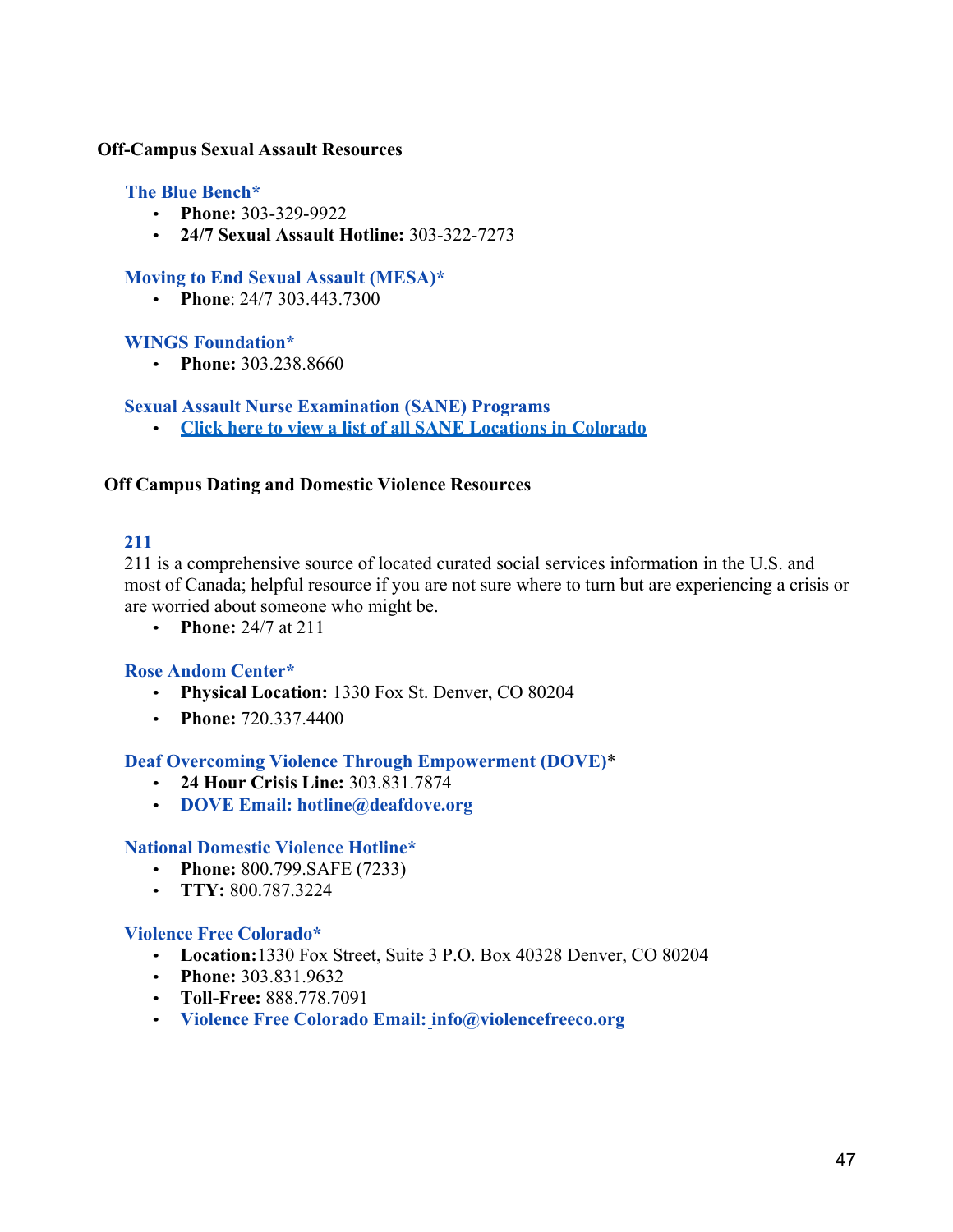#### **Other Related Resources**

#### **Colorado Legal Services**

• **Phone:** 303.866.1019

#### **The Center for Trauma and Resilience**

- **Phone (English):** 303.894.8000 (ENG)
- **Phone (Spanish):** 303.718.8289 (ESP)
- **Phone (Deaf/Hard of Hearing):** 711 for Relay Colorado Access

*Translation and interpretation services available.*

#### **Colorado Network to End Human Trafficking**

• **Phone:** 24/7 at 866.455.5075

#### **Cyber Civil Rights Initiative**

• **Phone:** 844-878-2274

**State and Federal Civil Rights Compliance Offices** (for reports or complaints of harassment or discrimination)

#### **Colorado Civil Rights Division**

• **Phone:** (303) 894-2997

#### **U. S. Department of Education, Office for Civil Rights**

• **Phone:** (303) 844-2024

#### **U.S. Department of Justice**

• **Phone:**  $(202)$ 514-2000

#### **United States Equal Employment Opportunity Commission**

• **Phone:** (303) 866-1300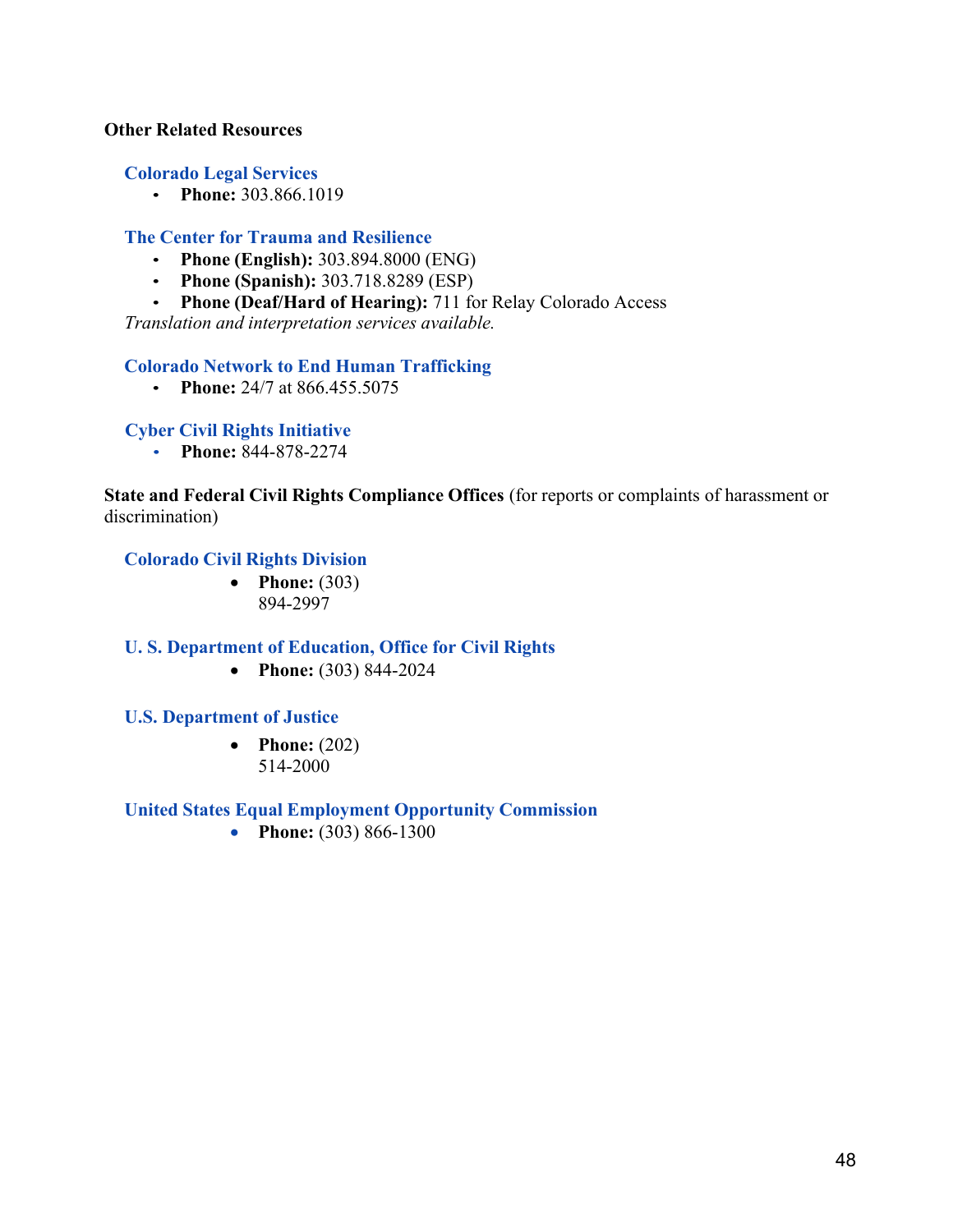# IX. DEFINITIONS

*Italicized terms* used in this Administrative Policy Statement are defined in the APS Glossary of Terms or are defined in this APS.

A. **Consent**: Means **affirmative** *consent*, which is unambiguous and voluntary agreement to engage in a specific sexual activity. *Consent* is clear, knowing, and voluntary words or actions that create mutually understandable clear permission of willingness to engage in, and the conditions of, sexual activity. *Consent* must be active; silence by itself cannot be interpreted as *consent*.

*Consent* is not effectively given if it results from the use of force, including threats, or intimidation, or if it is from someone who is incapacitated:

- Force is the use of physical violence or imposing on someone physically to gain sexual access.
- **Threats** exist where a reasonable person would have been compelled by the words or actions of another to give permission to sexual contact she or he would not otherwise have given. For example, threats to kill or harm someone, kill or harm themselves, or to kill or harm someone for whom a person cares constitute threats.
- **Intimidation** occurs when someone uses physical presence to menace another, although no physical contact occurs, or where knowledge of prior violent behavior by an assailant, coupled with menacing behavior, places someone in fear as an implied threat.

*Consent* will be determined using both objective and subjective standards. The objective standard is met when a reasonable person would consider the words or actions of the parties to have manifested an agreement between them to do the same thing, in the same way, at the same time, with one another. The subjective standard is met when a party believes in good faith that the words or actions of the parties manifested an agreement between them to do the same thing, in the same way, at the same time, with one another.

- A person who does not want to *consent* to sex is not required to resist.
- *Consent* to some forms of sexual activity does not automatically imply *consent* to other forms of sexual activity.
- Silence, previous sexual relationships, or the existence of a current relationship do not imply *consent*.
- *Consent* cannot be implied by attire or inferred from the giving or acceptance of gifts, money, or other items.
- *Consent* to sexual activity may be withdrawn at any time, as long as the withdrawal is communicated clearly.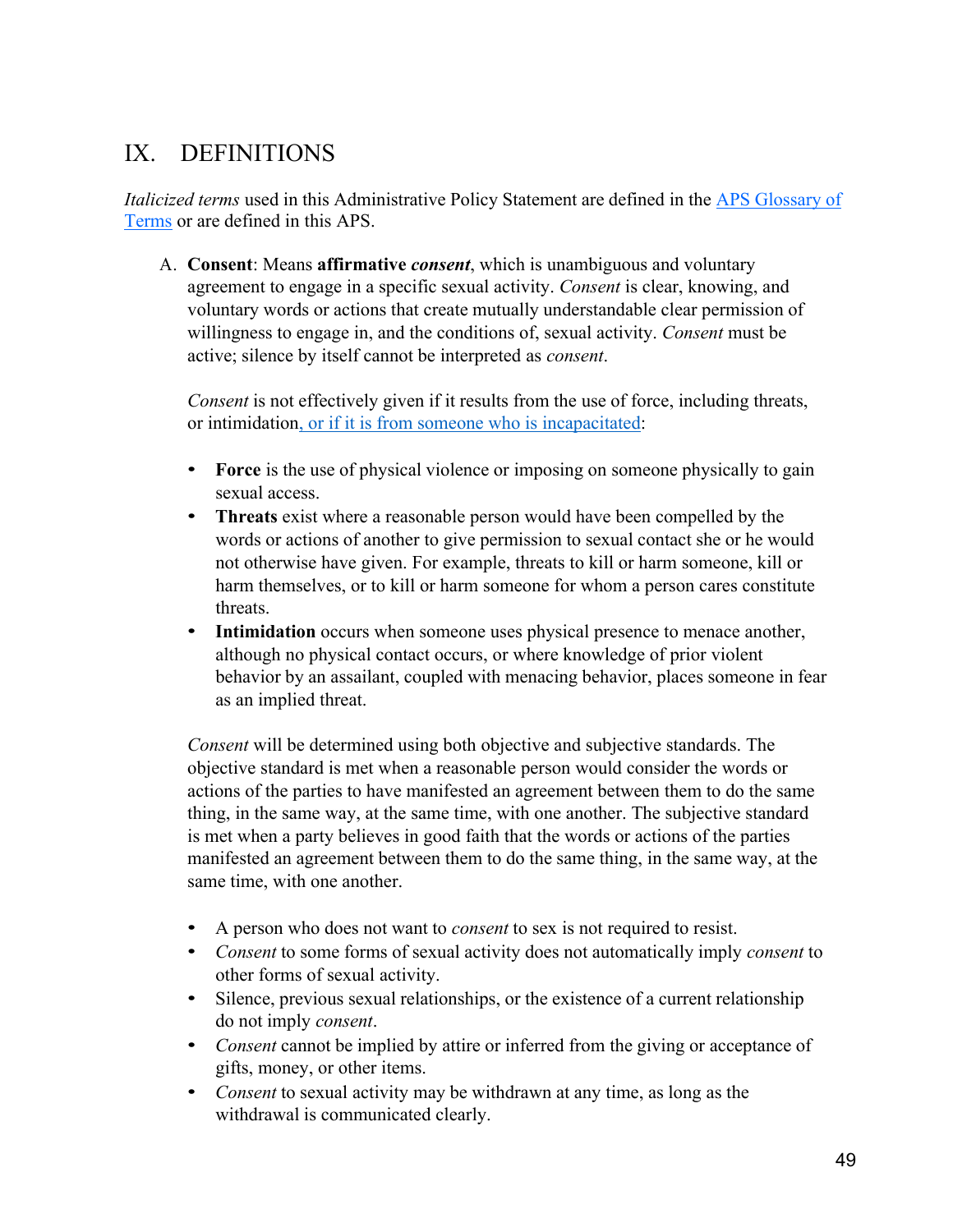- Withdrawal of *consent* can be manifested through conduct and need not be a verbal withdrawal of consent.
- In order to give effective *consent*, the person giving *consent* must be of legal age under Colorado law for the purposes of determining whether there was a sexual assault.
- A *respondent*'s intoxication resulting from intentional use of alcohol/drugs will not function as a defense to engaging in sexual activity without an individual's *consent*.
- B. **Complainant:** Within the context of this Policy, means an individual who is alleged to be the victim of conduct that could constitute Prohibited Conduct, *retaliation*, or other conduct in violation of this Policy.
- C. **Dating violence:** means violence committed by a person, on the basis of sex—
	- (A)who is or has been in a social relationship of a romantic or intimate nature with the victim; and

(B) where the existence of such a relationship shall be determined based on a consideration of the following factors:

(i) The length of the relationship.

(ii) The type of relationship.

(iii) The frequency of interaction between the persons involved in the relationship

- D. **Domestic violence**: The term "domestic violence" includes felony or misdemeanor crimes of violence, on the basis of sex, committed by a current or former spouse or intimate partner of the victim, by a person with whom the victim shares a child in common, by a person who is cohabitating with or has cohabitated with the victim as a spouse or intimate partner, by a person similarly situated to a spouse of the victim under the domestic or family violence laws of the jurisdiction receiving grant monies, or by any other person against an adult or youth victim who is protected from that person's acts under the domestic or family violence laws of the jurisdiction.
- E. **Education program or activity:** Includes locations, events, or circumstances over which the University exercises substantial control over both the *respondent* and the context in which the Prohibited Conduct occurs. This includes any building owned or controlled by a student organization that is officially recognized by the University.
- F. **Formal Complaint**: means a document filed by a *complainant* or signed by the Title IX Coordinator or designee alleging Prohibited Conduct against a *respondent* and requesting that the University investigate the allegation of Prohibited Conduct. A *formal complaint* may be filed with the Title IX Coordinator or designee in person, by mail, or by electronic mail. If the *complainant* files the *formal complaint*, the document must contain the *complainant*'s physical or digital signature, or otherwise indicate that the *complainant* is the person filing the *formal complaint.*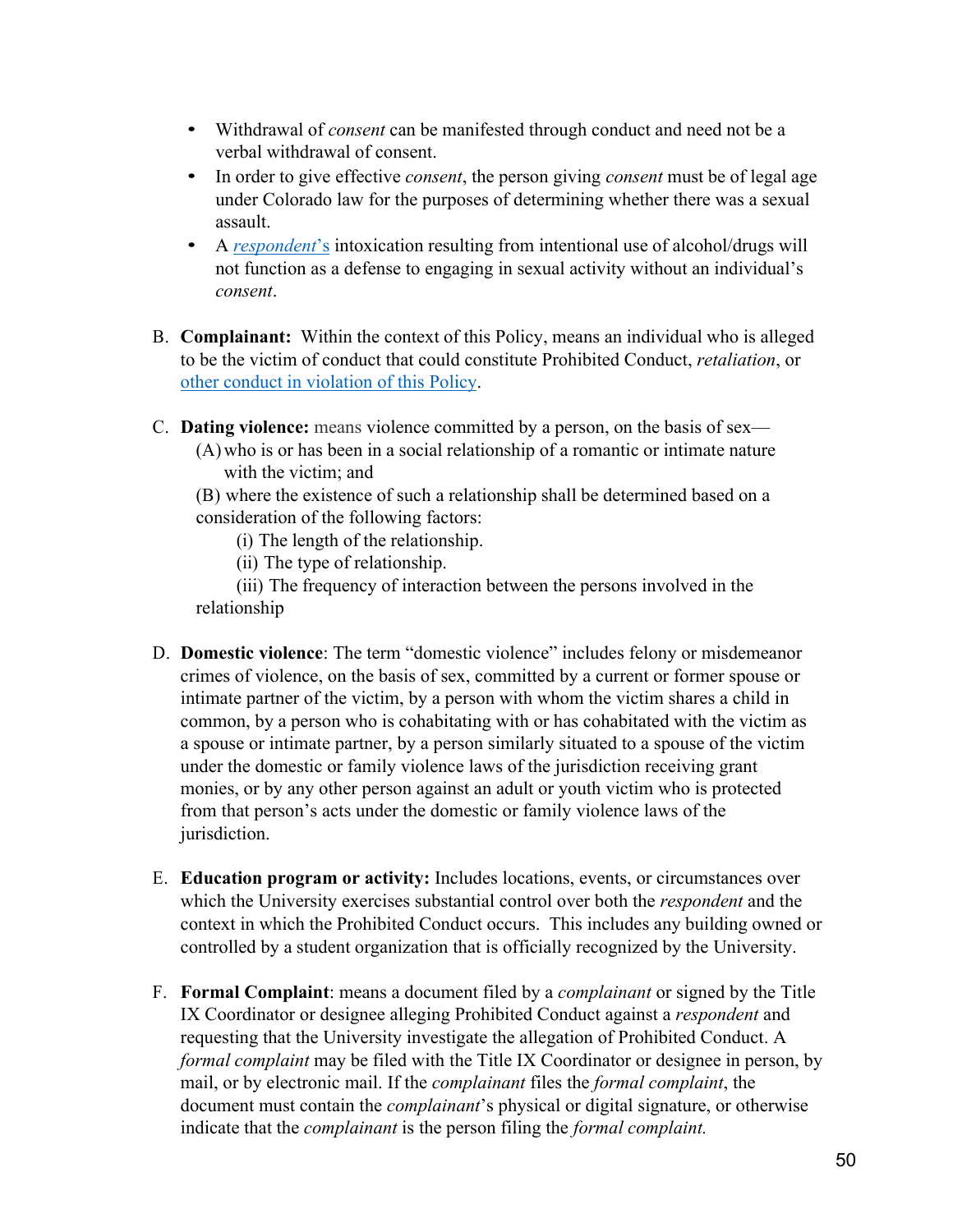- G. **Hostile Environment**: Unwelcome conduct determined by a reasonable person to be so severe, pervasive, or objectively offensive that it effectively denies a person equal access to the University's *education program or activity*. Mere offensive nonsexual conduct is not enough to create a *hostile environment*. Although repeated incidents increase the likelihood that harassment has created a *hostile environment*, a single or isolated incident of *sexual assault* may be sufficient. This definition governs allegations of *hostile environment* related to sexual misconduct that fall outside Title IX's jurisdiction, including allegations of student and employee sexual misconduct as described in Section IV $(2)(b)$  of the Policy.<sup>12</sup>
- H. **Incapacitation**: *Incapacitation* may result from alcohol or other drug use, unconsciousness, or other factors. The use of alcohol or drugs, in and of itself does not render a person incapacitated. *Incapacitation* is a state beyond drunkenness or intoxication. The impact of alcohol and drugs varies from person to person. *Incapacitation* is a state where a person cannot make a rational, reasonable decision because they lack the capacity to give *consent* (to understand the who, what, when, where, why or how of sexual interaction). Incapacity can also result from illness, sleep, mental disability and other circumstances. Engaging in sexual activity with a person whom you know to be mentally or physically incapacitated, or reasonably should know to be incapacitated, violates this Policy.
- I. **Investigative Report**: A written report of relevant and material evidence distributed to both parties after gathering facts from both parties, witnesses, and any other available evidence. The *investigative report* does not contain responsibility determinations or analysis and is intended to objectively present relevant evidence.
- J. **Quid Pro Quo Sexual Harassment:** A member of the University community conditioning the provision of an aid, benefit, or service of the University on an individual's participation in unwelcome sexual conduct.
- K. **Respondent**: Within the context of this Policy, means an individual who has been reported to be the perpetrator of conduct that could constitute Prohibited Conduct, *retaliation*, or other conduct in violation of this Policy.
- L. **Responsible employee**: Means any employee who: (1) has the authority to hire, promote, discipline, evaluate, grade, formally advise or direct faculty, staff, or students; (2) has the authority to take action to redress Prohibited Conduct; or (3) has been given the duty of reporting incidents of sexual violence or any other misconduct by students to the Title IX Coordinator. A Title IX Coordinator may designate in campus Procedures that certain individuals who might otherwise not be considered *responsible employees* are subject to mandatory reporting requirements.

 $12$  The following examples of non-Title IX sexual misconduct are offered for illustrative purposes only and are not an exhaustive list: alleged conduct that occurs in off-campus housing that does not have a nexus to an employment or educational program; and alleged conduct that occurs in study-abroad programs.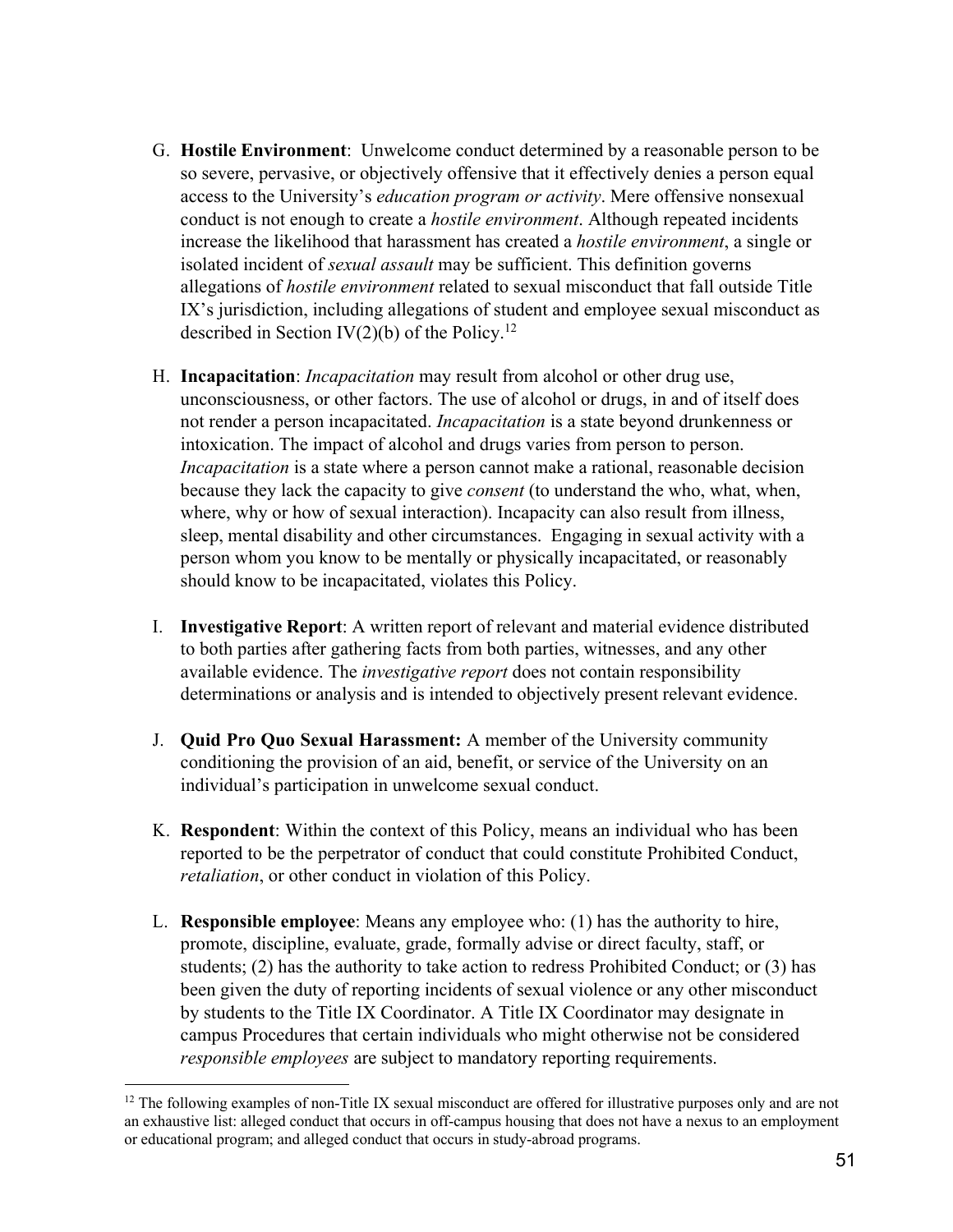- M. **Retaliation**: Means any adverse action threatened or taken against a person because an individual has filed, supported, or provided information in connection with a complaint of sexual misconduct, including, but not limited to, direct and indirect intimidation, threats and harassment. An "adverse action" is any conduct or action that would dissuade a reasonable person from reporting an allegation of Prohibited Conduct or participating in an investigation of Prohibited Conduct.
- N. **Sexual assault:** Means any attempted or actual sexual act directed against another person, without consent of the victim, including instances where the victim is incapable of giving *consent*. This includes:
	- i. Rape: the penetration, no matter how slight, of the vagina or anus, with any body part or object, or oral penetration by a sex organ of another person, without the *consent* of the victim. This offense includes the rape of all persons, and is properly applied regardless of the age of the victim if the victim did not consent or if the victim was incapable of giving *consent*.
	- ii. Fondling: touching of the private body parts of another person for the purpose of sexual gratification, without the *consent* of the victim, including instances where the victim is incapable of giving *consent* because of the victim's age or because of the victim's temporary or permanent mental incapacity.
	- iii. Statutory Rape: sexual intercourse with a person who is under the statutory age of *consent* if the victim consented and the offender did not force or threaten the victim.
	- iv. Incest: sexual intercourse between persons who are related to each other within the degrees wherein marriage is prohibited by law.
- O. **Sexual exploitation**: Means conduct that takes sexual advantage of another person without that person's *consent*. Examples of behavior that could rise to the level of *sexual exploitation* include, but are not limited to: prostituting another person; taking possession of the intimate personal property of another person without that person's *consent*; recording images (e.g., video, photograph) or audio of another person's sexual activity, intimate body parts, or nakedness without that person's *consent*; distributing images (e.g., video, photograph) or audio of another person's sexual activity, intimate body parts, or nakedness, if the individual distributing the images or audio knows or should have known that the person depicted in the images or audio did not *consent* to such disclosure; and viewing or listening to another person's sexual activity, intimate body parts, or nakedness in a place where that person would have a reasonable expectation of privacy, without that person's *consent*. If *sexual exploitation* is severe,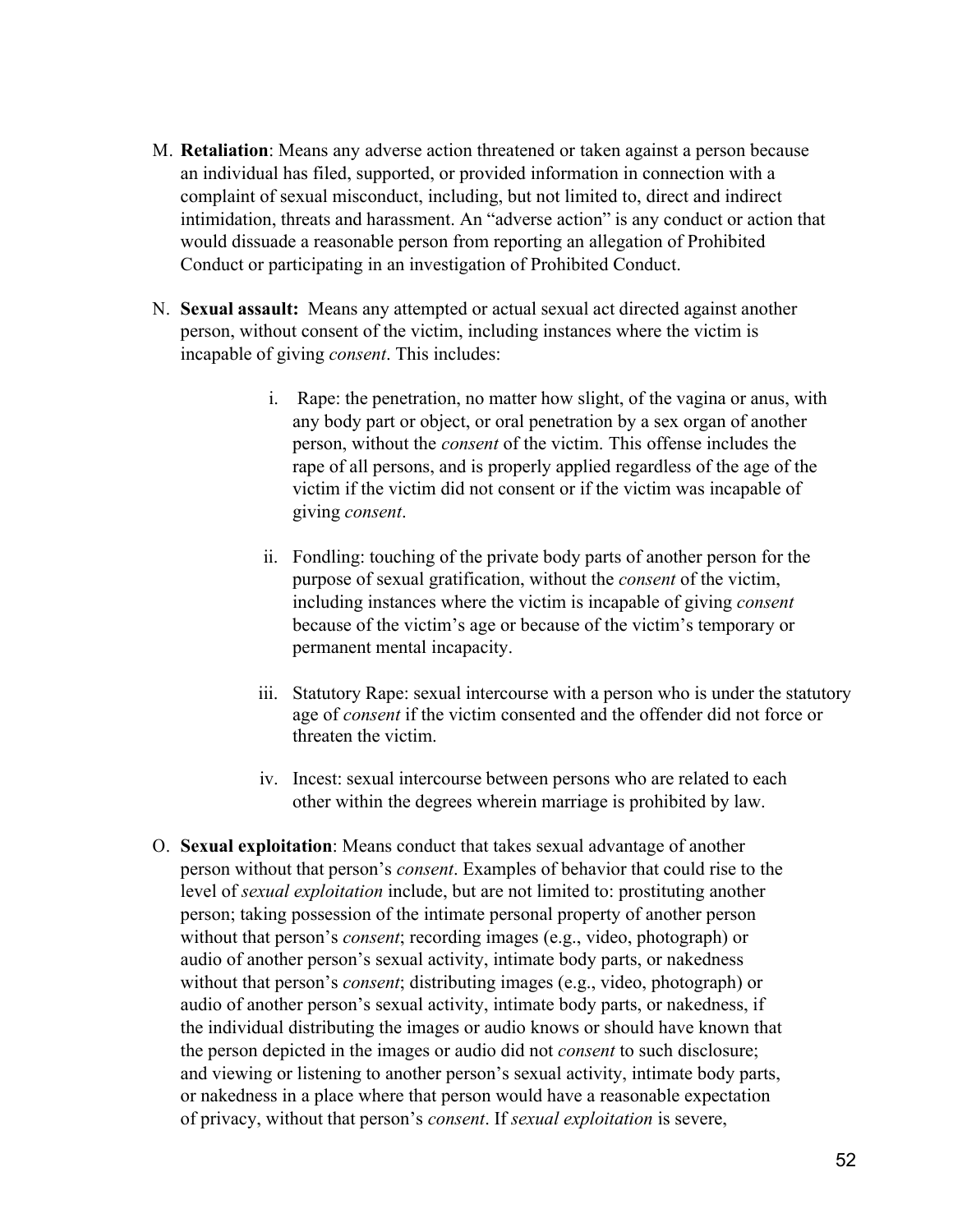pervasive, and objectively offensive, it may meet the definition of Title IX Hostile Environment; otherwise, it may constitute *Sexual Misconduct*.

- P. **Stalking**: Means engaging in a course of conduct directed at a specific person that would cause a reasonable person to— $(A)$  fear for their safety or the safety of others; or  $(B)$ suffer substantial emotional distress.
- Q. **Title IX Sexual Harassment**: means unwelcome conduct on the basis of sex that satisfies one or more of the following:

(1) "Sexual assault" as defined in 20 U.S.C.  $1092(f)(6)(A)(v)$ , "dating violence" as defined in 34 U.S.C. 12291(a)(10), "domestic violence" as defined in 34 U.S.C.  $12291(a)(8)$ , or "stalking" as defined in 34 U.S.C. 12291(a)(30);

- (1) Hostile Environment: Unwelcome conduct determined by a reasonable person to be so severe, pervasive, and objectively offensive that it effectively denies a person equal access to the University's *education program or activity*; or
- (2) Quid Pro Quo Sexual Harassment: An employee of the University conditioning the provision of an aid, benefit, or service of the University on an individual's participation in unwelcome sexual conduct.
- R. **Title IX Hostile Environment**: Unwelcome conduct, on the basis of sex, determined by a reasonable person to be so severe, pervasive, and objectively offensive that it effectively denies a person equal access to the University's *education program or activity*. Mere offensive nonsexual conduct is not enough to create a *hostile environment*. Although repeated incidents increase the likelihood that harassment has created a *hostile environment*, a single or isolated incident of *sexual assault* may be sufficient.
- S. **Title IX Quid Pro Quo Sexual Harassment**: An employee of the University conditioning the provision of an aid, benefit, or service of the University on an individual's participation in unwelcome sexual conduct.
- T. **Title IX Stalking**: Means engaging in a course of conduct, on the basis of sex, directed at a specific person that would cause a reasonable person to  $-(A)$  fear for their safety or the safety of others; or (B) suffer substantial emotional distress.

### **X. RECORDKEEPING**

The University must maintain the following records for a minimum of seven years:

A. Each Prohibited Conduct investigation including any determination regarding responsibility and any audio or audiovisual recording or transcript;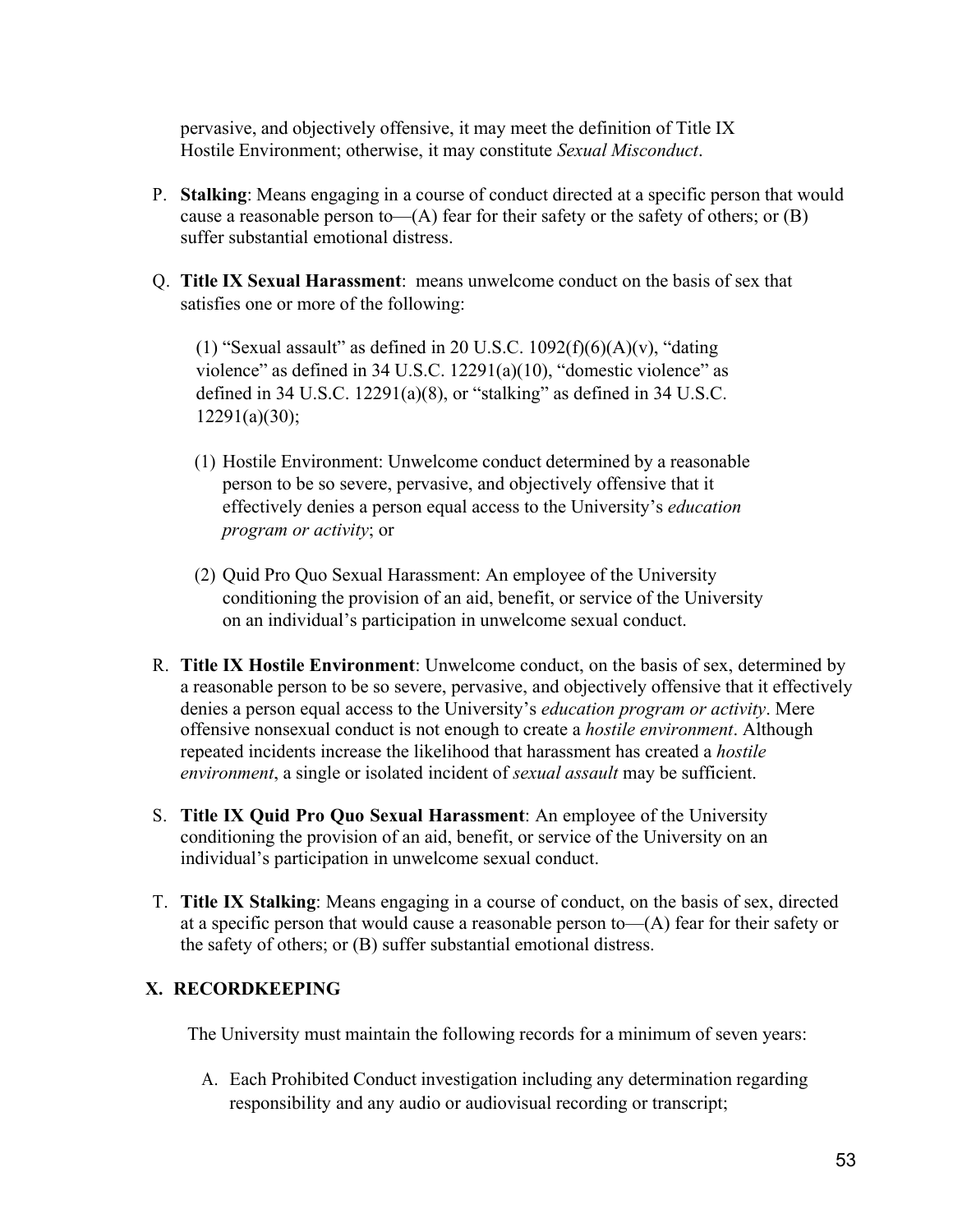- B. Any disciplinary sanctions imposed on the *respondent*, and any remedies provided to the *complainant* designed to restore or preserve equal access to the University's education program or activity;
- C. Any appeal and the result therefrom;
- D. All materials used to train Title IX Coordinators, investigators, and decisionmakers. The University must make these training materials publicly available on its website;
- E. Records of any actions, including any *supportive measures*, taken in response to a report or *formal complaint* of Prohibited Conduct. In each instance, the University must document the basis for its conclusion that its response was not deliberately indifferent, and document that it has taken measures designed to restore or preserve equal access to the University's *education program or activity*. If a University does not provide a *complainant* with *supportive measures*, then the University must document the reasons why such a response was not clearly unreasonable in light of the known circumstances. The documentation of certain bases or measures does not limit the University in the future from providing additional explanations or detailing additional measures taken.

## **X. RELATED POLICIES AND OTHER RESOURCES**

- A. APS 5015 Conflict of Interest in Amorous Relationships
- B. Title IX Coordinators
- C. Campus Discrimination and Harassment Policies and Procedures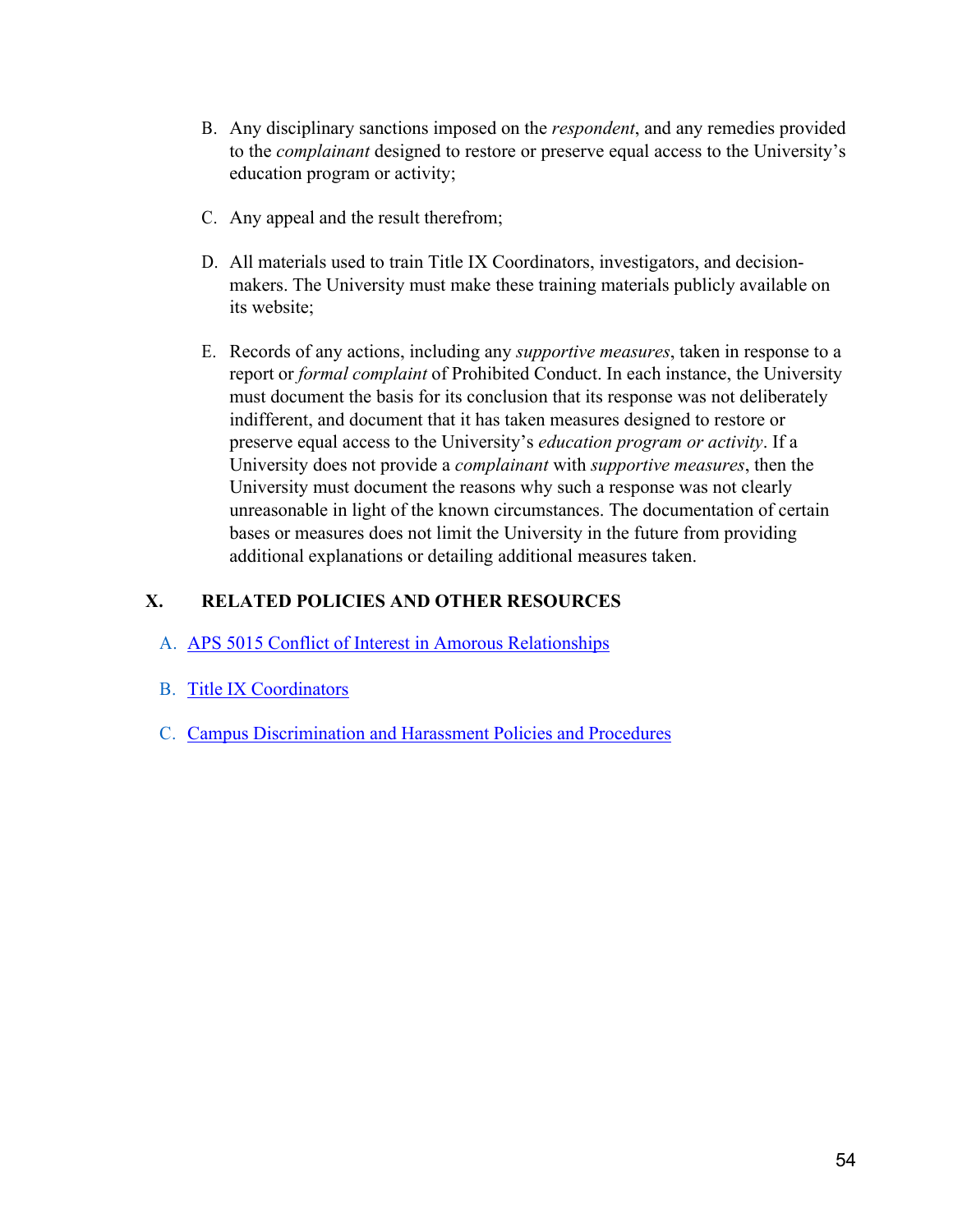#### **Appendix 1: Selected Colorado Criminal Definitions**

In Colorado, the criminal definitions of sexual assault, domestic violence (which also includes dating violence) and stalking are distinctly different from some of the definitions outlined in University Policy. Below are the relevant sections of the Colorado Criminal Code that demonstrate these differences.

#### Definition of Consent – Colorado Revised Statute § 18-3-401

(1.5) **"Consent"** for sexual activity means cooperation in act or attitude pursuant to an exercise of free will and with knowledge of the nature of the act. A current or previous relationship shall not be sufficient to constitute consent. Submission under the influence of fear shall not constitute consent.

#### Definition of Sexual Assault – Colorado Revised Statute § 18-3-402

- (1) Any actor who knowingly inflicts sexual intrusion or sexual penetration on a victim commits **sexual assault** if:
	- (a) The actor causes submission of the victim by means of sufficient consequences reasonably calculated to cause submission against the victim's will; or
	- (b) The actor knows that the victim is incapable of appraising the nature ofthe victim's conduct; or
	- (c) The actor knows that the victim submits erroneously, believing the actor to be the victim's spouse; or
	- (d) At the time of the commission of the act, the victim is less than fifteen years of age and the actor is at least four years older than the victim and is not the spouse of the victim; or
	- (e) At the time of the commission of the act, the victim is at least fifteen years of age but less than seventeen years of age and the actor is at least ten years older than the victim and is not the spouse of the victim; or
	- (f) The victim is in custody of law or detained in a hospitalor other institution and the actor has supervisory or appointing/disciplinary authority over the victim and uses this position of authority to coerce the victim to submit, unless incident to a lawful search, or
	- (g) The actor, while purporting to offer a medical service, engages in treatment or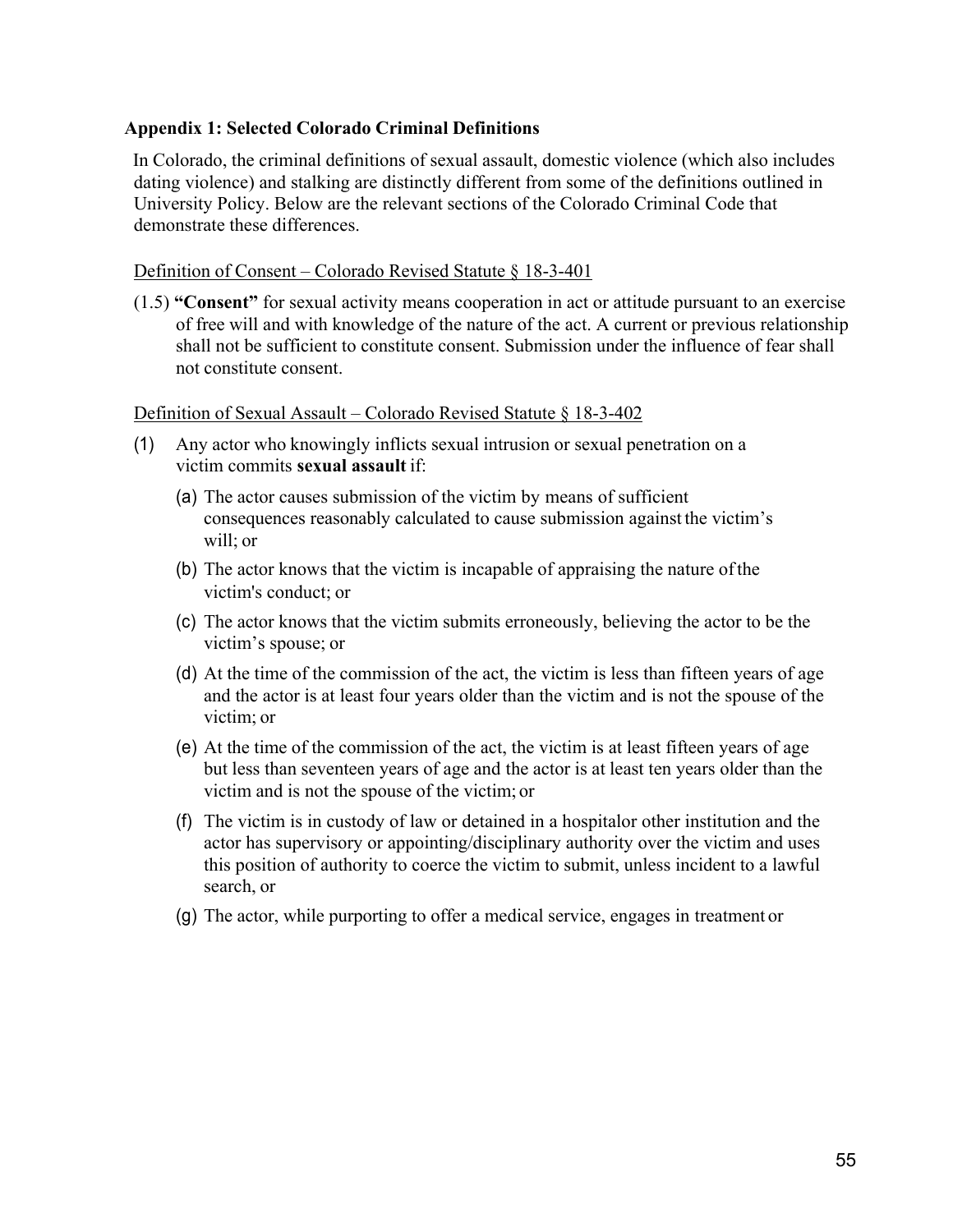examination of a victim for other than a bona fide medical purpose or in a manner substantially inconsistent with reasonable medical practices; or

(h) The victim is physically helpless and the actor knows the victim is physically helpless and the victim has not consented.

#### Definition of Unlawful Sexual Contact – Colorado Revised Statute § 18-3-404

- (1) Any actor who knowingly subjects a victim to any sexual contact commits unlawful sexual contact if:
	- (a) The actor knows that the victim does not consent; or
	- (b) The actor knows that the victim is incapable of appraising the nature ofthe victim's conduct; or
	- (c) The victim is physically helpless and the actor knows that the victimis physically helpless and the victim has not consented; or
	- (d) The actor has substantially impaired the victim's power to appraise or control the victim's conduct by employing, without the victim's consent, any drug, intoxicant, or other means for the purpose of causing submission; or
	- (e) The victim is in custody of law or detained in a hospital or other institution and the actor has supervisory or appointing/disciplinary authority over the victim and uses this position of authority, unless incident to a lawful search, to coerce the victim to submit; or
	- (f) The actor engages in treatment or examination of a victim for other than bona fide medical purposes or in a manner substantially inconsistent with reasonable medical practices.
- (1.5) Any person who knowingly, with or without sexual contact, induces or coerces a child by any of the means set forth in section 18-3-402 to expose intimate parts or to engage in any sexual contact, intrusion, or penetration with another person, for the purpose of the actor's own sexual gratification, commits unlawful sexual contact. For the purposes of this subsection (1.5), the term "child"means any person under the age of eighteen years.

#### Definition of Domestic Violence – Colorado Revised Statute § 18-6-800.3 (1)-(2)

- *Domestic violence* means an act or threatened act of violence upon a person with whom the actor is or has been involved in an intimate relationship. Intimate relationship means a relationship between spouses, former spouses, past or present unmarried couples, or persons who are both the parents of the same child regardless of whether the persons have been married or have lived together at any time.
- *Domestic violence* also includes any other crime against a person, or against property, including an animal, or any municipal ordinance violation against a person, or against property, including an animal, when used as a method of coercion, control, punishment, intimidation, or revenge directed against a person with whom the actor is or has been involved in an intimate relationship.

(Note that "dating violence" in Colorado is included with the broader definition of domestic